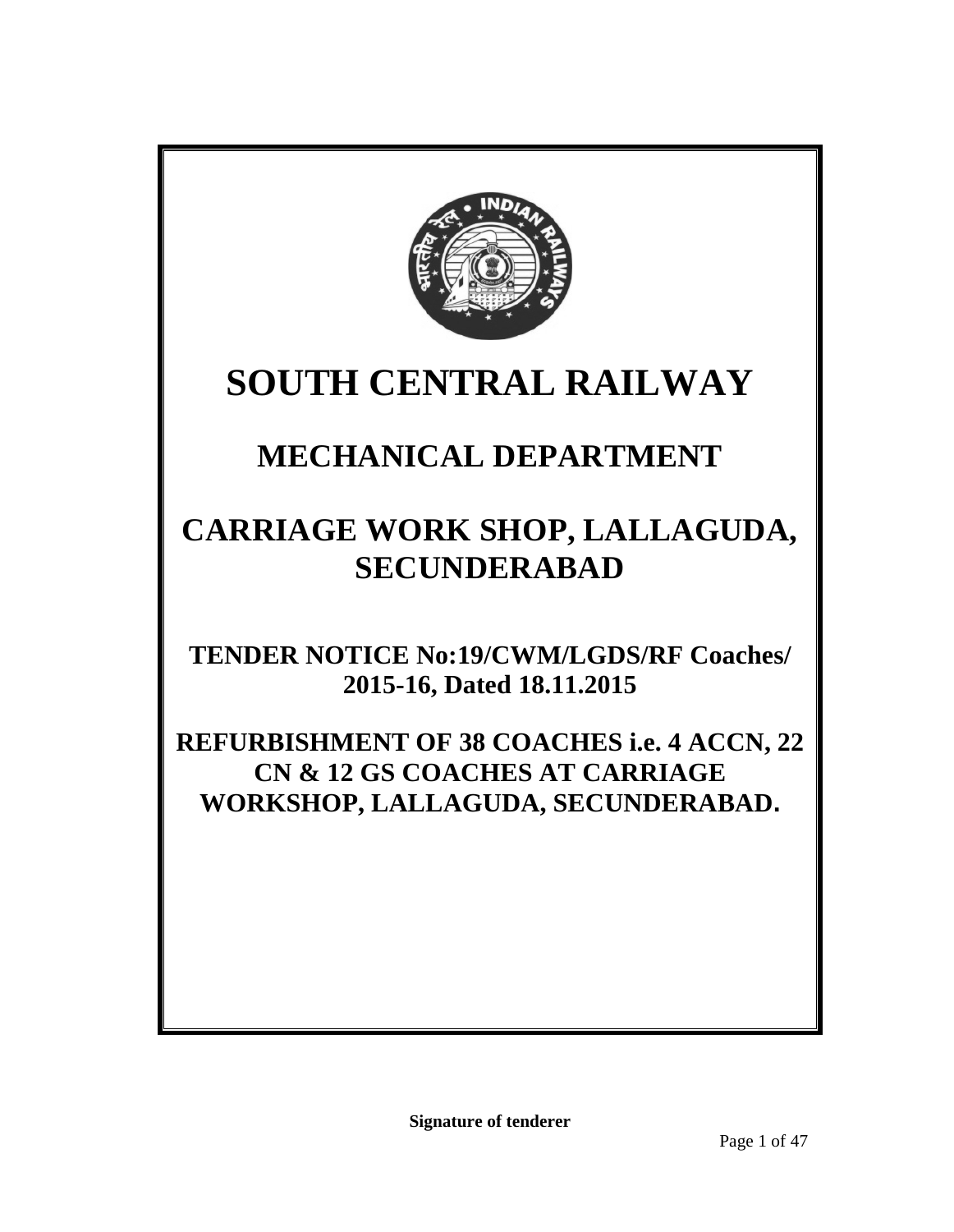|                  | <b>Description</b>                                              | Page No.  |
|------------------|-----------------------------------------------------------------|-----------|
|                  | <b>Tender Notice</b>                                            | 3         |
|                  | <b>Tender Information</b>                                       | $4 - 7$   |
|                  | Declaration form                                                | 8         |
| Part-I           | <b>Instructions to Tenderers</b>                                | $9 - 24$  |
| Part-II          | Scope of Work, Specifications $\&$ Special conditions of Tender | $25 - 32$ |
| Part-III         | Schedule of rates and quantities                                | $33 - 34$ |
| <b>Annexures</b> |                                                                 |           |
| $\mathbf I$      | Engineering organization                                        | 35        |
| $\mathbf{I}$     | Plant and Machinery available                                   | 36        |
| III              | <b>Experience Certificate</b>                                   | 37        |
| IV               | List of works on hand with the tenderer                         | 38        |
| $\mathbf V$      | Past experience & Performance                                   | 39        |
| VI               | Agreement of Work                                               | 40        |
| VII              | <b>Guarantee Bond</b>                                           | $41 - 42$ |
| <b>VIII</b>      | <b>General conditions of Contract</b>                           | 43        |
| IX               | National Electronic Funds Transfer (NEFT) - Mandate Form (New)  | 44        |
| X                | <b>Contractor Compliance Self Certification</b>                 | 45        |
| XI               | Final inspection cum completion certificate                     | 46        |
| XII              | <b>Check List</b>                                               | 47        |

## **INDEX**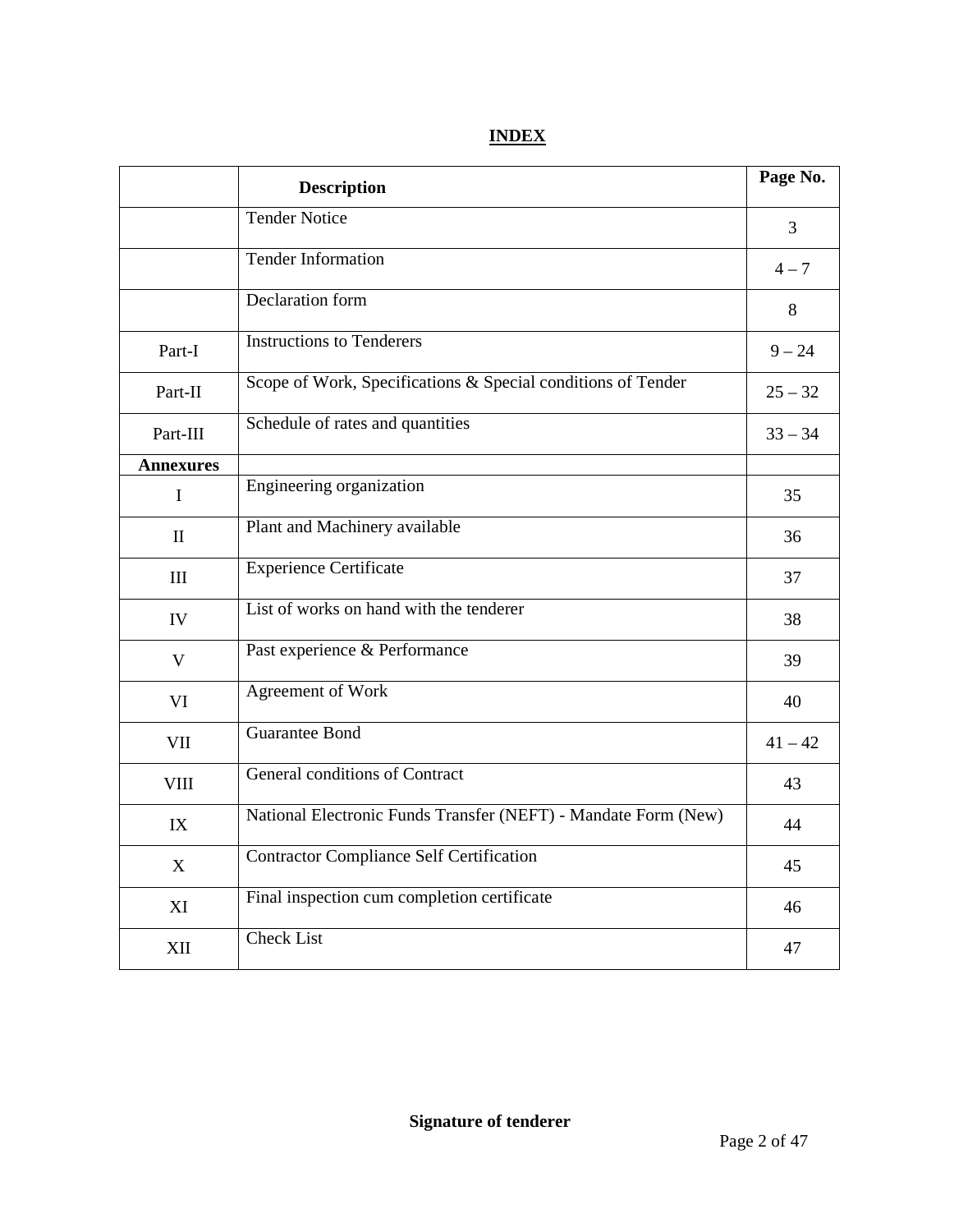## TENDER NOTICE No: 19/CWM/LGDS/R F Coaches2015-16, Dated 18.11.2015.

Chief Workshop Manager, Carriage Work Shop, Lallaguda, Secunderabad, South Central Railway for and on behalf of the President of India invites open tendeealed cover on prescribed form, from reputed contractors for following work:

|            |                 |                                |                                 |                       | Cost of tender<br>form |        | Completi      |
|------------|-----------------|--------------------------------|---------------------------------|-----------------------|------------------------|--------|---------------|
| SI.<br>No. | Tende<br>r No.  | Description of<br>work         | <b>Estimated value</b><br>(Rs.) | EMD (Rs.)             | In.                    | By     | on.           |
|            |                 |                                |                                 |                       | person                 | post   | period        |
|            |                 |                                |                                 |                       | (Rs.)                  | (Rs.)  |               |
| 1.         | 19 <sup>′</sup> | Refurbishment o Rs54,82,141.32 |                                 | Rs.1,09,650/-         | 5,000/                 | 5,500/ | <b>Six</b>    |
|            | CWM/            | 38 coaches <i>i.e4</i> (Rupees | Fifty                           | (Rupes One            |                        |        | <b>Months</b> |
|            | <b>LGDS</b>     | ACCN, 22 CN &                  | four lakhs eighty               | lakh<br>nine          |                        |        | from the      |
|            | /RF             | 12 GScoaches a two             |                                 | thousand thousand six |                        |        | date of       |
|            | coache          | Carriage                       | one                             | hundred hundred and   |                        |        | issueof       |
|            | s/2015          | workshop,                      | forty                           | one and fif ty only)  |                        |        | letter of     |
|            | $-16.$          | Lallaguda,                     | thirty<br>two paisa             |                       |                        |        | accep         |
|            |                 | Secunderabad                   | only)                           |                       |                        |        | tance         |
|            |                 |                                |                                 |                       |                        |        |               |

| SI.<br>No. | <b>Description</b>                             | Time       | Date       |
|------------|------------------------------------------------|------------|------------|
|            | Last date of issue of Tender Document in perse | 11:00 hrs. | 30.12.2015 |
| 2.         | Last date of ssue of Tender Document by post   | 15:00 hrs. | 23.12.2015 |
| 3.         | <b>Closing of Tender box</b>                   | 15:00 hrs. | 30.12.2015 |
| 4.         | Opening of Tender box                          | 15:30 hrs. | 30.12.2015 |

If the stipulated day for opening the tender happens to be a holiday the same will be opened on next wiking day at the same time and place.

For further Tender conditions/details (available in the tender documents) and for downloading of tender documents, please visit ourwebsite [http://www.scr.indianrai](http://www.scr.indianrailways.gov.in/) lways.gov.in/.

> for CHIEF WORKSHOP MANAGER Carriage Workshop, Lallaguda, S.C.Railway, SECUNDERABAD for & on behalf of the President of India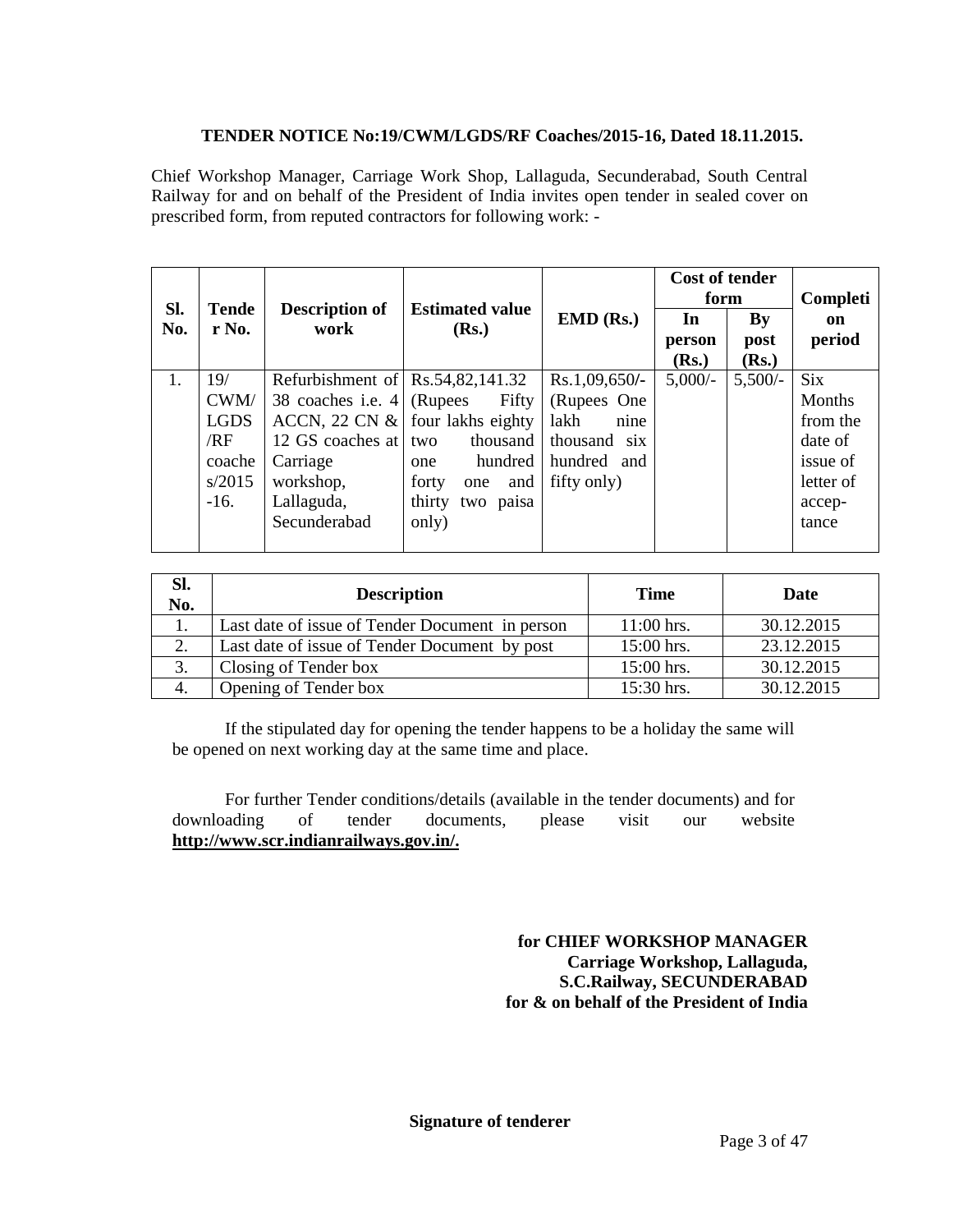## **SOUTH CENTRAL RAILWAY**

## **MECHANICAL DEPARTMENT**

## **CARRIAGE WORK SHOP, LALLAGUDA, SECUNDERABAD**

## **Regulations for Tenders & Contracts Conditions of Tender**

#### **TENDER BOOKLET**

## **TENDER NO.19/CWM/LGDS/RF Coaches/2015-16 dated 18.11.2015.**

The Tenderer should sign each page of the Tender document with their seal/stamp while submitting offer**.**

| Sl.<br>No.     | <b>Heading</b>                        | <b>Descriptions</b>                                                                                               |  |  |  |
|----------------|---------------------------------------|-------------------------------------------------------------------------------------------------------------------|--|--|--|
| $\mathbf{1}$ . | Name of work                          | Refurbishment of 38 coaches i.e. 4 ACCN, 22 CN & 12 GS<br>coaches at Carriage workshop, Lallaguda, Secunderabad.  |  |  |  |
| 2.             | Quantity                              | 38 coaches (4 ACCN, 22 CN & 12 GS coaches).                                                                       |  |  |  |
| 3.             | Tender No.                            | 19/CWM/LGDS/RF Coaches/2015-16                                                                                    |  |  |  |
| 4.             | Estimated Cost<br>of work             | Rs.54,82,141.32 (Rupees Fifty four lakhs eighty two thousand<br>one hundred forty one and thirty two paisa only). |  |  |  |
| 5.             | <b>Earnest Money</b>                  | Rs.1,09,650/- (Rupees One lakh nine thousand six hundred and<br>fifty only).                                      |  |  |  |
| 6.             | Tender<br>box<br>closing date         | 30.12.2015 at 15.00 hrs.                                                                                          |  |  |  |
| 7.             | Tender opening<br>date                | 30.12.2015 at 15.30 hrs.                                                                                          |  |  |  |
| 8.             | <b>Cost of Tender</b><br>form by hand | Rs.5,000/- in favour of Dy.FA&CAO/WS/Lallaguda, payable at<br>Secunderabad.                                       |  |  |  |
| 9.             | Cost of Tender<br>form by post.       | Rs.5,500/- in favour of Dy.FA&CAO/WS/Lallaguda payable at<br>Secunderabad.                                        |  |  |  |
| 10.            | Tender<br>Form<br>Issued to           | M/s.                                                                                                              |  |  |  |

(Non Transferable)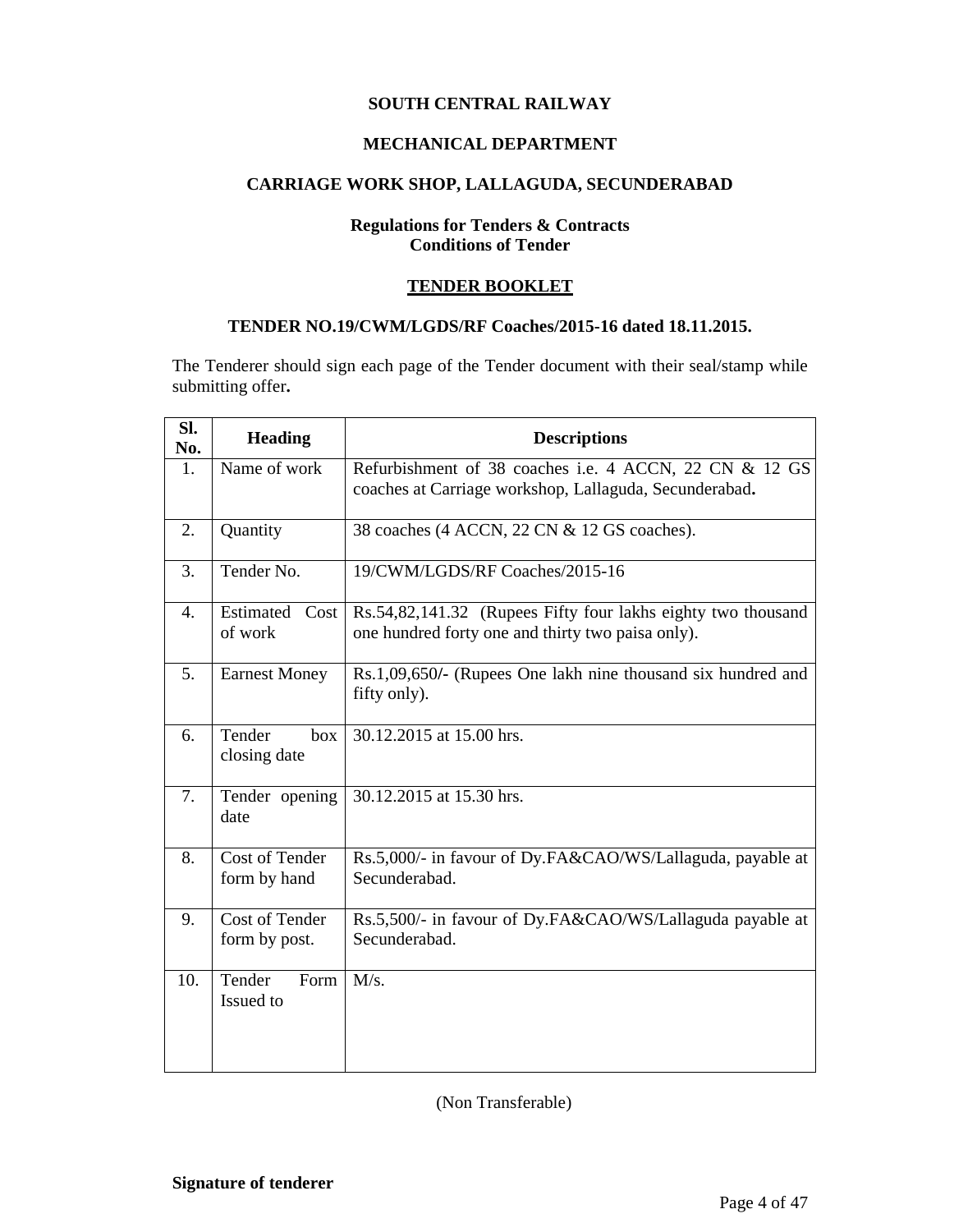#### **SOUTH CENTRAL RAILWAY CARRIAGE WORK SHOP, LALLAGUDA, SECUNDERABAD**

**TENDER NOTICE**: - 19/CWM/LGDS/RF Coaches/2015-16, dated 18.11.2015 at Carriage Work Shop, Lallaguda.

Chief Workshop Manager, Carriage Work Shop, Lallaguda, Secunderabad, South Central Railway for and on behalf of the President of India invites open tender in sealed cover on prescribed form, from eligible contractors for following work: -

- **1. Name of work:** Refurbishment of 38 coaches i.e. 4 ACCN, 22 CN & 12 GS coaches at Carriage workshop, Lallaguda, Secunderabad.
- **2. Quantity :** 38 coaches (4 ACCN, 22 CN & 12 GS coaches).
- **3. Estimated cost:** Rs.54,82,141.32 (Rupees Fifty four lakhs eighty two thousand one hundred forty one and thirty two paisa only).
- **4. Completion period:** Six Months from the date of issue of letter of acceptance.

| 5. | <b>Earnest</b><br><b>Money:</b> | Rs.1,09,650/- (Rupees One lakh nine thousand six hundred and fifty<br>only).                                                                                                                                                                                                                         |
|----|---------------------------------|------------------------------------------------------------------------------------------------------------------------------------------------------------------------------------------------------------------------------------------------------------------------------------------------------|
|    |                                 | The Earnest Money should be in cash or in any of the following<br>forms:-                                                                                                                                                                                                                            |
|    | (i)                             | Earnest Money Deposit in the form of cash paid to Divisional Cashier<br>(Pay), S.C.Railway, Secunderabad and the cash receipt in original<br>should be submitted along with the offer.                                                                                                               |
|    | (ii)                            | "The Earnest Money should be in cash or Banker's Cheques/<br>Demand Drafts in favour of Dy.FA&CAO/WS/LGD, Secunderabad<br>of the S.C.Railway, executed by State Bank of India or any of the<br>Nationalized Banks or by a Scheduled Bank" vide RB's letter<br>No.2013/CE-I/CT/0/45/JV dt.22-09-2014. |

**6. Cost of tender form:** Non-refundable Rs.5,000/- in person or Rs.5,500/- for postal delivery. Railway Shall not be responsible for any postal delay. The cost of tender form will be accepted in the following forms.

- o In cash with Chief Cashier, South Central Railway, Secunderabad or any Station Master on South Central Railway and production of money Receipt to that effect.
- o DD/Pay order drawn in favour of Dy.FA&CAO, Lallaguda, Carriage Work Shop, Lallaguda, Secunderabad from any nationalized bank.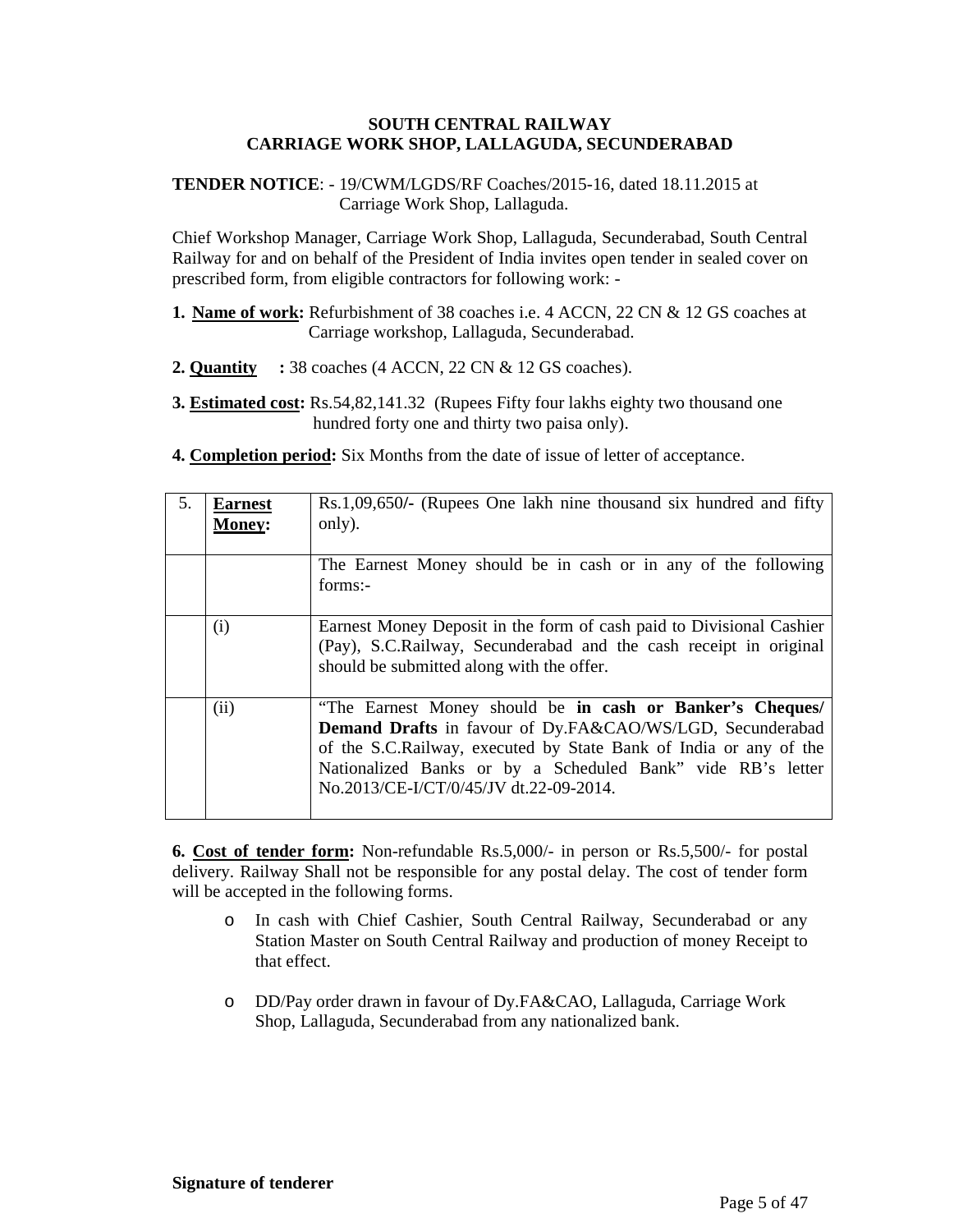7. Sale of Tender document Tender document wibe available for sale in the office of CWM/Lallaguda, Carriage Work Shop, Secunderabad by submitting request letter in the same office along with cost of tender form, on any working day from 10.00hrs. to 15.00hrs., On Saturdays from 10.00hrs. to 11 \$00 Fender schedules can be obtained by hand up to 11.00 hrs  $60.12.2015$ and by post upto  $23.12.2015$  Tender documents can also be down loaded from Railway Website ( www.scr.indianrailways.gov.in) and Tender can be submitted along with the bank draft towards the cost of Tender form.

8. Submission of tender The sealed tender document should be dropped in the tender box allotted for the above work, kept in the above office  $\alpha$ n2.2015 from 09.30hrs to 15:00 Hrs.

9. Opening of tender: Tender box will be sealed  $\text{ab}$ :00 Hrs on30.12.2015and tenders will be opened at 5:30 hrson the same day.

| SI. | Clause     | Description                                  | Criteria                                                                                                                                                                                                                                                                                 |
|-----|------------|----------------------------------------------|------------------------------------------------------------------------------------------------------------------------------------------------------------------------------------------------------------------------------------------------------------------------------------------|
| No. |            |                                              |                                                                                                                                                                                                                                                                                          |
| 1.  | Experience | current<br>previous financial years).        | Should have completed ithe At least one single similar of world<br>last three financial years (i. Indian Railways or Central or state<br>year and thre Quasi Government or Public Sect<br>Undertakings shall be considered for<br>minimum value 6 35% of the<br>advertised tender value. |
| 2.  | Turnover   | Total<br>contract<br>current financial year. | amour Should be a minimum 150%<br>received during the last thre advertised tender value. Attest<br>financial years and in the copies of certificates from the<br>employe/client, audited balance she<br>duly certified<br>Chartere<br>by<br>Accountant should be enclosed.               |

10.Eligibility criteria :

11. Similar nature of work: The following works will be considered as similar nature of work.

1. Modifications oralterations or additions in interiors of Coaches or Locomotives of IR or Ships or Buses or Aircrafts.

Or

2. Fitment of furnishing materials or fittings or components in Coaches or Locomotives of IR or Ships or Buses or Aircrafts .

Or

- 3. Fitment of berths or chisoning of seats in Coaches or Locomotives of IR or Ships or Buses or Aircrafts.
- 12.The following documents should also be required to be submitted along with the Tender:
	- a) List of personnel, organization available on hand and proposed to be easily the subject work. Documentary proof in support of this to be enclosed.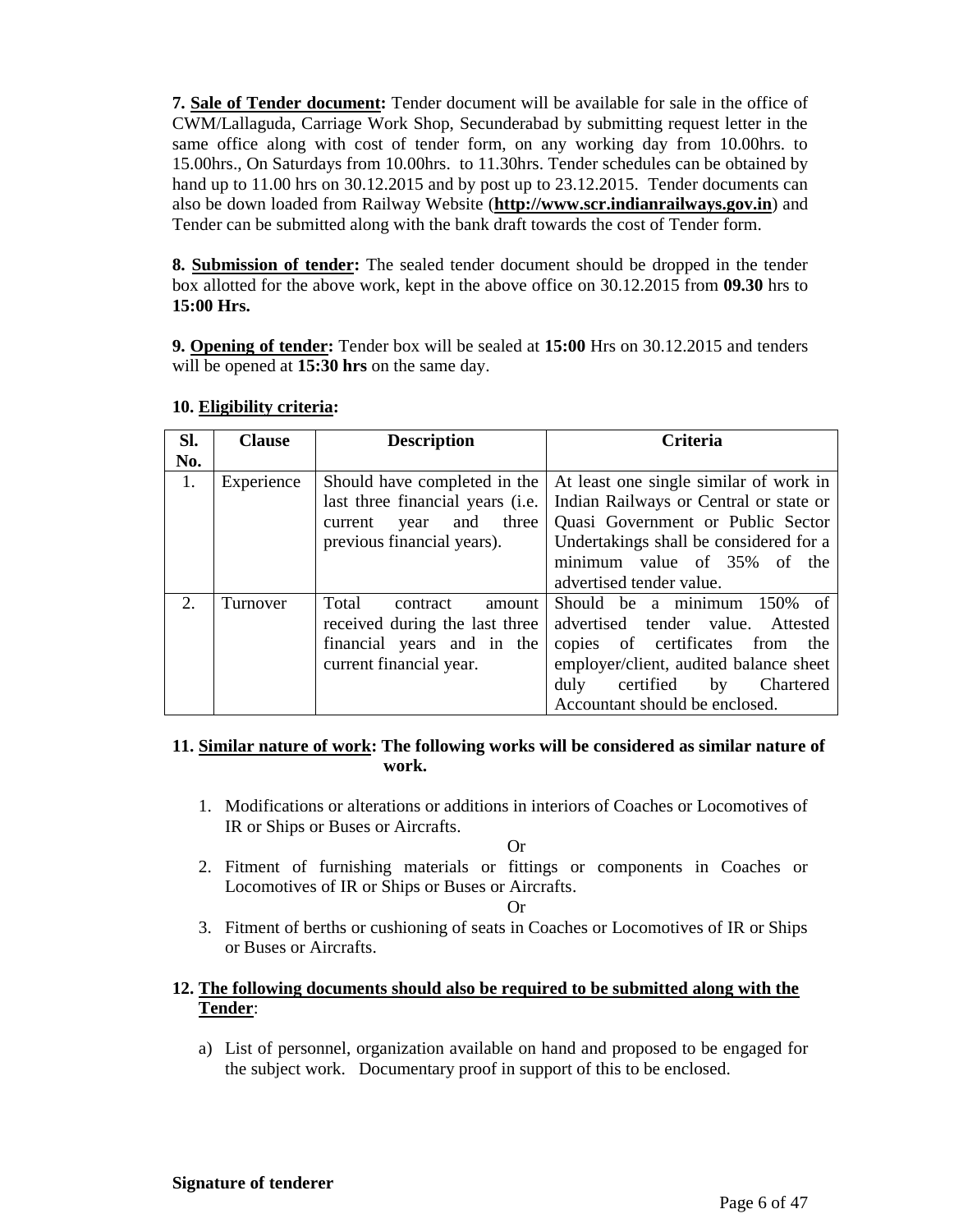- b) List of plant and Machinery/accessories on hand (own) and proposed to be inducted (own and hired to be given separately) for the subject work.
- c) List of works completed in the last three financial years giving description of work, organization for whom executed, approximate value of contract at the time of award, date of award and date of scheduled completion of work. Date of actual start, actual completion and final value of contract should also be given.
- d) List of works on hand indicating description of work, contract value, and approximate value of balance work yet to be done and date of award.

**for CHIEF WORKSHOP MANAGER Carriage Workshop, Lallaguda, S.C.Railway, SECUNDERABAD For & on behalf of the President of India**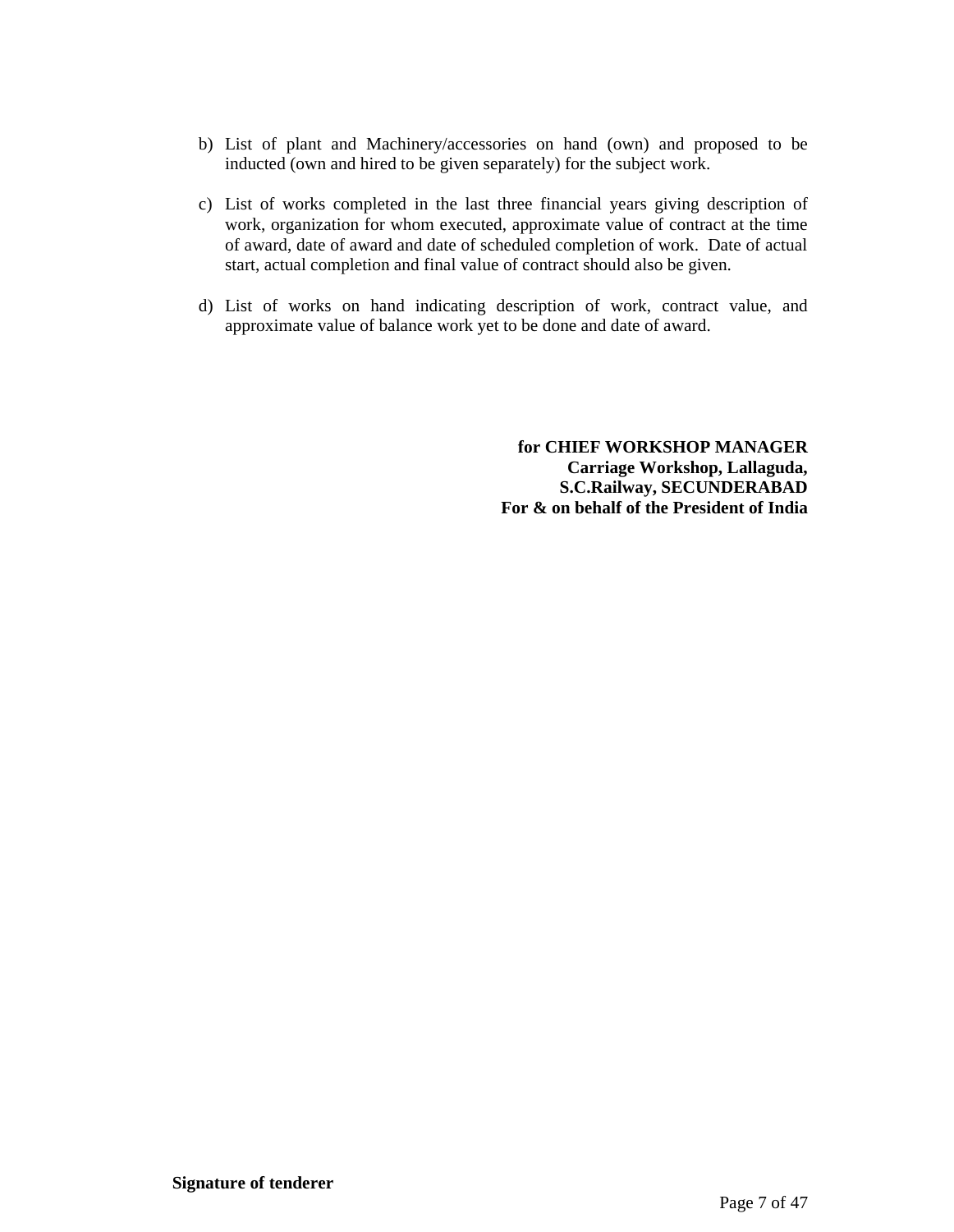#### **(Declaration by the contractor before filling the tender form)**

To, The President of India (Acting through the)*/* Chief Workshop Manager, Carriage Workshop, Lallaguda, Secunderabad.

1. I/we M/s.. ….. ….. ….. ….. …. …. …. …. …. …. ….. ….. ….. …. ….. …. ….. ….. ….. …. …. …. …. …. … … … … … ….. have read the various conditions (Part-I & Part-II) to tender attached hereto and hereby agree to abide by the said conditions. I/we also agree to keep this Tender open for acceptance for a period of 90 *(Ninety)* days from the date fixed for opening the same and in default there-of. I/we will be liable for forfeiture of my/our "Earnest Money Deposit". I/we offer to do the work of **"Refurbishment of 38 coaches i.e. 4 ACCN, 22 CN & 12 GS coaches at Carriage workshop, Lallaguda, Secunderabad"** and at the rate quoted in the attached schedule (Part-III) and hereby bind myself/ourselves to complete/execute the work (fill relevant portion below): -

- (a) Within Period for Contract from the date of issue of acceptance of the letter.
- (b) For a period of contract or as extended from time to time as per time frame given.

2. I/we also hereby agree to abide by the General and Special Conditions of Contract and to carry out the work according to the specifications for material/terms and conditions laid down by the Railway for the present contract.

3. A sum of Rs. ……………… is forwarded herewith as earnest money, the amount is in the form of a. …. … … … … … … … … … ... ... ... ... ... … … … … … … … … … …

… . The full value of the earnest money shall stand forfeited without prejudice to any other rights or remedies if:-

- a) I/we do not execute the contract documents within seven days after receipt of notice issued by the Railway that such documents are ready.
- b) I/we do not commence the work within fifteen days after receipt of orders to that effect.

4. Until a formal agreement is prepared and executed, acceptance of this tender shall constitute a binding contract between myself/ourselves and railway administration subject to modifications as may be mutually agreed to between us and as indicated in the letter of acceptance of my/our offer for this work. In case of any dispute on the provisions of the acceptance letter, our original/negotiated offer shall remain binding as the case may be.

………………………………………

Signature of Contractor(s) Date :

Contractor's Address: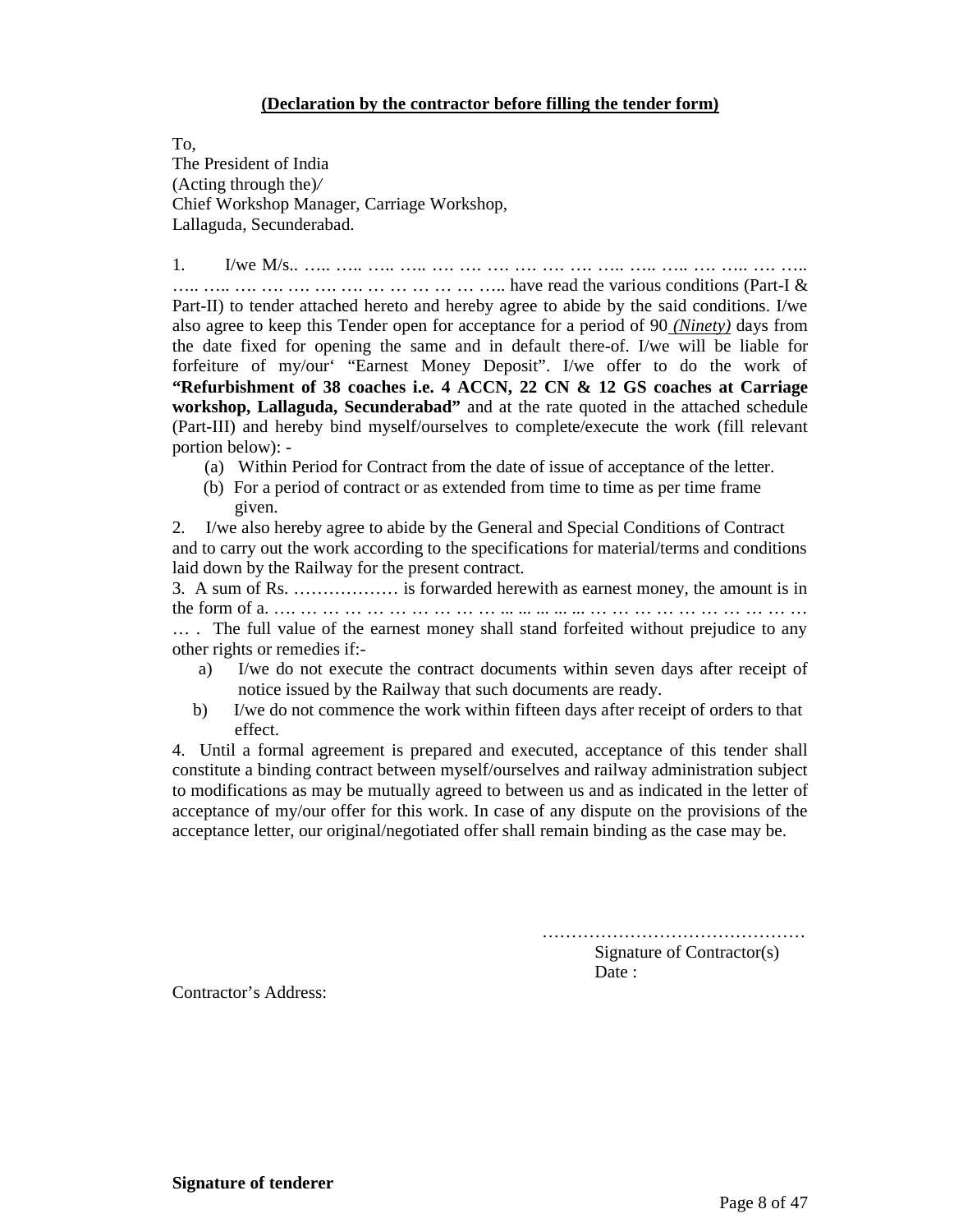## **PART-I**

#### **INSTRUCTIONS TO TENDERERS**

#### **DEFINITIONS**

- 1. In these regulations for tenders and contract the following terms shall have the meanings assigned here-under except where the context other-wise requires:-
- a) '**Railway**' shall mean the President of the Republic of India or the Administrative Officers of the South Central Railway or of the successor Railway authorized to invite tenders and enter into contracts for works on his behalf.
- b) '**General Manager**' shall mean the Officer in Administrative In charge of the whole of South Central Railway and shall mean and include their successors, of the successor Railway.
- c) '**Chief Mechanical Engineer**' shall mean the Officer-In-charge of the Mechanical Department of the South Central Railway and shall mean and include their successors, of the successor Railway.
- d) '**Chief Workshop Manager**' shall mean the officer in-charge of the Carriage Workshop, Lallaguda, Secunderabad of South Central Railway.
- e) "**Engineer/executor**" shall mean the Divisional/Deputy Chief Mechanical Engineer/executor or the executive Engineer/executor in executive charge of the works and shall include the superior officer of the Mechanical/Electrical Dept. of the South Central Railway.
- f) '**WM**' shall mean the 'Works Manager' and shall mean and include the successors, of the successor Railway.
- g) '**PE**' shall mean the 'Production Engineer' and shall mean and include the successors, of the successor Railway.
- h) '**CMT**' shall mean the 'Chemist and Metallurgist' and shall mean and include the successors, of the successor Railway.
- i) '**Tenderers**' shall mean the person/the firm or company who tenders for the works with a view to execute the works on contract with the Railway and shall include their personnel representatives, successors and permitted assignees.
- j) '**Works**' shall mean the works contemplated in the drawing and schedules set forth in the tender forms and description of contract and required to be executed according to specifications.
- k) '**Specifications**' shall mean the specifications for materials and works, South Central Railway, issued under the authority of the Chief Workshop Manager or as amplified added to or superseded by special specifications if any, appended to the Tender Form.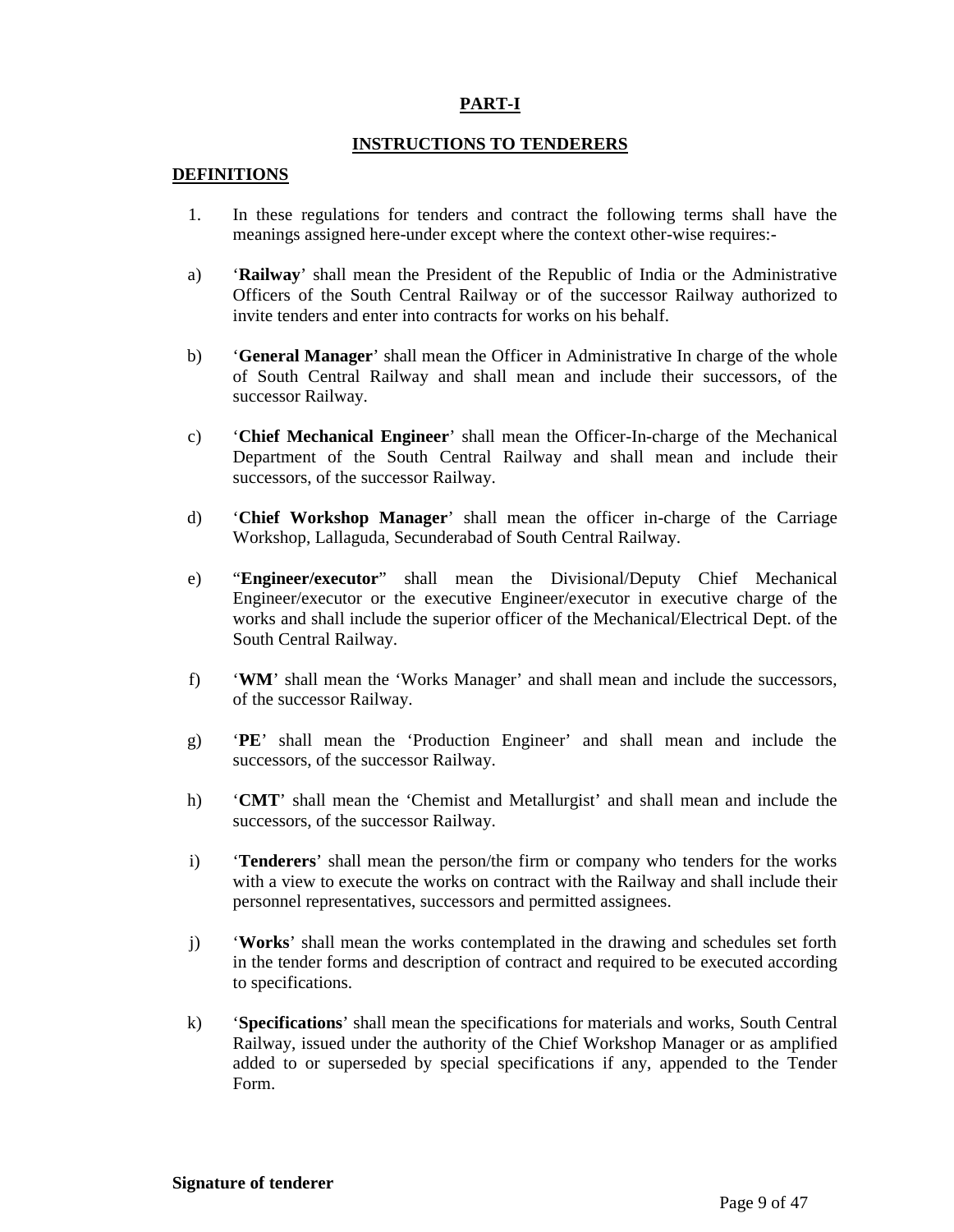- l) Words importing the singular number shall also include the plural and vice versa where the context requires.
- m) These regulations for tenders and contracts shall be read in conjunction with the General Conditions of Contract which are referred to herein and shall be subject to modifications, additions or suppression by special conditions of contract and/or special specifications, if any, annexed to the tender forms.

## 2. **RATE:** RATE TO INCLUDE ALL TAXES AND CHARGES:

The rate should be quoted in figures as well as in words in the enclosed tender quotation form. Rate quoted by tenderer shall be inclusive of all taxes levied by Central Government, State Government, and Municipal Corporations, Local or any other bodies. Any increase in the rate of taxes, if any, during the contractual period will also be deemed to have been included in the quoted rate. Breakup of rates is also to be given as per format of Tender Quotation form. This should be treated as mandatory. Rate(s) should be quoted in Indian Currency only.

## 3. **EARNEST MONEY DEPOSIT:**

3.1(a) The tenderer shall be required to deposit earnest money with the tender for the due performance with the stipulation to keep the offer open till such date as specified in the tender, under the conditions of tender. The earnest money shall be as under:

|             | Value of the work                 | EMD                                                                           |
|-------------|-----------------------------------|-------------------------------------------------------------------------------|
| $\mathbf A$ | For works estimated to cost up to | 2% of the estimated cost of the work.                                         |
|             | Rs.1 crore.                       |                                                                               |
| B           | For works estimated to cost more  |                                                                               |
|             | than Rs.1 crore.                  | Rs.2 lakhs plus 1/2% (half percent) of<br>the excess of the estimated cost of |
|             |                                   | work beyond Rs.1 crore subject to a                                           |
|             |                                   | maximum of Rs.1 crore.                                                        |

- (b) This earnest money shall be applicable for all modes of tendering. It shall be understood that the tender documents have been sold/issued to the tenderer and the tenderer is permitted to tender in consideration of stipulation on his part, that after submitting his tender he will not resile from his offer or modify the terms and conditions thereof in a manner not acceptable to the Engineer. Should the tenderer fail to observe or comply with the said stipulation, the aforesaid amount shall be liable to be forfeited to the Railway.
- (c) If his tender is accepted this earnest money mentioned in sub clause (a) above will be retained as part security for the due and faithful fulfillment of the contract in terms of Clause 16 of the General Conditions of Contract. The Earnest Money of other Tenderers shall, save as before here in provided, be returned to them, but the Railway shall not be responsible for any loss or depreciation that may happen thereto while in their possession, nor be liable to pay interest thereon.
- 3.2 The Earnest Money should be in cash or in any of the following forms:-
- (a) Earnest Money Deposit in the form of cash paid to Divisional Cashier (Pay), S.C.Railway, Secunderabad and the cash receipt in original should be submitted along with the offer.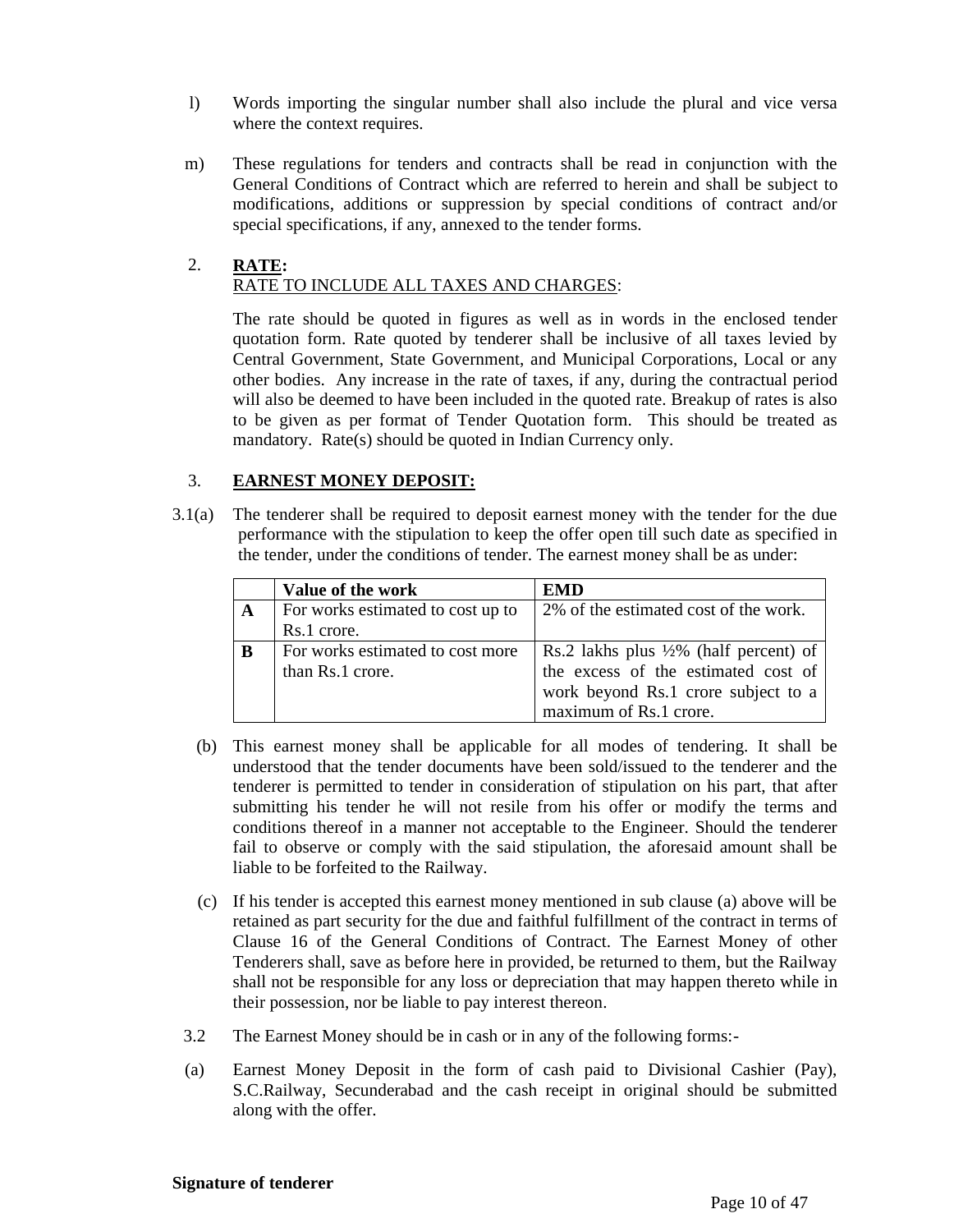- (b) "The Earnest Money should be in cash or Banker's Cheques/ Demand Drafts in favour of Dy.FA&CAO/WS/LGD, Secunderabad of the S.C.Railway, executed by State Bank of India or any of the Nationalized Banks or by a Scheduled Bank" vide RB's letter No.2013/CE-I/CT/0/45/JV dt.22-09-2014.
- 3.3(a) The tender must be accompanied by a sum of **Rs.1,09,650/- (Rupees One lakh nine thousand six hundred and fifty only)** as earnest money deposited in cash or in any of the forms as mentioned in Regulations for tenders and Contracts for the guidance of the Engineers and Contractors, failing which the tender will not be considered.
	- (b) The Tenderer(s) shall keep the offer open for a minimum period of **90** days from the date of opening of the Tender. It is understood that the tender documents has been sold/issued to the Tenderer(s) and the Tenderer(s), is  $/$  are permitted to tender in consideration of the stipulation on his / their part that after submitting his/their tender subject to the period being extended further if required by mutual agreement from time to time, he will not resile from his offer or modify the terms and conditions thereof in a manner not acceptable to the conditions of S.C. Railway. Should the tenderer fail to observe or comply with the foregoing stipulation, the amount deposited as Earnest Money for the due performance of the above stipulation shall be forfeited to the Railway.
	- (c) If the tender is accepted, the amount of Earnest Money will be retained and adjusted as Security Deposit for the due and faithful fulfillment of the contract. This amount of Security Deposit shall be forfeited if the tenderer(s)/Contractor(s) fail to execute the Agreement Bond within 7 days after receipt of notice issued by Railway that such documents are ready or to commence the work within 15 days after receipt of the order to that effect.
	- (d) The Earnest Money of the unsuccessful tenderer(s) will, save as here-in-before provided be returned to the unsuccessful tenderer(s) within a reasonable time but the Railway shall not be responsible for any loss or depreciation that may happen to the Security for the due performance of the stipulation to keep the offer open for the period specified in the tender documents or to the Earnest Money while in their possession not be liable to pay interest thereon.

#### 4. **FORFEITURE OF EARNEST MONEY:**

- 4.1 Earnest money deposited by the successful tenderer will be forfeited if the tenderer resiles from his/her/their offer or modifies the terms and conditions thereof in a manner not acceptable to the Railway within the stipulated period of validity of offer.
- 4.2 If the successful tenderer fails to execute the agreement or start the work within the stipulated period, or as may be stipulated in the letter of acceptance, the entire earnest money shall be liable to be forfeited to the Railways.
- 4.3 Earnest money is liable to be forfeited in cases where any of the statements/declarations/information made by the tenderer is proved wrong/false/incomplete or such as to withhold any information relevant for consideration of the tender.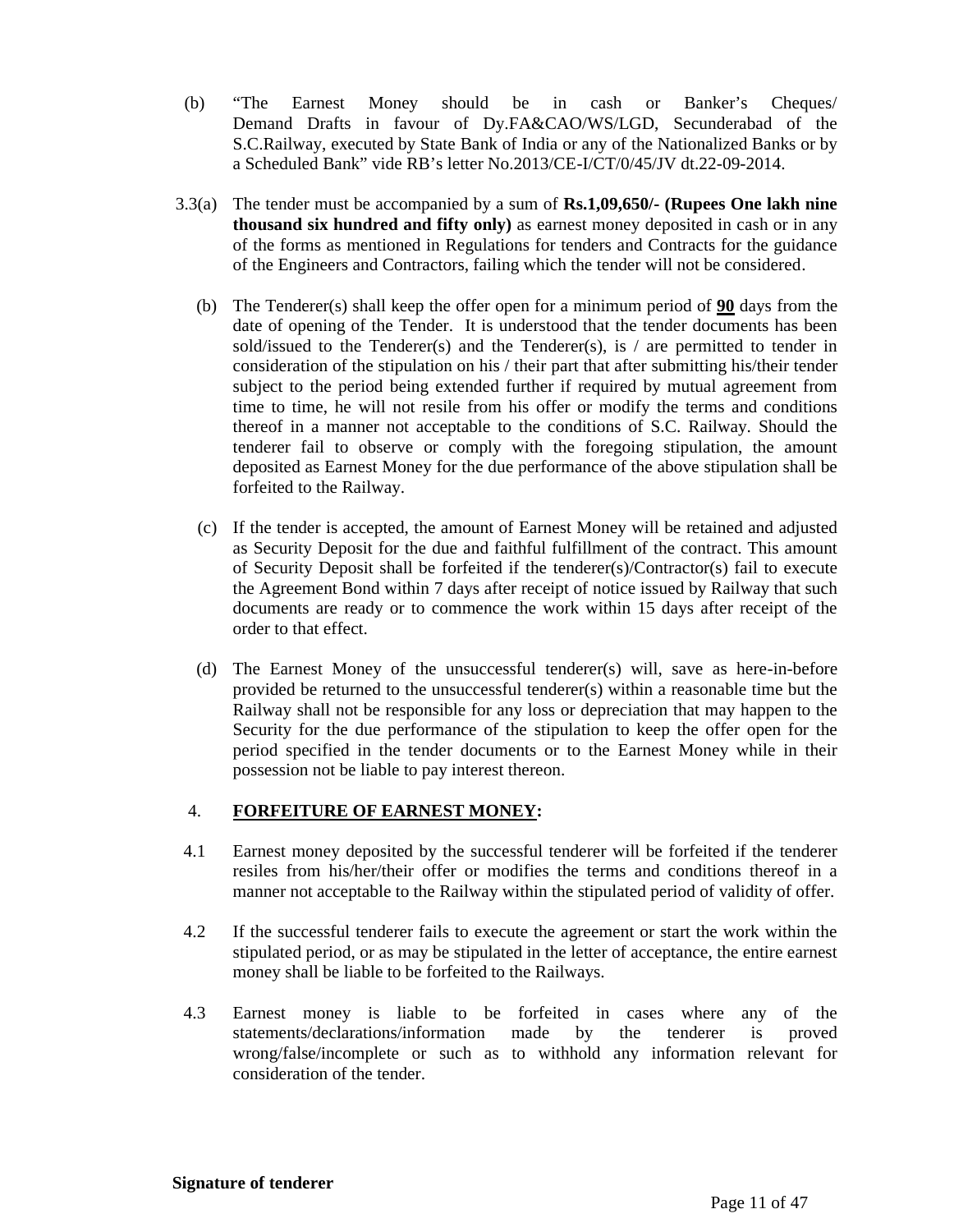## 5. **RIGHT OF THE RAILWAY TO DEAL WITH TENDER:**

- 5.1 The authority for the acceptance of the tender will rest with the Indian Railway. It shall not be obligatory on the said authority to accept lowest tender or any other tender and no tenderer(s) shall demand neither any explanation for the cause of rejection of his/their tender nor the Railway undertake to assign reasons for declining to consider or reject such tender at any stage. If the tenderer(s) deliberately gives/give wrong information in his/their tender or creates/create circumstances for the acceptance of his/their tender, the Railway reserves the right to reject such tender at any stage.
- 5.2 If the Tenderer(s) deliberately gives/give wrong information in his/their tender or creates/create circumstances for the acceptance of his/their tender, the Railway reserves the right to reject such tender at any stage.
- 5.3 The Railway reserves the right of not to invite tenders for any of Railway work or works or to invite open or limited tenders and when tenders are called to accept a tender in whole or in part or reject any tender or all tenders without assigning reasons for any such action.
- 5.4 If the tenderers(s) expire after the submission of his/their tender or after the acceptance of his/their tender, the Railway shall deem such tender cancelled. If a partner of a firm expires after the submission of their tender or after acceptance of their tender, the Railway shall deem such tender as cancelled, unless the firm retains its character.

## 6. **SALES TAX/VAT:**

The contractor has to give credit of input tax credits, if any, to Railways duly reducing the rates.

## 7. **SUBMISSION OF TENDER:**

Tender must be enclosed in a sealed cover, superscribing the tender number and must be sent by registered post to "**The Chief Workshop Manager, Carriage Workshop, Lallaguda, Secunderabad-500017**" so as to reach this office by due date and time or deposited in the special box allotted for the purpose in the office of Carriage Workshop, Lallaguda, Secunderabad.

All tender documents i.e. instructions to the tenderer, if any, terms and conditions, Schedule of works, tender quotation form etc., supplied to the tenderer along with tender form should be submitted by the tenderer along with his/her/their tender duly signed with office seal on all pages.

Non-compliance with any of the conditions set forth there in above is liable to result in the tender being rejected.

## 8. **EXECUTION OF CONTRACT DOCUMENTS:**

The successful tenderer(s) shall be required to execute an agreement with the President of India acting through the Chief Workshop Manager, Carriage Workshop, Lallaguda, South Central Railway for carrying out the work according to General Conditions of Contract, special conditions/ specifications.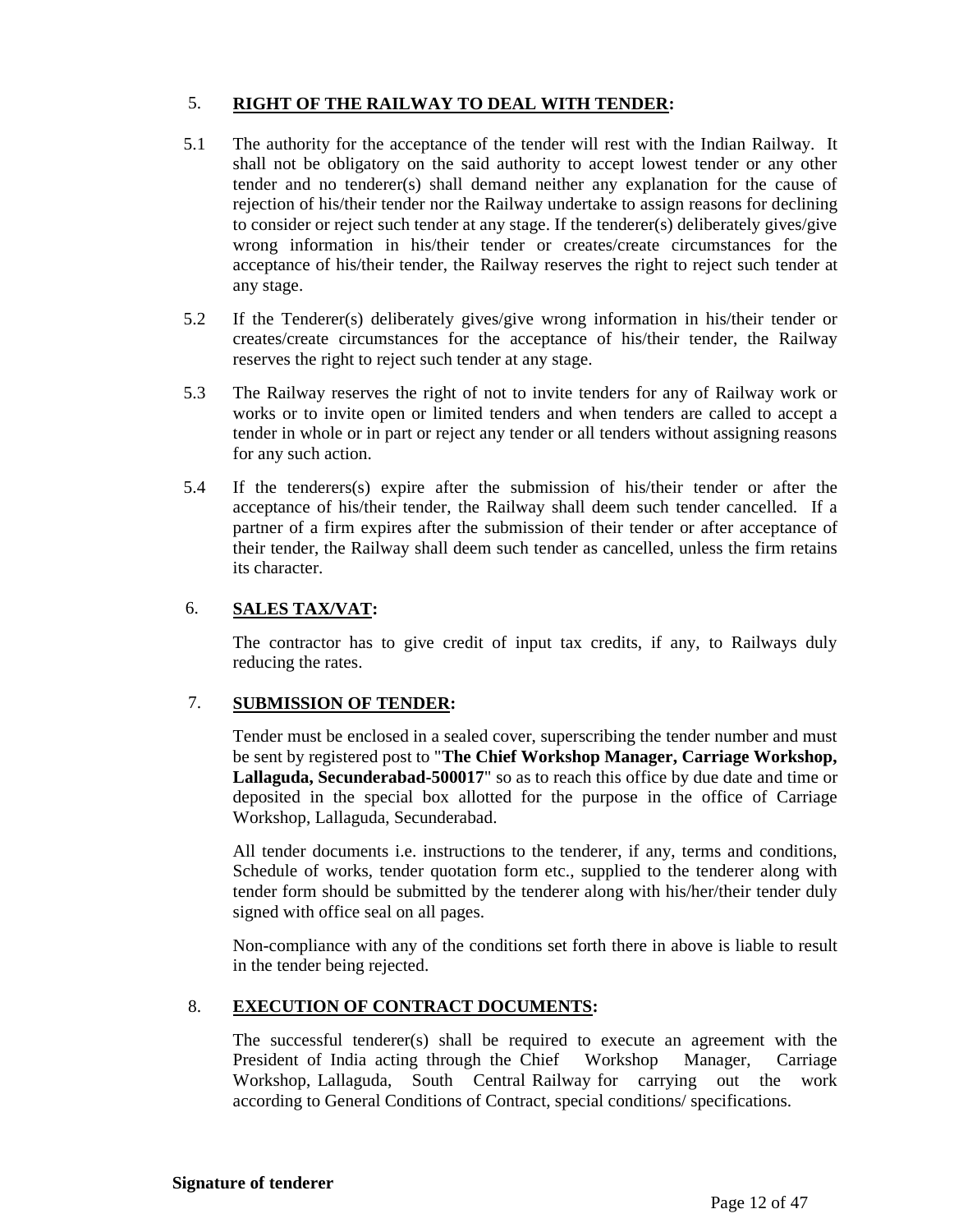## 9. **PARTNERSHIP DEEDS, POWER OF ATTORNEY ETC:**

The tenderer shall clearly specify whether the tender is submitted on his own or on behalf of a partnership concerned. If the tender is submitted on behalf of a partnership concern, he should submit the certified copy of partnership deed along with the tender and authorization to sign the tender documents on behalf of partnership firm. If these documents are not enclosed along with tender documents, the tender will be treated as having been submitted by individual signing the tender documents. The Railway will not be bound by any Power of Attorney granted by the tenderer or by changes in the composition of the firm made subsequent to the execution of the contract. It may, however recognize such Power of Attorney and changes after obtaining proper legal advise, the cost of which will be chargeable to the contractor. The names and addresses of all the partners of the firm must be mentioned in the tender form and the tender shall be signed by all of them or by their duly authorized representative/agent.

Tenderer is required to submit documents such as affidavit, memorandum of articles of Association, as applicable, of the company etc., for verification of his/her/their business status by the Railways.

## 10. **EMPLOYMENT / PARTNERSHIP ETC., OF RETIRED RAILWAY EMPLOYEES:**

- (a) Should a tenderer be a retired engineer of the Gazetted rank or any other Gazetted officer working before his retirement, whether in the executive or administrative capacity, or whether holding a pensionable post or not, in the department of any of the Railways owned and administered by the president of India for the time being, or should a tenderer being partnership firm have as one of its partners a retired engineer or retired Gazetted officer as aforesaid, or should a tenderer being an incorporated company have any such retired Engineer or retired Gazetted officer as one of its Directors, or should a tenderer have in his employment any retired Engineer or retired Gazetted officer as aforesaid, the full information as to the date of retirement of such Engineer or Gazetted officer from the said service and in case where such Engineer or Officer had not retired from government service at least 2 years prior to the date of submission of the tender as to whether permission for taking such contract, or if the contractor be a partnership firm or an incorporated company, to become a partner or Director as the case may be, or to take the employment under the contractor, has been obtained by the tenderer or the Engineer or officer, as the case may be from the President of India or any officer, duly authorized by him in this behalf, shall be clearly stated in writing at the time of submitting the tender. Tenders without the information above referred to or a statement to the effect that no such retired Engineer or retired Gazetted Officer is so associated with the tenderer, as the case may be, shall be rejected.
- (b) Should a tenderer or contractor being an individual on the list of approved Contractors, have a relative (s) or in the case of partnership firm or company of contractors one or more of his share holders (s) or a relative (s) of the share holder (s) employed in gazetted capacity in the Railway, the authority inviting tenders shall be informed of the fact at the time of submission of tender, failing which the tender may be disqualified/rejected or if such fact subsequently comes to light, the contract may be rescinded in accordance with the provisions in clause 62 of the General Conditions of Contract.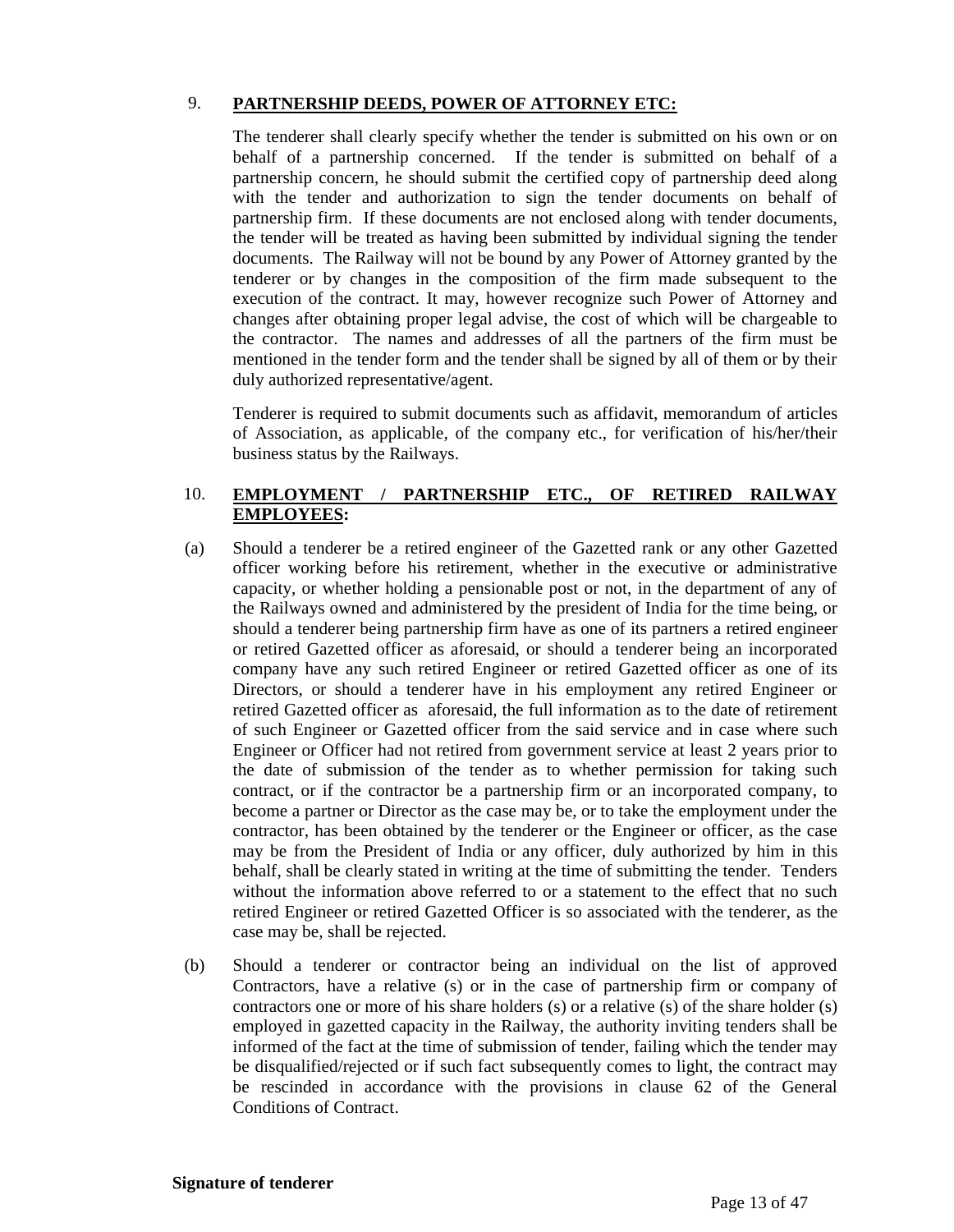#### 11 **RESTRICTIONS ON THE EMPLOYMENT OF RETIRED OFFICERS OF RAILWAY SERVICES WITHIN TWO YEARS OF THEIR RETIREMENT:**

The Contractor shall not, if he is a retired Government officer of Gazetted rank, himself engage in or employ or associate a retired Government officer of Gazetted rank, who has not completed two years from the date of retirement, in connection with this contract in any manner whatsoever without obtaining prior permission of the president and if the Contractor is found to have contravened this provision, it will constitute breach of contract and administration will be entitled to terminate the contract at the risk and cost of the contractor and forfeit his security deposit.

#### 12. **TENDER TO BE SIGNED BY AUTHORIZED PERSONS:**

The tender shall be signed by individual or individuals legally authorized to enter into commitments on behalf of the tenderer. Any individual or individuals signing the tender document or other documents connected with shall specify whether he is signing the said documents.

As a sole proprietor of a firm or as an Attorney of a sole proprietor OR

As a partner of a partnership firm, OR

As a director, manager or secretary of a limited company duly authorized by a resolution passed by the Board of Directors or in pursuance to the authority conferred by the memorandum of association.

In case of a firm not registered under the Indian partnership act, all the partners or the Attorney duly authorize by all of them shall sign the tender document and all other concerned documents. A certified copy of partnership deed shall invariably be submitted along with the tender document in case of the partnership firm.

Requisite Power of Attorney or such other documents empowering individual or individuals to sign the tender documents shall be furnished, in original, along with the tender.

It should also be noted that if aforesaid documents were not endorsed along with the tender document, the tender would be treated as having been submitted by individual signing the tender document. The Railway shall not be bound by any Power of Attorney granted by tenderer or by changes in the composition of the firm made subsequent to execution of the contract agreement. It may, however, recognize such Power of Attorney and changes after obtaining legal advice to the satisfaction of the Railway; the cost of which shall be borne by the tenderer.

#### 13. **TENDERER'S POSTAL ADDRESS:**

Tenderer shall state in the tender, his postal address fully and clearly in the tender form as contained in the tender document. Any communication sent in time to the tenderer by post at the said address shall be deemed to have reached the tenderer duly and in time. Important document shall be sent by registered post.

#### 14. **CHANGE OF ADDRESS OF TENDERER:**

Tenderer shall keep the Railway informed the changes in postal address during the currency of the tender in his own interest.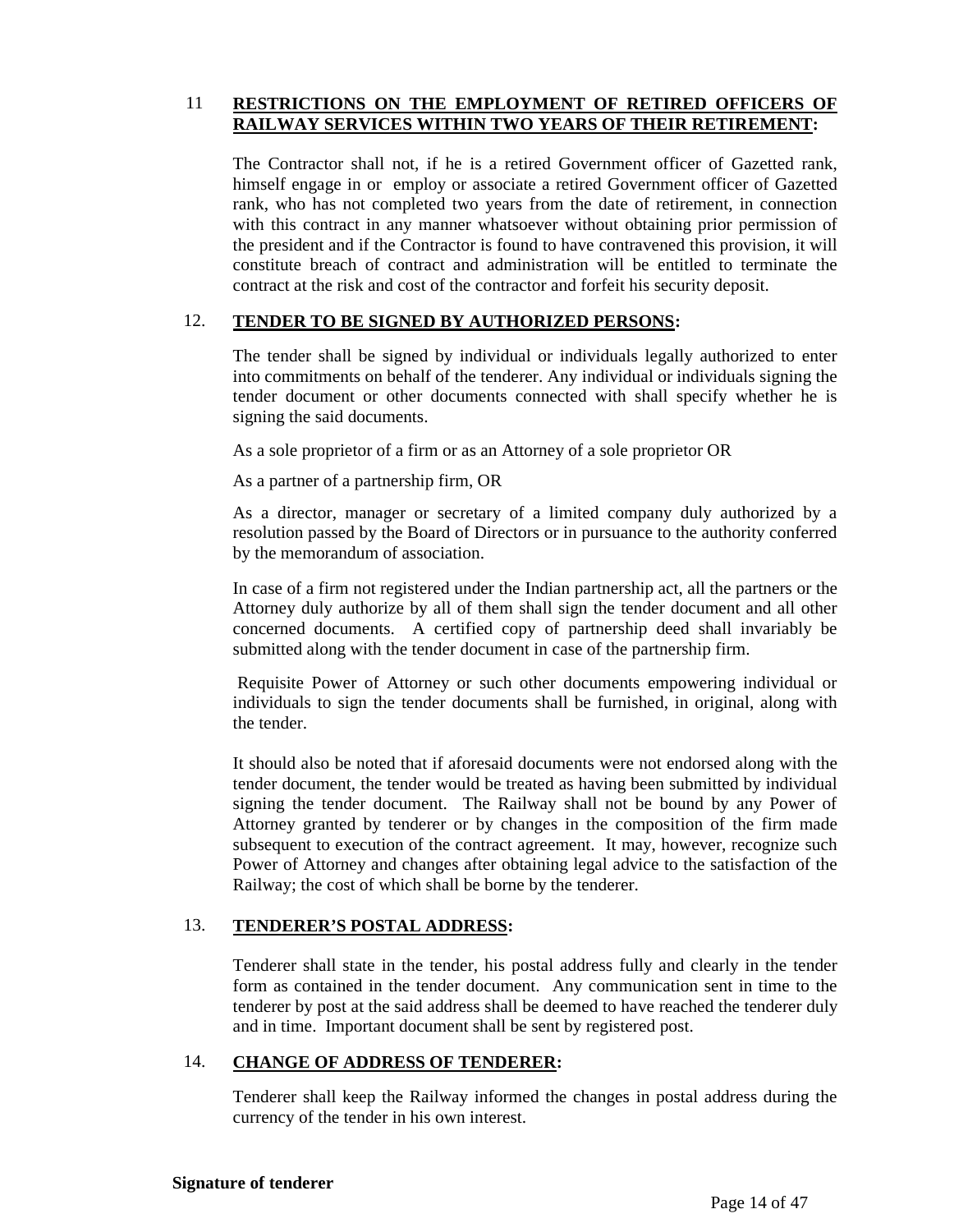## 15. **VALIDITY OF OFFER:**

The tenderer has to keep his offer open/valid for **90** days from the date of opening of the tender and within this period tenderer shall not be entitled to withdraw or modify the offer. If any tenderer shows resilience or modifies his/her/their tender within the validity period of offer, the entire earnest money deposited by him/them will be forfeited by the Rly. Canceling his/her/their tender.

#### 16. **VARIATION IN QUANTITIES SPECIFIED IN CONTRACTS:**

- 16.1 The competent authority of Railway Administration reserves the right to increase or decrease the quantity by 25% on order at any time during execution of the contract without assigning any reason thereof and Railway Administration shall not be liable in any manner what so ever to the tenderer for such increase/decrease if any. The variation in quantity shall be governed by the GCC/SOP as per the latest version.
- 16.2 The variation in quantities beyond 25% variation shall be governed by the GCC/SOP as per the latest version.

#### 17. **EXTENSION OF TIME:**

Extension of time is not normally granted but extension of time may be granted for special circumstances at the discretion of the Railway Administration.

#### 18. **TESTIMONIALS**:

- 18.1 Documents testifying previous experience financial status and ability to execute the work should be produced along with the tender or when desired by competent authority of the Railway. Tenderers are required to submit documents detailed here under for evaluation of aforesaid credentials of the Tenderer specially if the Tenderer has not carried out any work so far on this Railway and who are not borne on the approved list of the contractor.
- 18.2 In order to assess capability of Tenderer to undertake the work under this tender, Tenderer shall submit, along with the tender, particulars of all works awarded to him for execution during last three preceding years starting from the date of opening of the tender along with the tender document and irrespective of facts as to whether the same have been completed, or still in progress or were terminated. The Railway reserves the right to treat the Tenderer as having no capability/credentials in absence of these details.
- 18.3 Tenderer shall submit photocopies of the certificates and testimonials from the clients/departments to establish correctness of the data given by him and also certificates for satisfactory performance in completing such works. The Railway reserves the right to verify correctness of such data in such a manner as it consider fit and appropriate.
- 18.4 Tenderer shall also enclose auditor's certificate showing financial capabilities of the Tenderer to undertake a work of such magnitude as is covered by the present tender. The Railway reserves the right to treat the Tenderer as having no financial capability to handle such a work in absence of such certificate.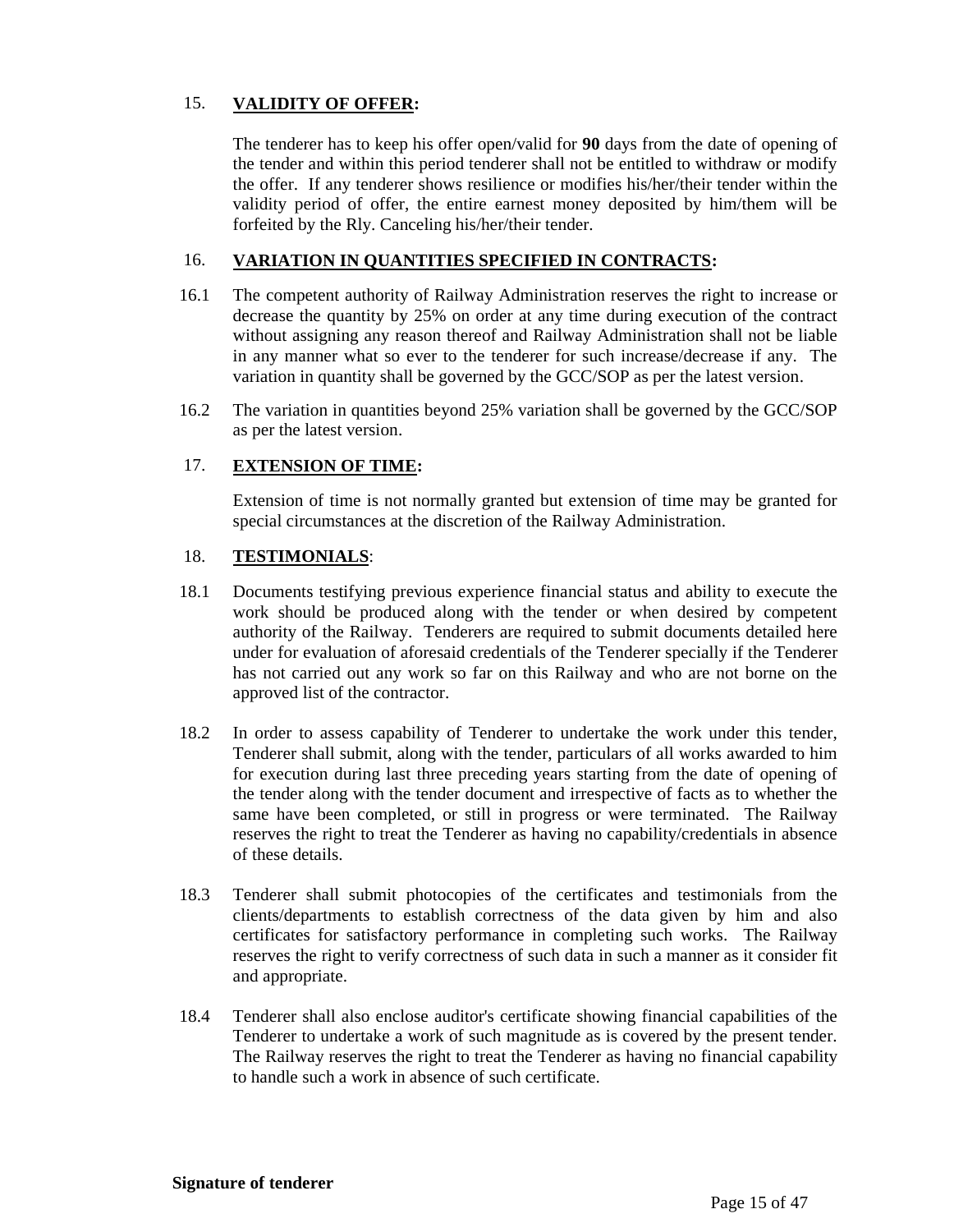18.5 Tenderer shall also submit list of court cases filed against the Railways and or Arbitrations in progress as demanded by him/her/them from the Railway or any other clients during the last five years preceding the date of opening of the tender.

#### 19. **INFORMATION RELATING TO TENDER:**

Any information relating to tender may be obtained from the office of the CWM/LGDS/S.C.Railway on any working day during office hours.

#### 20. **TENDERER's RESPONSIBILITY:**

The rate quoted by the tenderer shall be based on nature and quantum of work covered under this contract.

The tenderer shall be solely responsible for the correct execution of work to the satisfaction of the Railways.

The contractor shall be liable for loss/damage that may occur to the Railway materials, which will be taken over by the contractor from the Railway or may be lying in the custody of contractor. Amount of loss will be deducted for such loss/damage from any outstanding bill of the contractor lying with the Railway Administration or any other manner as may be considered necessary.

## 21. **TERMINATION OF CONTRACT :**

- 21.1 The total quantum of contract may be reduced or revised per period or deferred to certain period within contractual time or terminated as the case may be. The Railway administration reserves the right to terminate the contract without assigning any reason.
- 21.2 Railway Administration may terminate the contract if any negligence is found on the part of contractor.
- 21.3 Railway Administration may terminate the contract agreement if the contractor fails to execute the work within seven days from the date execution of agreement or 15 days from issue of letter of acceptance whichever is earlier.
- 21.4 The Administration may at any time by notice in writing determine the contract without compensation to the contractor in any of the following events.
- a. If the contractor being an individual or of a firm, any partner thereof shall at any time be adjudged insolvent under Insolvency Act or if the firm be dissolved under the partnership Act (or)
- b. If the contractor is a company is wound up voluntarily or by order of a account (or)
- c. If the contractor is convicted or sentenced for any offence committed by him by the competent court of law. Provided always that such determination shall not prejudice any right of action or remedy available to the administration under any other provision of law.
- 21.5 The termination shall be made and penalty shall be imposed in case of failure to perform its contractual work by the contractor according to the terms and conditions.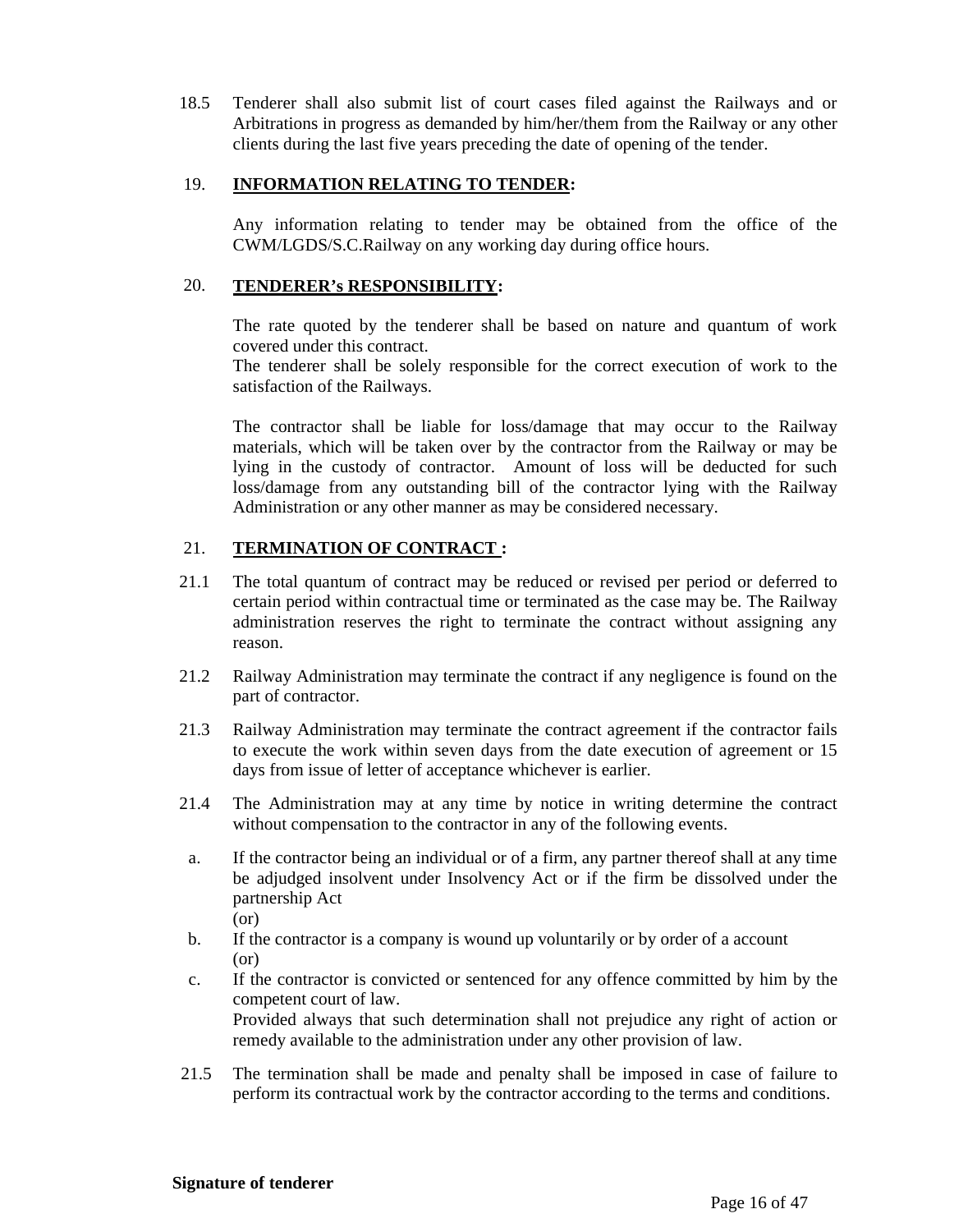21.6 The tenderer(s) shall not take any advantage of any misinterpretation of the condition due to typing of any other error and is in doubt, shall bring it to the notice of the Chief Workshop Manager, Carriage Work Shop, South Central Railway, Lallaguda, Secunderabad without delay. In case of any contradiction, only the printed rules and books should be followed and no claim for the misinterpretation shall be entertained`.

## 22. **ASSIGNMENT OR SUB-LETTING OF CONTRACT:**

The contractor shall not assign or sub-let the contract, wholly or in part thereof, or allow any person to become interested therein in any manner whatsoever without the special permission in writing of the Railway. Any breach of this condition shall entitle the Railway to rescind the contract as per GCC and also render the contractor liable for payment to the Railway in respect of any loss or damage arising or ensuing for such cancellation, provided always that, execution of the details of the work by petty contractor under the direct and personal supervision of the contractor or his agent shall not be deemed to be sub-letting under this clause. The permitted subletting of work by the contractor shall not establish any contractual relationship between the sub contractor and the Railway shall not relieve the contractor of any responsibility under the contract.

#### 23. **LAW GOVERNING THE CONTRACT:**

- 23.1 The contract shall be governed by the law for the time being in force in the Republic of India.
- 23.2 Contractor shall have to follow all the statutory requirement & Central & state Govt. rules & regulation & subsequent amendments.
- 23.3 The General Conditions of Contract of South Central Railway (GCC), as amended/corrected/updated till the date of opening of the tender, is applicable to this contract. Contractor is advised to procure a copy of the same and read it carefully and get acquainted before submitting tender offer. In Part-I of this tender schedule few GCC conditions have been reproduced .However, contractor is advised to read the GCC  $\&$  get himself acquainted and satisfied with the relevant tender conditions of GCC. Errors in reproducing & condensing GCC in the tender document shall not be a reason for improper execution of work. In all disputes the GCC conditions as published, amended and corrected by south central railway shall be referred.
- 23.4 Special condition of contract (SPCC) has been specified in **Part-II** of the tender document. In case of conflict of any provision of the GCC with SPCC, the provisions made in SPCC shall be final and binding on the contractor.

#### 24. **OPENING OF TENDER:**

The tender shall be opened in public at the date, time and place mentioned in the Tender document. However, the date and time of opening may be Deferred/postponed and/or place may be changed at the discretion of the Railway, if circumstances so warrant.

Tenderers present during opening shall sign the rate statement, which shall be prepared as a result of reading out above rates to the tenderers.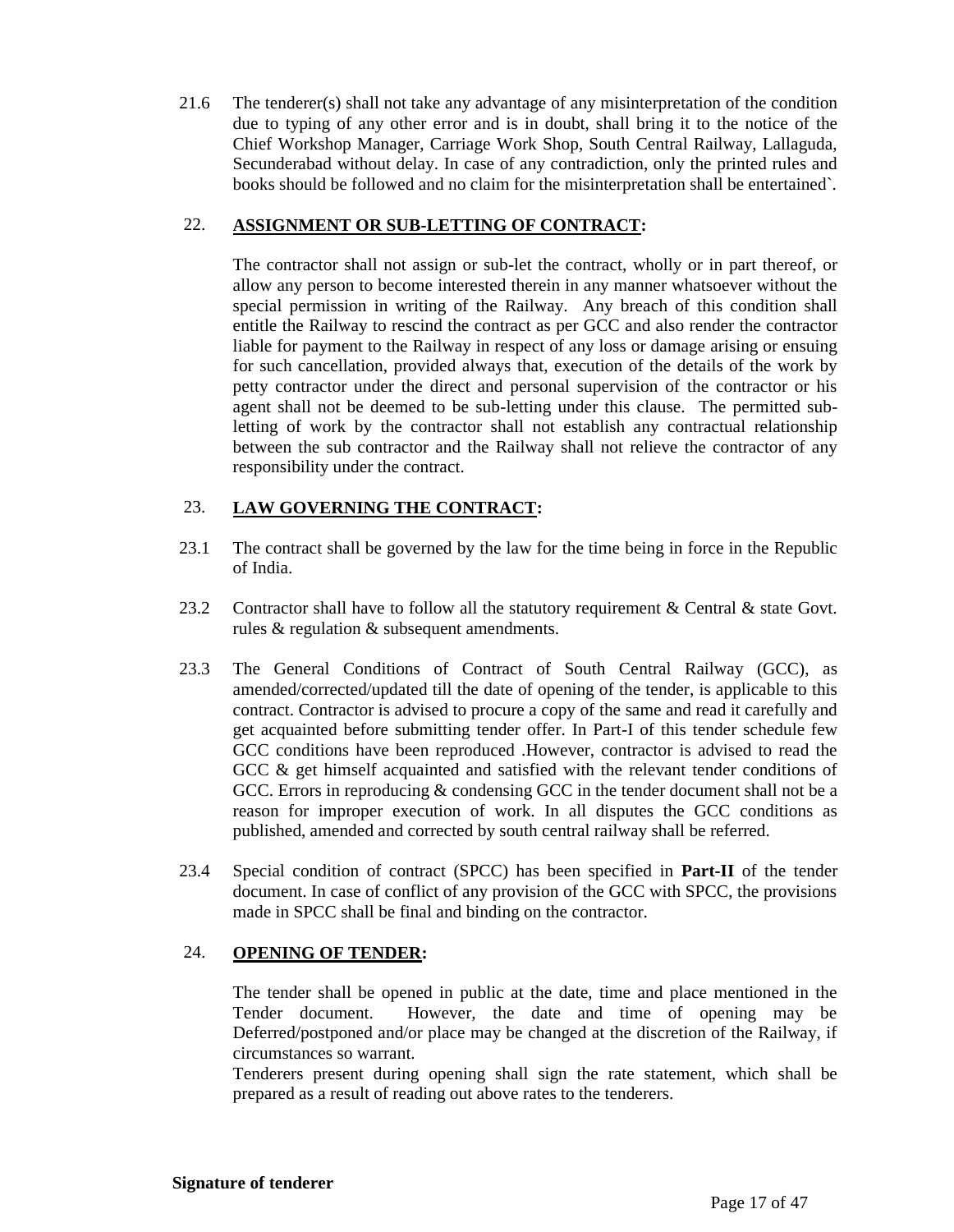- 24.1 Any certificates, documents submitted after tender opening shall not be given any credit and shall not be considered.
- 24.2 The onus of establishing credentials lies with the tenderer and hence Railway shall evaluate the offer only from the certificates/documents submitted along with the tender offer.
- 24.3 If the tenderers down load tender documents form Website and do not enclose proper value towards the cost of tender form their tender shall be considered as in valid.
- 24.4 If any Certificates or details enclosed by tenderers are found to the fake/bogus/tampered, such of those agencies shall not be awarded any work in S.C.Railway for the period of five years from the date of opening of tender. Joint ventures or partnership firms or any other nature of firms in which such agencies are party shall also not be awarded any work of this period of five years.

## 25. **NEGOTIATION:**

- 25.1 The Railway reserves the right to enter in to negotiations with the lowest, valid, eligible and technically accepted tenderer (L-1) emerged after opening of the tender, at the sole discretion, before acceptance of the tender, in order to clarify special condition for reduction of rates and/or changes in scope of the work etc.
- 25.2 In case of a negotiation with tenderer be entered in to, the tenderer shall not be permitted to increase the quoted rates under any circumstances, even if it includes withdrawal and/or modification of such special conditions as are given by the tenderer along with the original tender.
- 25.3 If the tenderer expires after submission of his tender or after acceptance of his tender, the Railway shall deem such tender is cancelled. If a partner of a partnership firm expires after submission of the tender or after acceptance of the tender, the Railway shall deem such tender as cancelled, unless the firm retains in character.
- 25.4 The contract shall be governed by the special and General Conditions of Contract (GCC) with latest corrections, as applicable to the engineering department of South Central Railway.
- 25.5 Tender(s) containing erasures and/or alteration of the tender documents are liable to be rejected. Any corrections made by tenderer(s) in his/her/their entries must be attested by him/her/them.

#### 26. **ACCEPTANCE OF TENDER:**

The final acceptance of tender shall rest with Railways who reserve the right to accept or reject or re tender without assigning any reason thereon.

#### 27. **AGREEEMENT:**

The successful tenderer shall have to execute an agreement (**Annexure-VI**) with "The President of India" acting through the Chief Workshop Manager, Carriage Workshop, Lallaguda, Secunderabad S.C.Railway based on the accepted rate(s), terms and conditions, General Condition of Contract, Special Conditions/Specifications of work as well as materials annexed to the tender document. The contractor shall execute the agreement on non-judicial stamp paper as stated above, at their cost within 15 (Fifteen) days of receipt of letter of acceptance.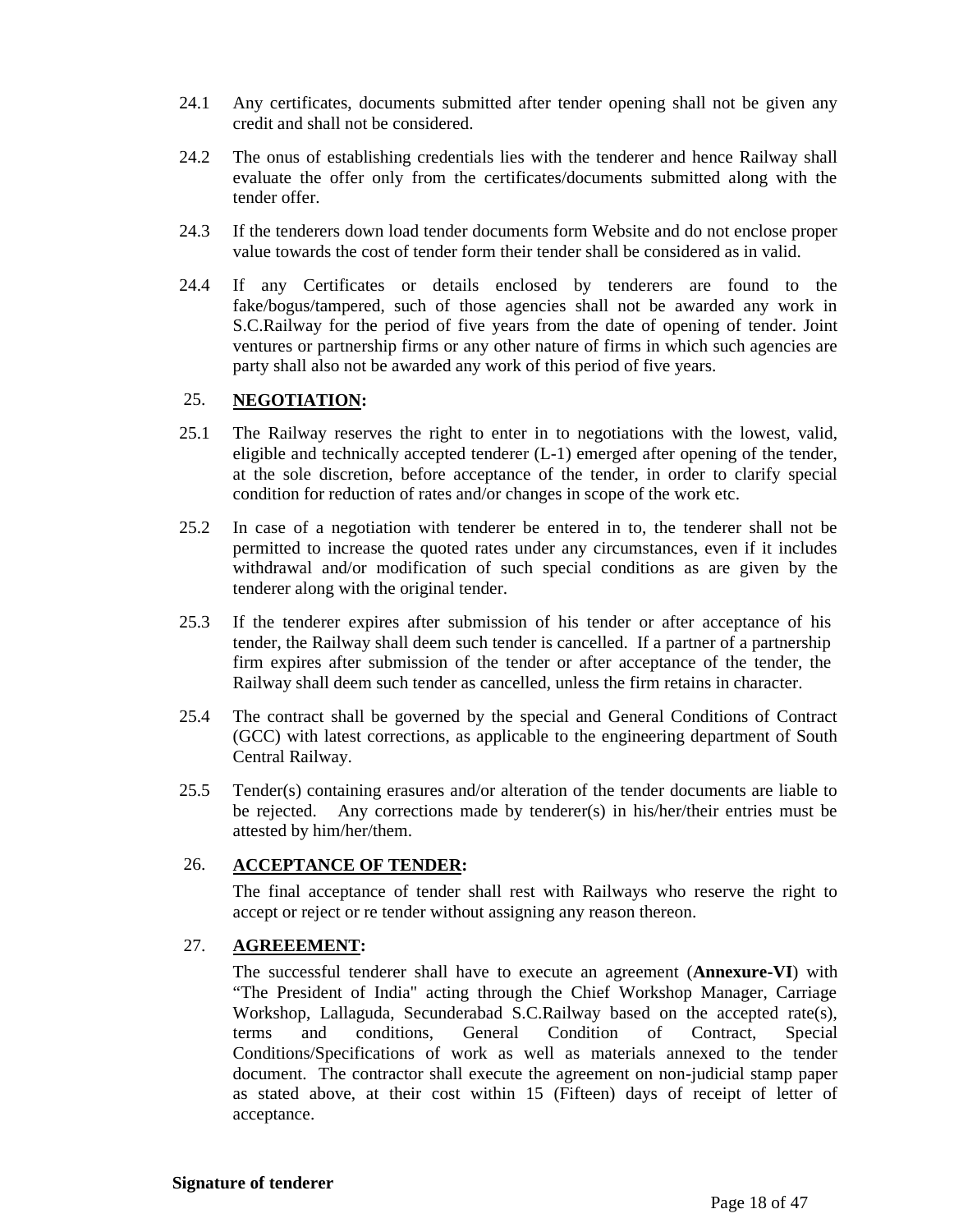## 28. **ADDITIONAL SAFETY STIPULATIONS:**

- 28.1 The contractor shall not allow any road vehicle belonging to him or his supplier to ply in these Workshops except entering and egression of his/her/their materials and equipment only. The Contractor shall remain fully responsible for ensuring safety and in case of any accident, shall bear the cost of all damages to his/her/their equipment's & men and also damages to the Railway.
- 28.2 The successful Tenderer shall comply all relevant statutes of Government including Contract Labour (Regulation and Abolition Act 1970, Workmen's Compensation Act 1923, Payment of Wages Act 1936 Minimum Wages Act 1984. Employees State Insurance Act, Provident Fund Act, Employment of children Act, Untouchability act and other Labour Laws, amended from time to time. The successful Tenderer shall also submit indemnity to the Railway administration against any claims/liabilities under these Acts. The Railway Workshop is working under Factory Act; hence the firm has to follow the rules of Factory Act.
- 28.3 The contractor shall indemnify and keep staff of LGD Workshop indemnified and harmless against all actions, suits, and claims, demands, cost charges or expenses arising in connection with any accident, death or injury sustained by any person/persons within the Railway premises due to the acts of omission in the contract irrespective of whether such liability arises under the Workman's Compensation Act or Fatal Accident Act or any other statute in force from time to time.

## 29. **ACCIDENT REPORTING & INDUSTRIAL SAFETY OF LABOUR:**

The contractor shall be responsible for the safety of all labour directly or through petty contractors or sub-contractor employed by him on the works and shall report serious accidents to any of them however and whenever occurring on the works to the CWM or CWM'S Representative and shall make every arrangement to render all possible assistance.

## 30. **FORCE MAJEURE CLAUSE:**

If at any time, during the continuance of this contract, the performance in whole or in part by either party of any obligation under this contract shall be prevented or delayed by reason of any war, hostility, act of public enemy, civil commotion, sabotage, serious loss or damage by fire, explosions, epidemics, strikes, lockouts or acts of God (hereinafter referred to 'events') provided, notice of the happening of any such event is given by either party to the other within 30 days from the date of occurrence thereof, neither party shall by reason of such event, be entitled to terminate this contract nor shall either party have any claim for damages against the other in respect of such non-performance or delay in performance, and works under the contract shall be resumed as soon as practicable after such event has come to an end or ceased to exist, and the decision of the Railway officer as to whether the works have been so resumed or not shall be final and conclusive. PROVIDED FURTHER that if the performance in whole or in part or any obligation under this contract is prevented or delayed by reason of any such event for a period exceeding 120 days, either party may at its option terminate the contract by giving notice to the other party.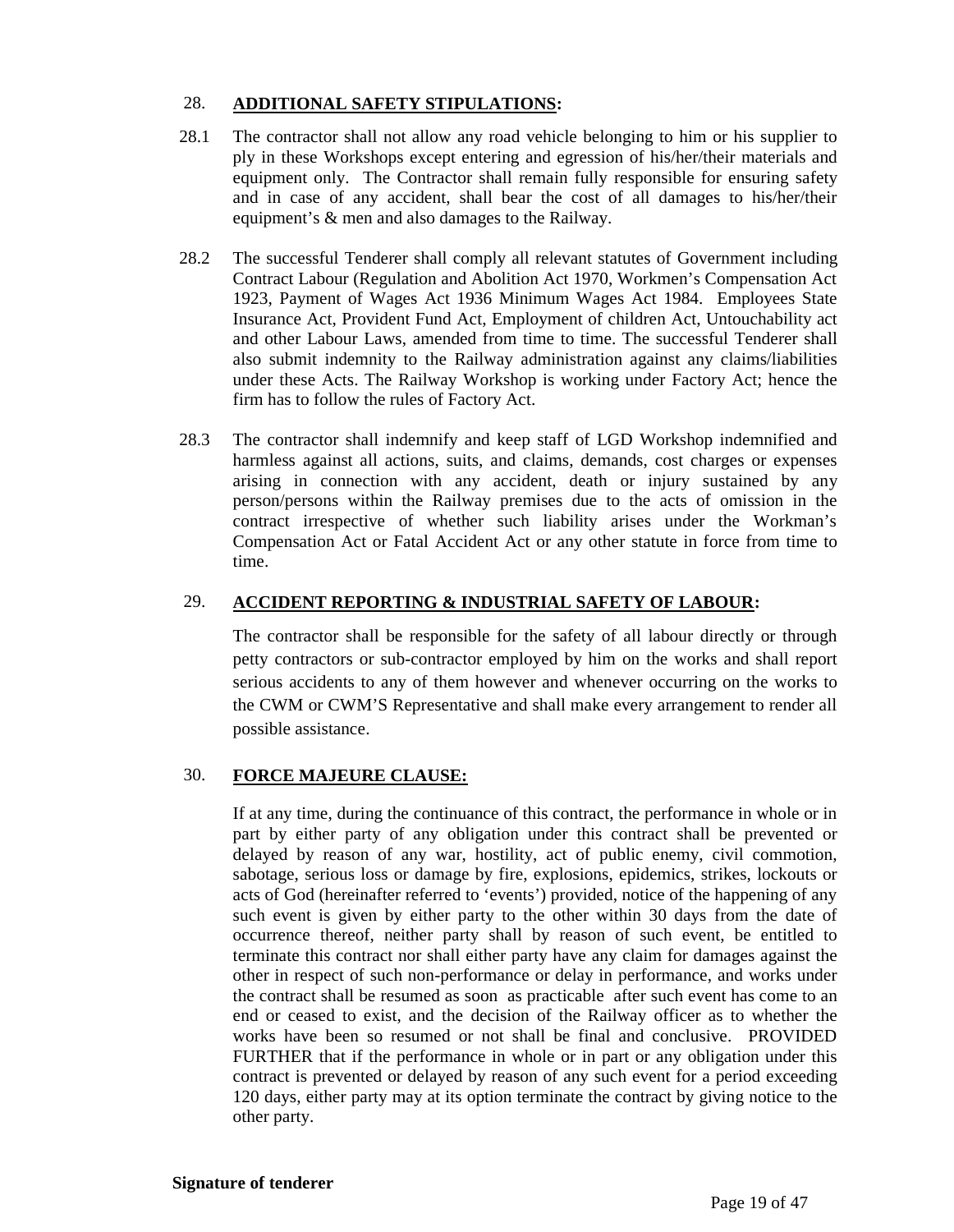## 31. **EXTENSION OF TIME FOR DELAY DUE TO CONTRACTOR**:

The time for the execution of the work or part of the works specified in the contract document shall be deemed to be the essence of the contract and the works must be completed not later than the date(s) as specified in the contract If the contractor fails to complete the works within the time as specified in the contract for the reasons other than the reasons specified, in clause 17 and 17-A, the Railway may, if satisfied that the works can be completed by the contractor within reasonable short time thereafter, allow the contractors such further extension of time as the Competent Authority may decide: On such extension the Railway will be entitled without prejudice to any other right and remedy available on that behalf, to recover from the contractor as agreed damages and not by way of penalty a sum equivalent to  $\frac{1}{2}$  of 1% of the contract value of the works for each week or part of the work.

For the purpose of this clause, the contract value of the works shall be taken as value of work as per contract agreement including any supplementary work order/contract agreement issued. Provided also, that the total amount of liquidated damages under this condition, shall not exceed the under noted percentage value or of the total value of the item or groups of items of work for which a separate distinct completion period is specified in the contract.

| (i). | For contract value up to Rs. 2 Lakhs -        | 10% of the total value of the   |
|------|-----------------------------------------------|---------------------------------|
|      |                                               | Contract.                       |
|      | (ii). For contracts valued above Rs.2 lakhs - | 10% of the first Rs.2 lakhs and |
|      |                                               | the 5% of the balance.          |

Competent Authority while granting extension to the currency of contract under this clause may also levy of token penalty as deemed fit based on the merit of the case. Provided further, that if the Railway is not satisfied that the works can be completed by the Contractor and in the event of failure on the part of the contractor to complete the work within further extension of time allowed as aforesaid, the Railway shall be entitled without prejudice to any other right or remedy available in that behalf, to appropriate the contractor's security deposit and rescind the contract under clause 62 of these conditions, whether or not actual damage caused by such default.

#### 32 **EARNEST MONEY AND SECURITY DEPOSIT:**

- 32.1 The Earnest Money deposited by the contractor with his tender will be retained by the Railways as part of security for the due and faithful fulfillment of the contract by the contractor. The balance to make up the security deposit the rates for which are given below may be deposited by the contractor in cash or may be recovered by percentage deductions from the contractor's "on account" bills. Provided also that in case of defaulting contractor the Railway may retain any amount due for payment to the contractor on the pending "on account bills" so that the amounts so retained may not exceeded 10% of the total value of the contract.
- 32.2 Unless otherwise specified in the special conditions, if any, the Security Deposit / rate of recovery / mode of recovery shall be as under.
	- (a) Security Deposit for each work should be 5% of the contract value.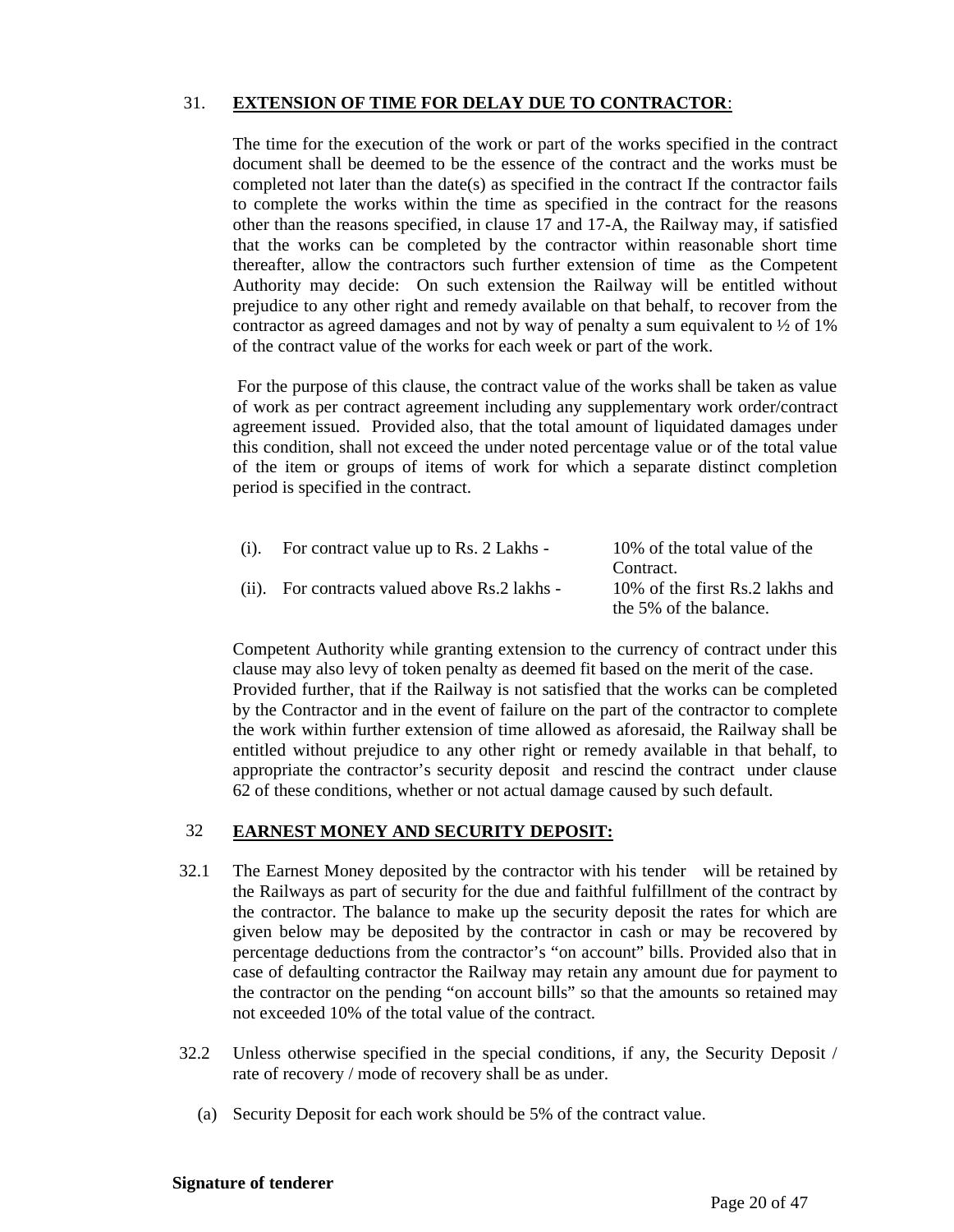- (b) The rate of recovery should be  $\omega$  of 10% of the bill amount till the full Security Deposit is recovered.
- (c) Security Deposit will be recovered only from the running bills of the contract and no other mode of collecting SD such as SD in the form of instruments like BG, FD etc., shall be accepted towards Security Deposit. After the work is physically completed , Security Deposit recovered from the running bills of a contract can be returned to him if he so desires , in lieu of FDR/irrevocable Bank Guarantee for equivalent amount to be submitted by him.
	- 1) After the work is physically completed, security deposit recovered from the running bills of a contractor can be returned to him if he so desires, in lieu of FDR/irrevocable Bank Guarantee for equivalent amount to be submitted by him.
	- 2) In case of contracts of value Rs.50 crore and above, irrevocable Bank Guarantee can be accepted as a mode of obtaining Security Deposit.

The Security deposits shall be released only after successful completion of the work during contract period and after passing the final bill. The competent authority shall be normally be the authority who is competent to sign the contract. This competent authority is of the rank lower than JA grade, then a JA grade officer (concerned with the work) should issue certificate. The certificate, inter alia, should mention that the work has been completed in all respects and that all the contractual obligations have been fulfilled by the contractors and that there is no due from the contractor to Railway against the contract concerned. Before releasing the SD, an unconditional and unequivocal "no claim certificate" from the contractor concerned should be obtained.

32.3 No interest will be payable upon the Earnest Money, and Security Deposit or amounts payable to the Contractor under the contract.

#### 33. **PERFORMANCE GUARANTEE:**

The successful tenderer should submit the performance guarantee **(Annexure-VII)** and the procedure for obtaining Performance Guarantee is outlined below:

- (a) The successful bidder shall have to submit a performance guarantee (PG) within 30 days from the date of issue of letter of acceptance (LOA). Extension of time for submission of PG beyond 30 (thirty days) and up to 60 days from the date of issue of LOA may be given by authority who is competent to sign the contract agreement. However, a penal interest of 15% per annum shall be charged for the delay beyond 30 days, i.e. from  $31<sup>st</sup>$  day after the date of issue of LOA. In case the contractor fails to submit the requisite PG even after 60 days from the date of issue of LOA, the contract shall be terminated duly forfeiting EMD and other dues if any payable against that contract. The failed contractor shall be debarred from participating in retender for that work.
- (b) The successful bidder shall submit a performance guarantee (PG) in any of the following forms, amounting to 5% of the contract value:-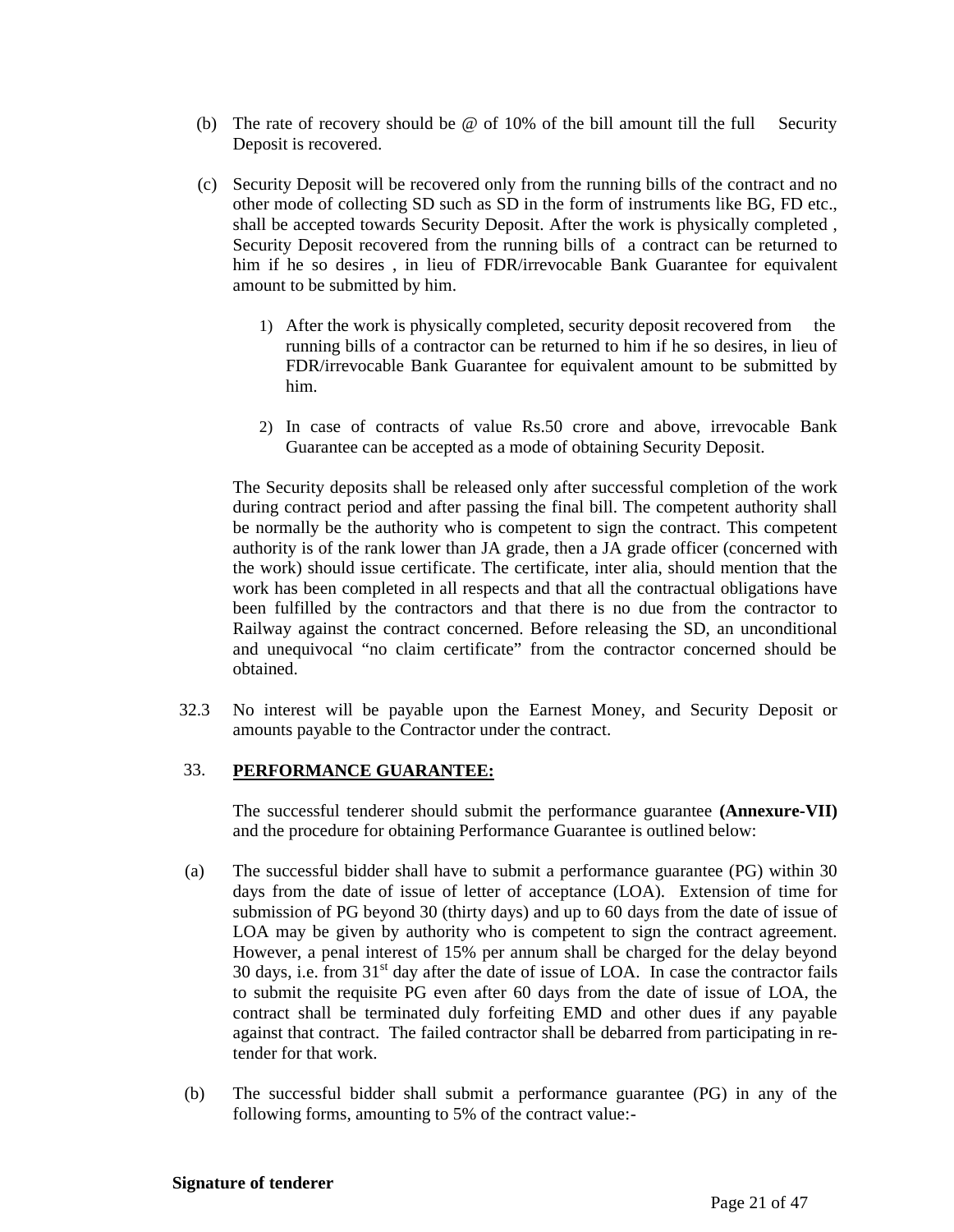- (i) A deposit of Cash.
- (ii) Irrevocable Bank Guarantee.
- (iii) Government Securities including State Loan Bonds at 5 percent below the market value.
- (iv) Deposit Receipts, Pay Orders, Demand Drafts and Guarantee Bonds. These forms of Performance Guarantee could be either of the State Bank of India or of any of the Nationalized Banks.
- (v) Guarantee Bonds executed or Deposit Receipts tendered by all Scheduled Banks.
- (vi) A Deposit in the Post Office Saving Bank.
- (vii) A Deposit in the National Savings Certificates.
- (viii) Twelve years National Defence Certificates.
- (ix) Ten years Defence Deposits.
- (x) National Defence Bonds and
- (xi) Unit Trust Certificates at 5 percent below market value or at the face value whichever is less.

Also FDR in favour of FA&CAO (free from encumbrance) may be accepted.

#### Note:

The instruments as listed above will also be acceptable for guarantees in case of mobilisation advance.

- (c) The performance guarantee shall be submitted by the successful bidder after the letter of acceptance has been issued, but before signing of the agreement. This P.G. shall be initially valid up to the stipulated date of completion plus 60 days beyond that. In case, the time for completion of work gets extended, the contractor shall get the validity of Performance Guarantee extended to cover such extended time for completion of work plus 60 days.
- (d) The value of PG to be submitted by the contractor will not change for variation up to 25% (either increase or decrease) in case during the course of execution, value of the contract increases by more than 25% of the original contract value an additional performance guarantee amounting to 5% (five percent) for the excess value over the original contract value shall be deposited by the contractor.
- (e) The Performance guarantee (PG) shall be released after physical completion of the work based on the 'Completion Certificate' issued by the competent authority stating that the contractor has completed the work in all respects satisfactorily. The security deposit shall however be released only after expiry of the maintenance period and after passing the final bill based on no claim certificate from the contractor.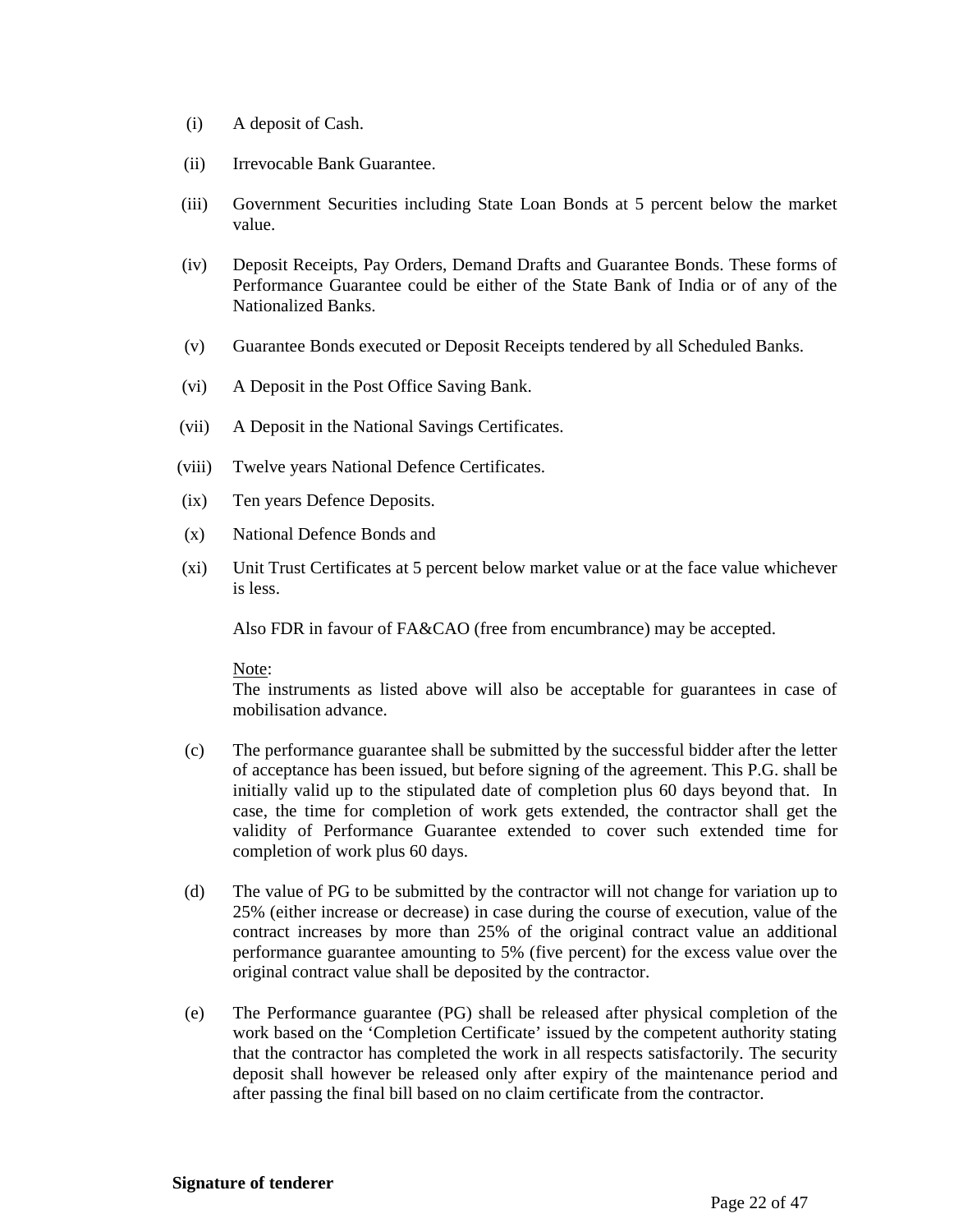- (f) Whenever the contract is rescinded, the security deposit shall be forfeited and the performance guarantee shall be encashed and the balance work shall be got done independently without risk and cost of the failed contractor. The failed contractor shall be debarred from participating in the tender for executing the balance work. If the failed contractor is a JV or a partnership firm, then every member/partner of such a firm shall be debarred from participating in the tender for the balance work either in his/her individual capacity or as a partner of any other JV/Partnership firm.
- (g) The Engineer shall not make a claim under the Performance Guarantee except for amounts to which the President of India is entitled under the contract (not withstanding and/or without prejudice to any other provisions in the contract agreement) in the event of:

i) Failure by the contractor to extend the validity of the Performance Guarantee as described herein above, in which event the Engineer may claim the full amount of the Performance Guarantee.

ii) Failure by the contractor to pay President of India any amount due, either as agreed by the contractor or determined under any of the Clauses/Conditions of the agreement, within 30 days of the service of notice to this effect by Engineer.

iii) The contractor being determined or rescinded under provision of the GCC the Performance Guarantee shall be forfeited in full and shall be absolutely at the disposal of the President of India.

## 34. **NATIONAL ELECTRONIC FUND TRANSFER (NEFT):**

NEFT is mandatory from 01.01.2008. No. Registration/Renewal of Firms will be granted without NEFT system after 01.01.2008. All payments after 01.04.2008 are being made only through NEFT/RTGS. Firms to keep mandate forms along with their offer. Work order will not be issued without Mandate Forms (**Annexure- IX**).

#### 35. **SIGNING OF "NO CLAIM" CERTIFICATE**: -

The contractor shall not be entitled to make any claim what so ever against the Railway under or by virtue of or arising out of this contract nor shall the Railways entertain or consider any such claim if made by the Contractor, after he shall have signed a "No claim" certificate in favour of the Railway in such form as shall be required by the Railways after the works are finally measured up. The Contractor shall be debarred from disputing the correctness of the items covered by "No claim" Certificate or demanding a clearance to arbitration in respect thereof.

#### 36. **ARBITRATION CLAUSE:**

Any dispute arising out of contract shall be settled through arbitrations as per GCC.

36.1 The provision of clause 63 and 64 of the General Conditions of Contract will be applicable only for settlement of claims / disputes, for values less than or equal to 20% of the original value (excluding the cost of materials supplied free by Rly.) of the contract or 20% of the actual value of the work done (excluding the value of the work rejected) under the contract, whichever is less. When claims / disputes are of value more than 20% of the value of the original contract or 20% of the value of the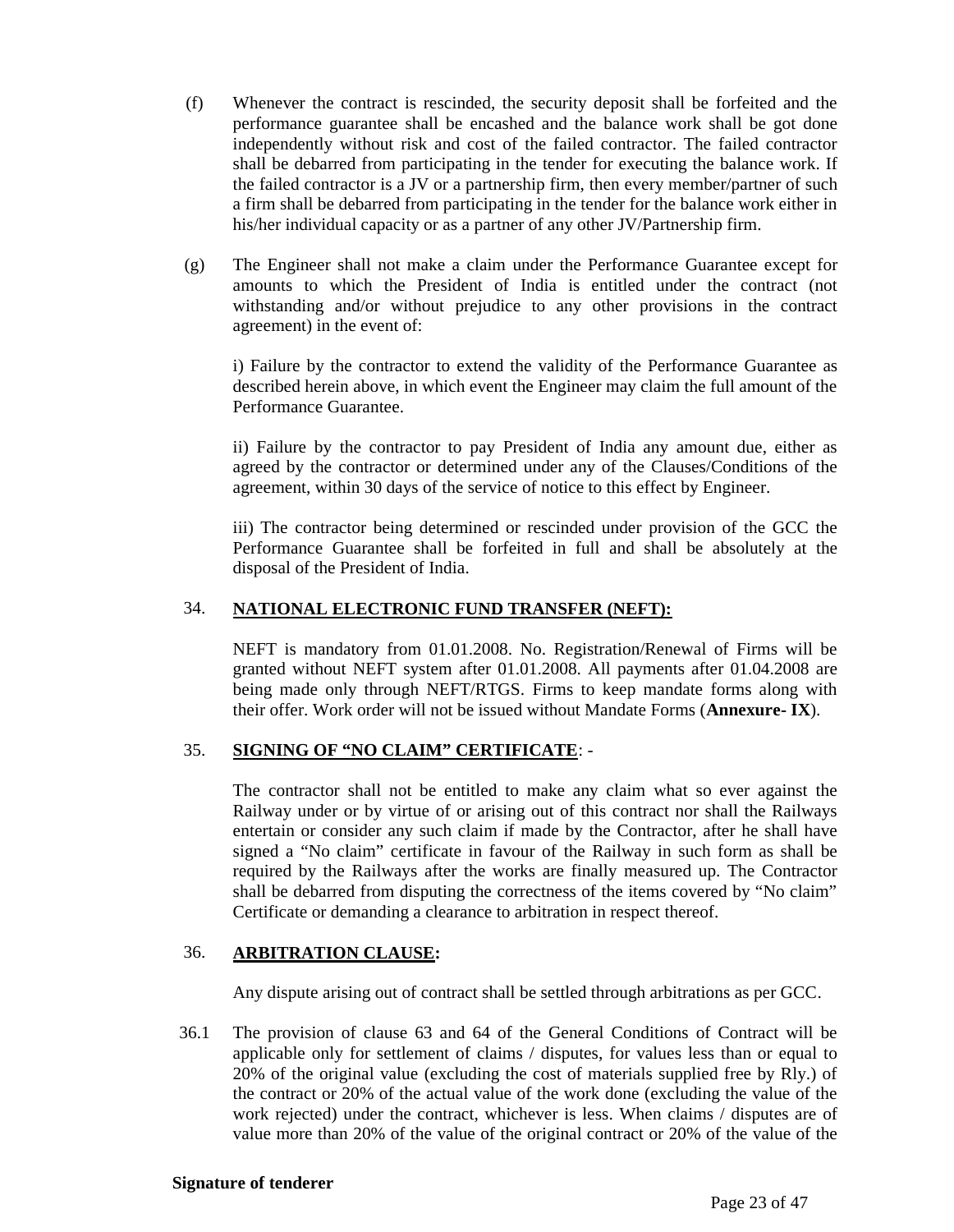actual work done under the contract whichever is less, the contractor will not be entitled to seek such disputes / claims for reference to arbitration and the provisions of clause 63 and 64 of the General Conditions of Contract will not be applicable for referring the disputes to be settled through arbitration.

- 36.2 The contractor shall furnish his monthly statement of claims as per clause 43(1) of General Conditions of Contract. But, the contractor should seek reference to arbitration to settle the disputes only once, subject to the condition as per para-36.1.
- 36.3 These special conditions shall prevail over the existing clause of 63 & 64 of General Conditions of Contract.

#### 37. **ERROR OMISSION AND DISCREPANCIES:**

The tenderer should not take any advantages or any misinterpretation of the conditions due to typing or any other error and if any contradictions, only the printed rules and books should be followed and no claims for the misinterpretations shall be entertained.

#### **NOTE:**

- 1. The Tenderer is advised to make visit to Carriage Workshop, Lallaguda, Secunderabad for assessing scope of work and get familiar with the drawings, specifications etc. and also take any clarifications required regarding the Tender and then submit the offer.
- 2. In case of any dispute regarding makes/ specifications and supply of materials decision of CWM/LGDS is final.
- 3. Tenderer shall have to quote compulsorily for all the items only in the proforma attached in **Part-III** (Schedule of Rates & Quantities).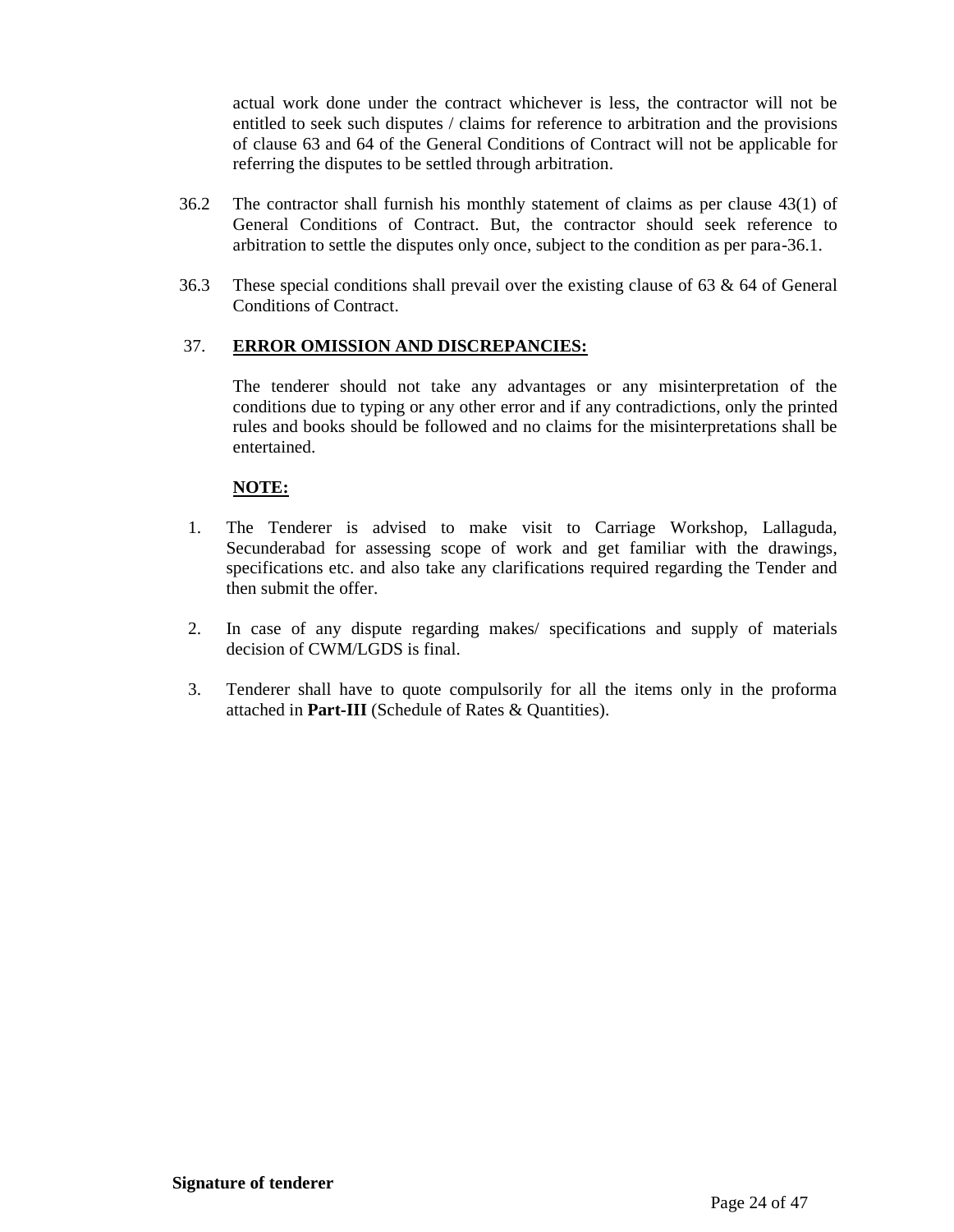## **PART-II**

#### **SCOPE OF WORK, SPECIFICATIONS & SPECIAL CONDITIONS OF TENDER**.

1.0 **Scope of Work:** Refurbishment of 38 coaches i.e. 4 ACCN, 22 CN & 12 GS coaches at Carriage workshop, Lallaguda, Secunderabad.

#### **Scope includes**:

- a) Complete stripping of LP panels.
- b) Complete stripping of all amenity fittings.
- c) Stripping of roof sheets based on requirement.
- d) Complete stripping of Aluminium/MS/SS mouldings.
- e) Complete stripping of window frames along with vention/glass shutters in case of Non-AC coaches and complete stripping of AC window glasses along with the Rubber beadings in case of AC coaches.
- f) Complete stripping of PVC floor sheets in the passenger compartment, lavatories including Aluminium chequered plate.
- g) Complete stripping of Berths/Arms Rest/Bed cum Back Rest.
- h) Reconditioning window shutter frames wherever possible as decided by the Railways.
- i) Fitment of LP panels, amenity fittings, roof sheets, mouldings, reconditioned/new window frames in case of Non-AC coaches and window glasses in case of AC coaches.
- j) Provide PVC sheet in the passenger area and lavatories including PVC welding.
- k) Fitment and alignment of trimmed berths/arm rest/bed cum back rest, 100% trimming of berths has to be carried out by the Contractor inside the workshop duly utilizing the facilities and materials provided by the Railways.
- l) Stripping and fitment of light luggage racks in case of GS coaches.
- m) Renewal of compreg slates on condition basis for fitment of berths.
- n) Disposal of Scrap to Scrap yard by using the transport/loading equipment provided by the Railways. Loading shall be borne by the contractor.
- o) All serviceable items should be segregated and handed over to SSE/Carriage Store.

#### 2.0 **Schedule of quantities & Procedure of the work**:

- 2.1 Refurbishment of 38 coaches (4 ACCN, 22 CN & 12 GS coaches).
- 2.2 After taking over the coach by the Contractor, the work has to be carried out in a sequence mentioned below:
	- a) Complete stripping of amenity fittings needs to be removed.
	- b) All Aluminium/MS/SS mouldings provided inside the coach needs to be removed by using screw driver.
	- c) LP panels should be removed carefully duly removing the screws.
	- d) All window shutter mouldings should be removed. All window frames including vention/glass shutters in case of Non-AC coaches and all AC window glass along with Rubber beadings in case of AC coaches needs to be stripped.
	- e) Lavatory doors and amenities provided inside the lavatory should be removed.
	- f) All berths and light luggage racks (of GS Coaches) should be removed carefully and taken to the identified location.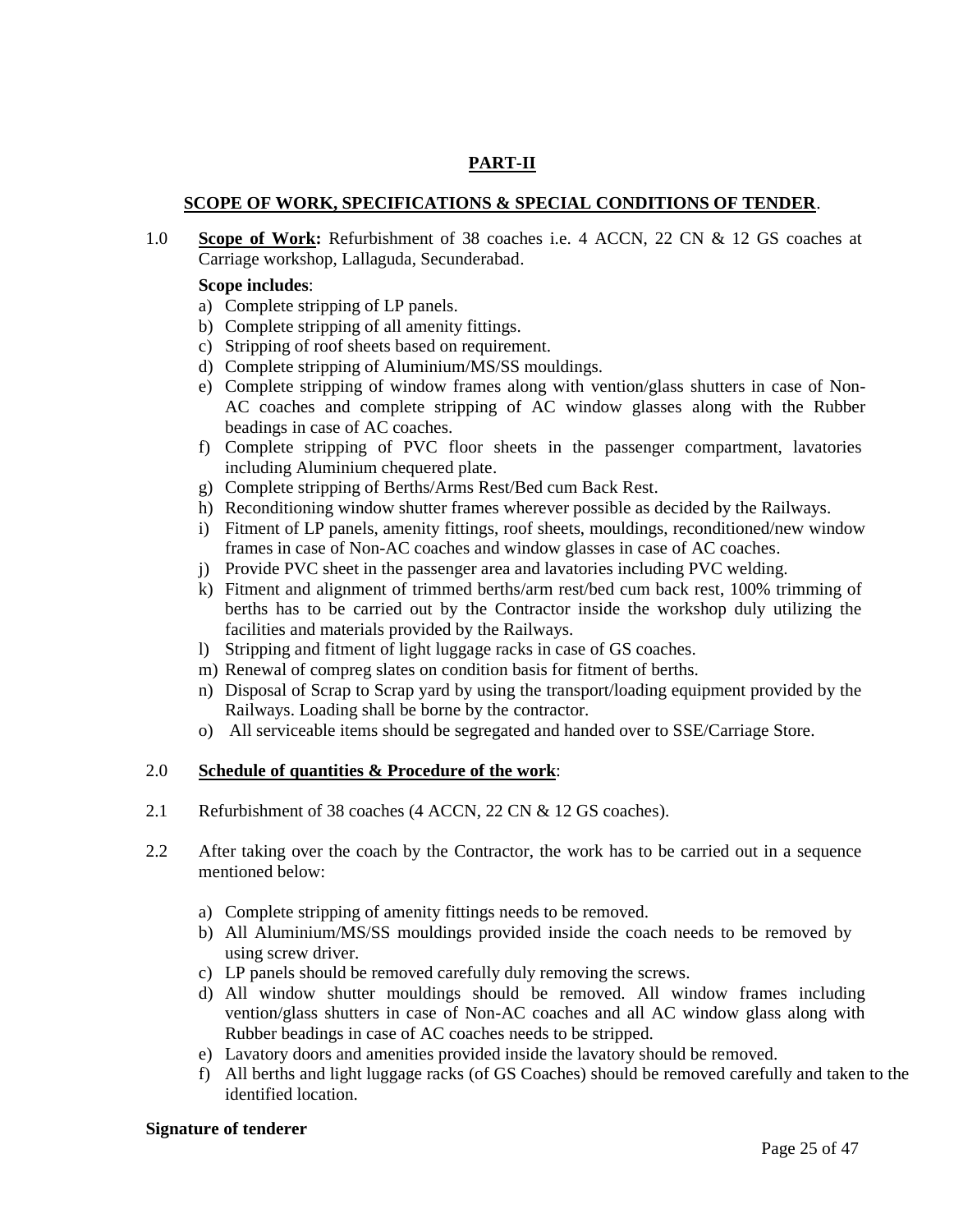- g) The LP panels, amenity fittings need to be taken out from the coach properly and hand over the same to the SSE/Carriage Stores. SSE/Carriage Stores in turn takes stock of all serviceable items and initiate for condemnation of unserviceable materials.
- h) The Contractor has to make arrangements to dispose of all condemned panels, other associated condemn materials to the location as identified by SSE/Carriage.
- i) After complete stripping of the coach, SSE/Corrosion will inspect the coach and carry out repairs if any required on the trough floor, partition frames and lavatory partition frames.
- j) After completion of interior corrosion repairs by SSE/Corrosion, SSE/Carriage will advise Contractor to go ahead with interior paneling.
- k) The Contractor has to collect new LP sheets, new roof sheets, new light luggage racks, compreg slates and all amenity fittings from SSE/Carriage Stores and make arrangements for fitment of the same.
- l) In case of AC coaches, all window AC glasses to be provided with new one including rubber beadings as supplied by Railways. In case of Non AC coaches, removed window frames needs to be examined and to be reconditioned wherever it is possible. Reconditioning includes providing new vention shutter and new glass shutter and ease the shutter spring, window shutter bolts etc. Wherever it is not possible to recondition the window shutter frame assembly, the entire unit shall be replaced as supplied by the Railways. The decision regarding servicing the existing shutter frame/ replacing the shutter frame lies with the Railways and contractor is expected to follow the instructions given by Railways.
- m) The berths/arm rest/bed cum back rest removed from the coach needs to be trimmed 100% by the Contractor using the facilities provided by the Railways and ensure renewal of DTPB, Rexine etc.
- n) New compreg slates shall be replaced on condition basis for fitment of berths and the same can be collected from SSE/Carriage Stores.
- o) The completed berths need to be fitted back into the coach and align the berths properly.
- p) PVC floor needs to be provided properly in the lavatories and passenger compartment and also carry out welding. The PVC floor and adhesive required for PVC and PVC welding electrode and welding torch shall be provided by the Railways. The Aluminum Chequered plates has to be fixed in doorways and Lavatory paths.
- q) All the stripped material like DTPB, Rexine, Aluminium scrap, MS scrap shall be segregated and the useful material shall be handed over to the SSE/Carriage Stores. Rubbish shall be disposed to the identified area through Railway transportation. MS/Al scrap should be segregated and disposed to Scrap yard using Railway Transport. Loading shall be the responsibility of contractor. Scrap window frames should be separated in to FRP/Aluminium/MS scrap and disposed to Scrap yard.
- 2.3 Various works needs to be carried out as per the procedure stipulated in the Maintenance Manual for BG coaches and the concerned ICF/RDSO Specification. Wherever required, necessary guidance will be given to the Contractor duly supplying the specification/drawing.
- 3.0 The Contractor is advised to visit the Workshop and study the scope of work required to be carried out as a part of refurbishment of coaches. Contractor shall be provided with the relevant literature for reference at the workshop. It is the responsibility of the Contractor to get himself familiar with the scope of work before participating in the Tender.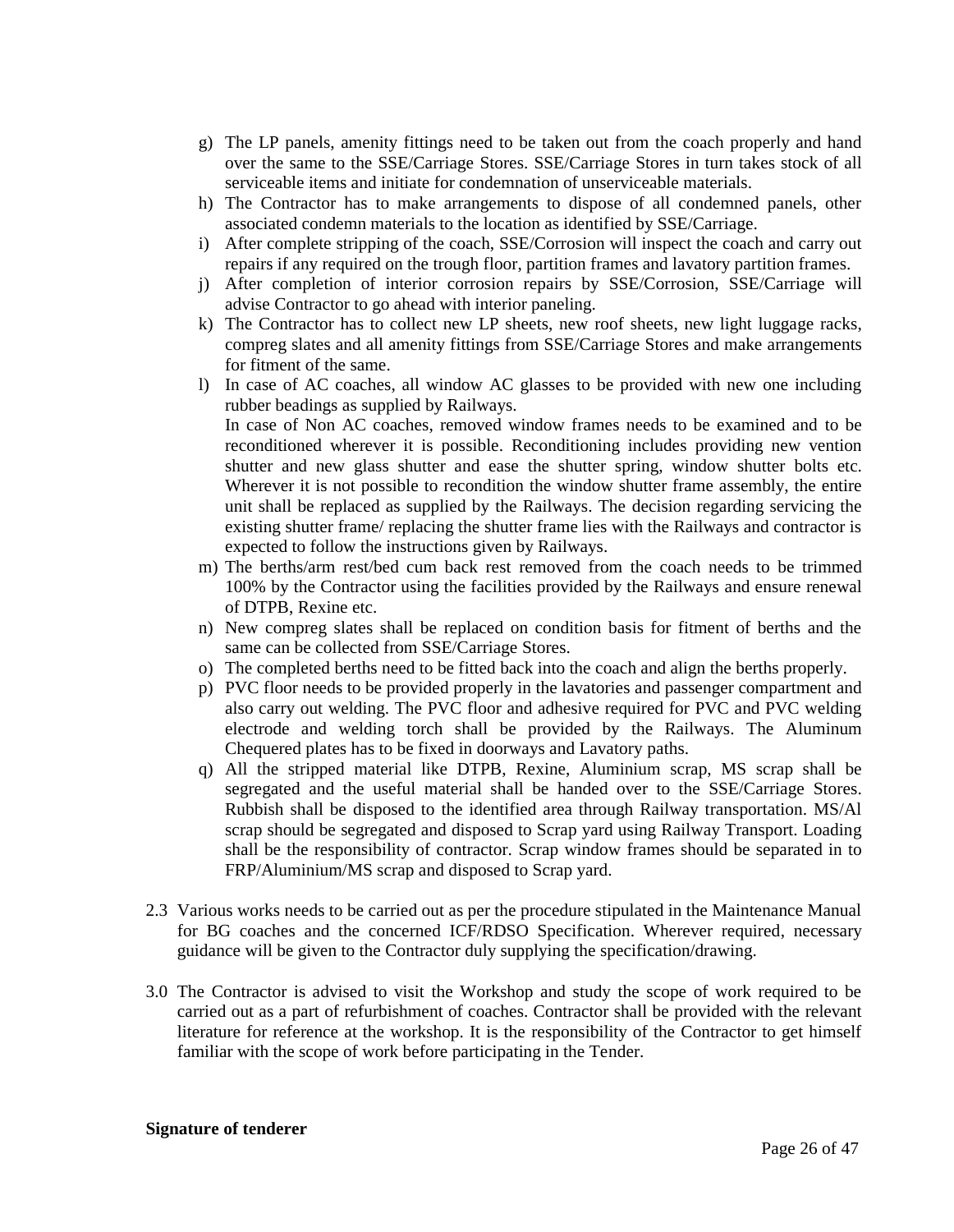#### 4.0 **Scope of supply from Railways**:

- a) LP Panels
- b) NFTC sheets
- c) Light luggage racks
- d) Compreg slates
- e) Aluminium/MS mouldings, Curtain rod and brackets
- f) PVC sheets
- g) Vinyl cloth/Rexine and DTPB
- h) FRP / Aluminum windows and shutter frames, AC glass windows and window rubber beadings.
- i) All amenity fittings including plumbing items
- j) Adhesive for laying PVC
- k) Aluminium chequered plates
- l) Material required for fabrication of sliding doors, corridor doors and bottom seats
- m) All brackets for fans, lights etc
- n) All facilities required for trimming of the berths will be provided.
- o) Any other machinery required by the Contractor for refurbishment shall be provided by the Railways at free of cost.
- p) Space required for the Contractor for keeping tools etc, shall be provided.
- q) The items like adhesive, screws, stitching thread, felt required for assembly of berths and seats shall be supplied by the Railways.
- r) Screws, nails and miscellaneous fasteners required for fitment of LP panels, berths and other amenity fittings.
- s) Railway shall provide electrical supply at free of cost.
- t) Transportation truck for disposal of scrap i.e. Lorry/Tipper/Fork lift truck at free of cost.

#### 5.0 **Scope of supply from Contractor**:

- a) Safety gear to the workmen i.e. protective clothing, industrial safety shoes, helmets and safety goggles.
- b) All tools required by the workmen like screw drivers, hammers, spanners, portable drilling machines including drill bits, small portable tools for cutting Aluminium/MS/SS mouldings.
- c) Contractor has to engage adequate men to complete the coaches as desired by Railways as per schedule.

#### 6.0 **Special Conditions of Contract**:

- 6.1 The cost of damage caused to the Railway material/facilities in the working spot as assessed by CWM/Dy.CME will be deducted from the bills of the Contractor.
- 6.2 Provision will be made for the Contractor to keep the material/equipment in the shop premises.
- 6.3 The contractor has to engage the full time responsible supervisor to supervise the quality of work. He should be provided with mobile and should immediately respond to call given by the Railway Administration.
- 6.4 The Contractor has no right to demand more or less number of coaches.
- 6.5 The Contractor has to carry out the refurbishment of the coaches wherever it is placed in the workshop premises. He cannot demand for the coach placement at a particular place.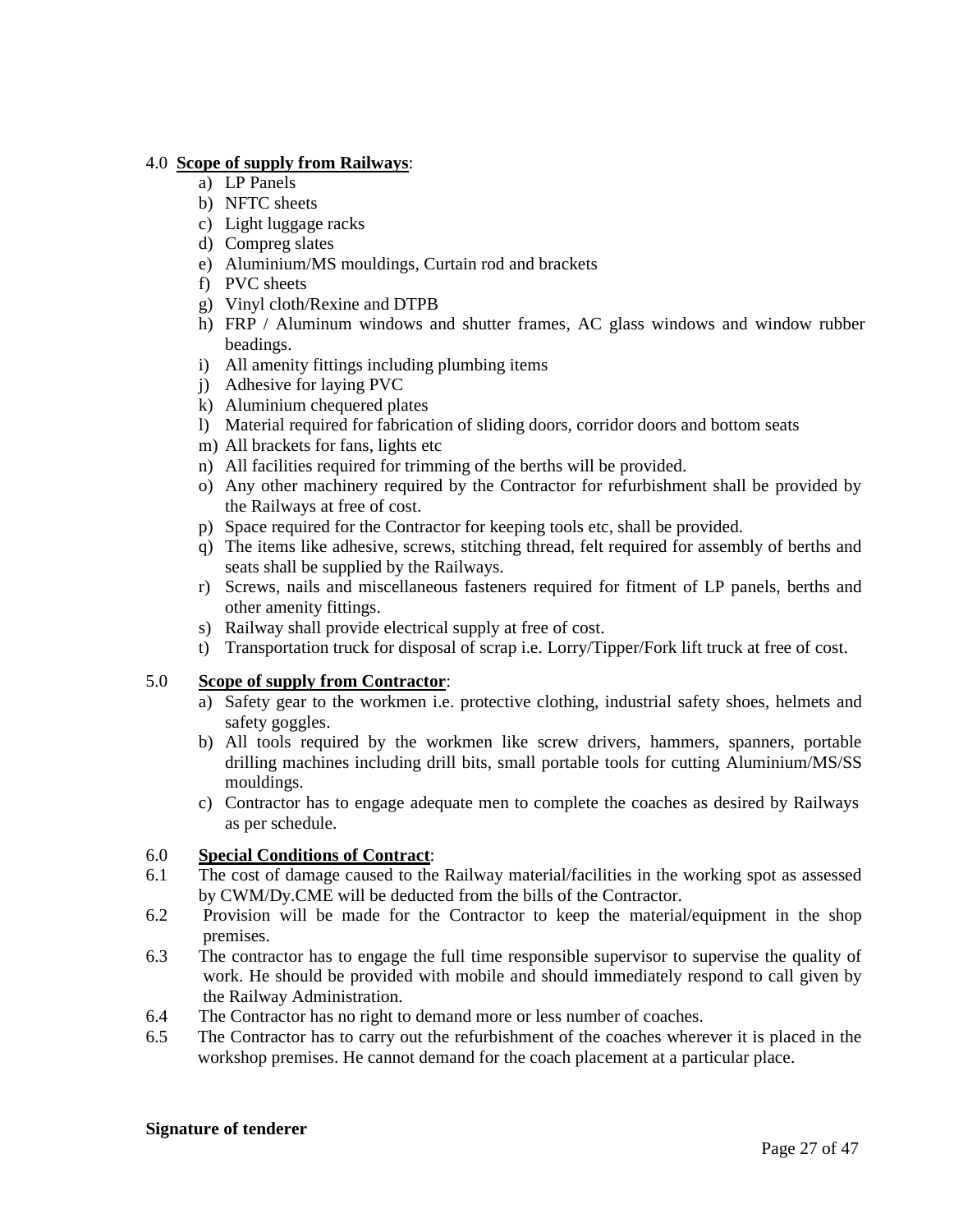- 6.6 The contractor shall maintain a work diary with the details of coaches attended date wise etc., which shall be jointly certified by the contractor's representative and the SSE/Carriage shop daily. Extract of this diary has to be submitted along with the bills without which the bills cannot be settled.
- 6.7 Any dispute arising out of contract shall be settled through arbitrations.
- 6.8 The delay in execution of work after the agreement/work orders are finalized/ issued due to labor unrest, non-availability of man-power or any other reason shall not be accepted as an excuse for delay in execution of contract. Such delay to be dealt appropriately. Contractor is advised to read the clauses of the GCC pertaining to liquidated damage and determination of contract.
- 6.9 The Contractor has to arrange his own labour for transportation of berths and other materials within the workshop. Forklift truck/Lister truck required for movement of material shall be provided by the Railways at free of cost.
- 6.10 The Contractor has to dispose perished/released cushions and Vinyl Cloth/Rexine at specified location as specified by the Railways.
- 6.11 The densified thermal bonded polyester blocks (DTPB) are required to be cut to sizes as per the need and measurements of berths/seats. The same has to be carried out by the Contractor.
- 6.12 Any small modifications as suggested by the Railways shall be carried out by the Contractor.
- 6.13 Contractor shall not demand for any particular type, specification and size of material. The material supplied by Railways shall only be used

#### **7.0 Inspection:**

- 7.1 SSE/Carriage shall conduct minimum one check per coach during the process of stripping to ensure the stripping is carried out as specified.
- 7.2 Stage inspection has to be conducted after complete stripping of every coach to ensure that all the items are stripped by the contractor as prescribed.
- 7.3 Stage inspection has to be conducted by SSE/Carriage during the process of fitment to ensure the work quality during fitment.
- 7.4 Final inspection shall be conducted by SSE/Carriage to ensure the final quality.
- 7.5 Record shall be maintained by SSE/Carriage during the above checks.
- 7.6 SSE/Carriage has to conduct one check during the process of laying of PVC and one more check after completion of PVC laying to check the quality and maintain record of these checks.
- 7.7 AWM/Carriage is nominated to execute the contract and shall carry out the following inspections:
	- a) Carry out one inspection/coach during the process of stripping.
	- b) Carry out one inspection/coach after completion of coach.
	- c) AWM shall maintain record for above checks and also certify the 20% test check in the Measurement book as well as on the bill.
	- d) AWM has to ensure the record keeping by SSE/Carriage regarding the inspection prescribed to him.
- 7.8 The CHIEF WORKSHOP MANAGER or Workshop officers or inspection/certifying supervisors or his authorized representatives shall have free access to inspect the work and performance of the contractor at all times.
- 7.9 The Contractor shall make arrangement for rectification of all the defects as pointed out by the SSE/Carriage.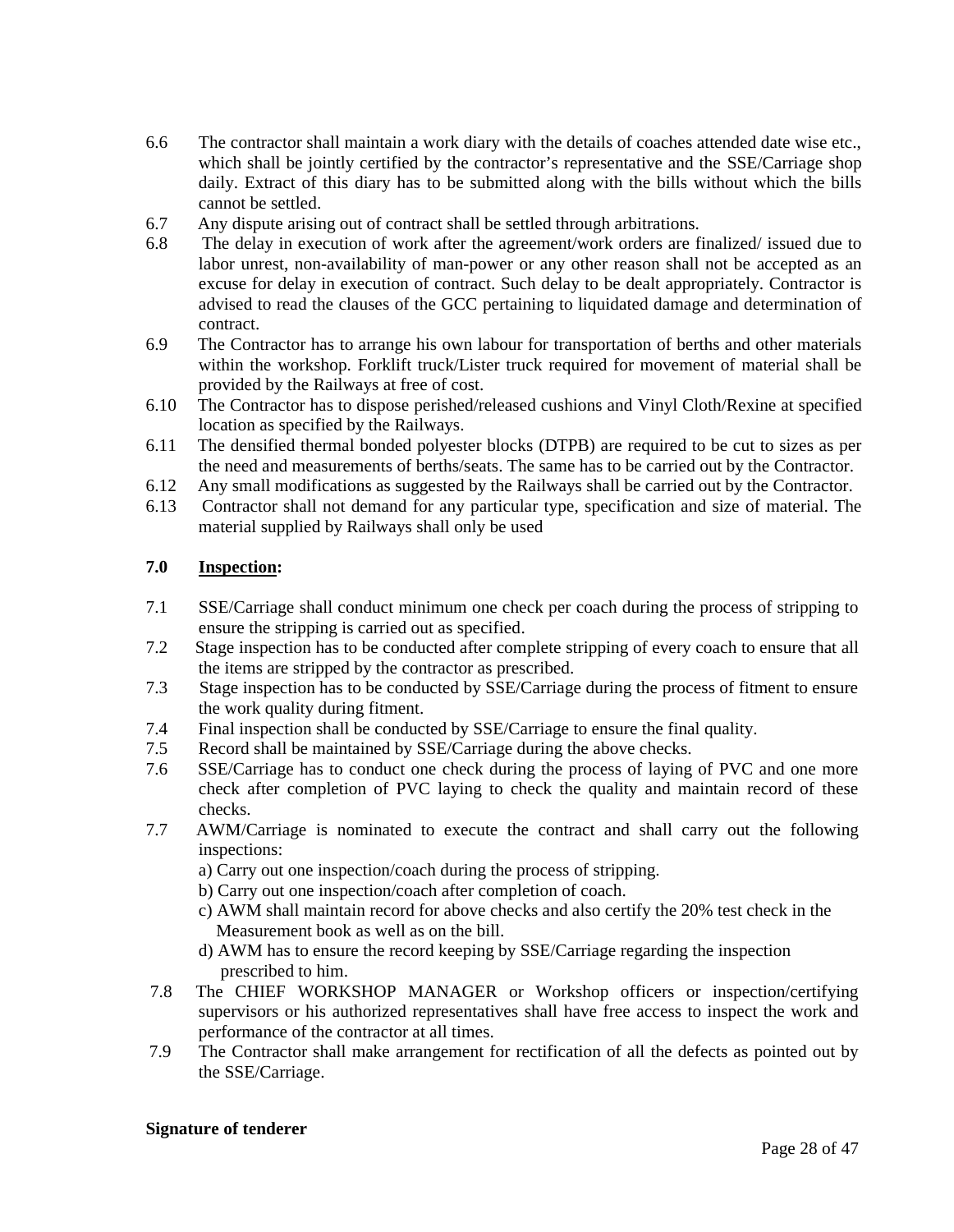7.10 The Contractor shall maintain a work diary and take the signature from the SSE/Carriage on daily basis.

## **8.0 Period of Contract**:

- 8.1 Six months from the date of issue of LOA.
- 8.2 Contractor has to complete 38 coaches in 6 months period @ 7 coaches per month or as given by the Railways. He shall also satisfy the requirement of CWM.
- 8.3 Each coach should be completed within 30 working days from the date of allotment and it should not cross 40 working days in no case.

#### **9.0 Penalty:**

- 9.1 If the work is found to be unsatisfactory/ incomplete at any stage, the work shall be terminated by Railway and concluded as per GCC/SPCC provisions.
- 9.2 Contractor has to complete 7 coaches per month and satisfy the requirement of CWM. In case of non compliance of requirement of CWM, a penalty of Rs.5,000/- is levied.
- 9.3 Coach is expected to be completed within 30 working days. If the No. of days exceeds maximum period of 40 working days, a penalty of Rs.2,000/- per day will be imposed.
- 9.4 No payment shall be made for the rejected coaches till the coaches are passed by the Shop In charge. If the same coach is rejected twice on poor quality of work, 10% of the cost of accepted rate shall be deducted from the bills.
- 9.5 If the stripping of the material is not carried out properly with recommended tools, a penalty of Rs.2,000/- per coach is levied.
- 9.6 If the scrap materials are not unloaded properly and not disposed at identified location, a penalty of Rs.2,000/- will be levied per coach.
- 9.7 Non compliance of any guidelines/procedures will attract a penalty of Rs.2,000/- per occasion.
- 9.8 The contractor should supply and ensure wearing of the safety items. Any deviation in this regarding will be viewed seriously and a penalty of Rs.500/- per employee per day will be levied.
- 9.9 Any other aspect where CWM/Dy.CME feels that it has caused delay in completion of work will attract a penalty of Rs.2,000/- per coach.

#### **10.0 Mode of payment**:

- 10.1. No advance payment will be made to the contractor.
- 10.2. Payment for the work completed will be done on completion of coach and on submission of certified bill as per the Railway norms. To arrange payment a bill comprising of charges for the coaches completed will have to be submitted. The claimed bill shall consist of following documents/records.
	- (i) Last month wages paid voucher/wage register record for the man power engaged.
	- (ii) Self certification in compliance of all applied Acts/laws/statutory regulations/rules related to contract labor engagement as per **Annexure-X**.
	- (iii) Final inspection certificate as per **Annexure-XII** to be enclosed.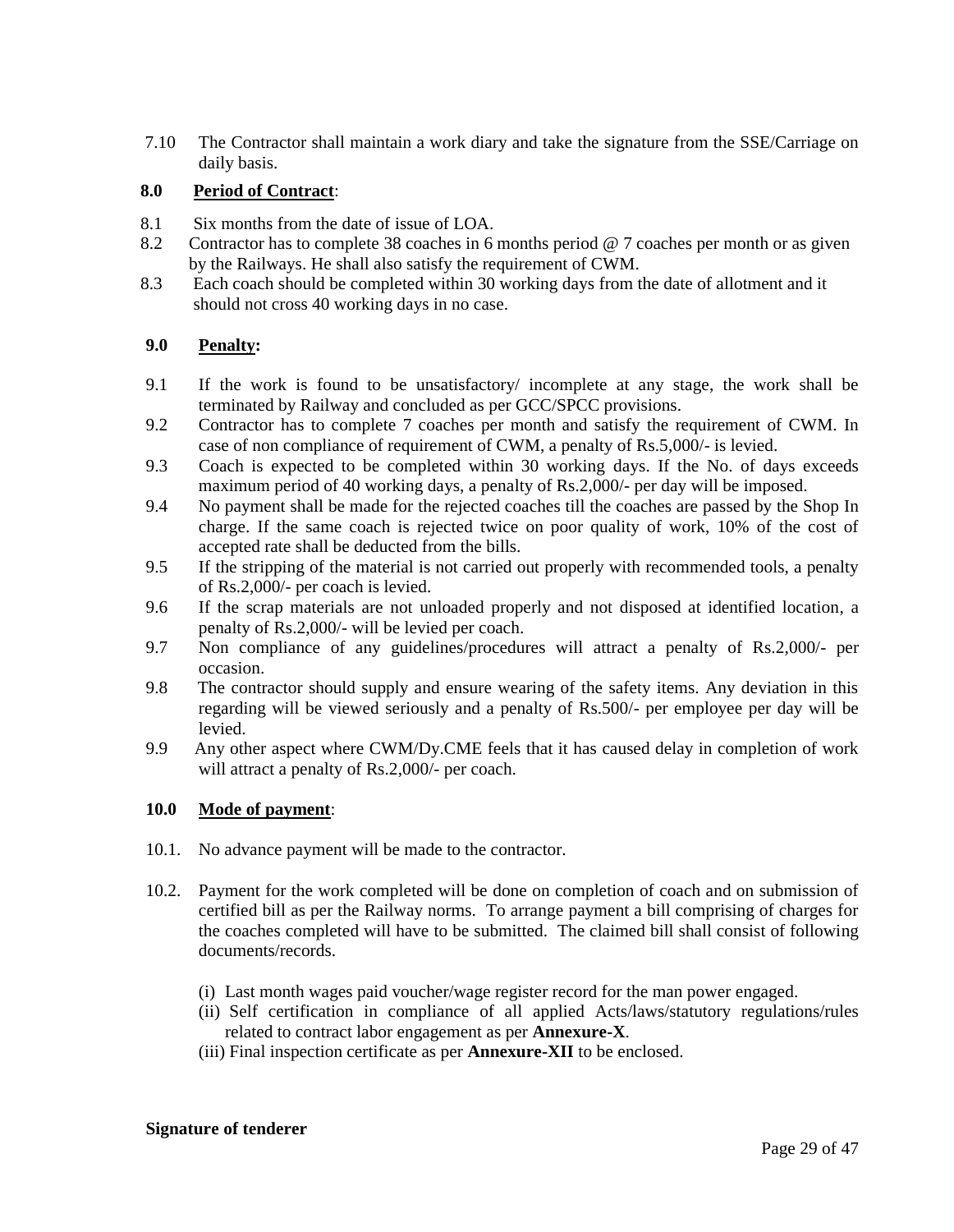- 10.3. The bill is to be submitted to the Senior Section Engineer, Carriage Shop who will in turn verify and submit to office of CWM/LGD with a check sheet. Senior Section Engineer/Carriage Shop will maintain the Measurement book. Payment shall be made after deducting the cost of damages, penalties if any and any taxes and dues as applicable.
- 10.4. AWM/Carriage is nominated to execute the contract including certification of 20% test check on M. Book. OS/Expenditure shall verify the records, measurement book and 20% certification of AWM.
- 10.5. The Railway will not make any payments for any such additional work carried out by the contractor without permission of the Railway's authorized representative.
- 10.6. Payments shall not be made for items of work/quantities not attended to or not done by the contractor.
- 10.7. Railways shall be entitled to deduct income tax and surcharge on income tax and other taxes as per the Government regulations applicable from time to time.
- 10.8. In case wages are not paid to workers engaged by the contractor the amount due will be recovered from the contractor bill.

#### **11.0 Labour:**

- 11.1. The contractors shall adhere to stipulations in regard to eligibility of labour to be employed as laid down by the state Govt./Labour commissioner including payment of wages as per Govt. Rules.
- 11.2. Wages to Labour:
	- (i) All the rules under the Contract labour (Regulation & Abolition) Act 1971 shall be applicable.
	- (ii) The contractor has to maintain Muster roll and Wage register as per the Contract labour (Regulation & Abolition) Act 1971.
	- (iii) The contractor shall arrange payment under the supervision of authorized representative of Principal employer.
	- (iv) The contractor has to produce labour license from the Labour Commissioner as per the extant rules.
	- (v) The authorized representative of the Principal employer shall record under his signature a certificate at the end of the entries in the Register of wages or Register of wages cum Muster roll as the case may be, in the following form:

"Certified that the amount shown in the column No……… has been paid to the workmen Concerned in my presence on ………………… at ………….."

11.3. The contractor shall be responsible for supply of IDENTITY cards engaged for the above work for easy identifications of the labourers during working hours. No separate payment shall be admissible for Identity card, provided to employed labourers by Contractor. The persons so engaged by contractor should have Identity card issued by contractor. Copies of the identity cards are to be jointly signed by contractor and railway official [WM/PE] and shall be submitted to IPF/LGD.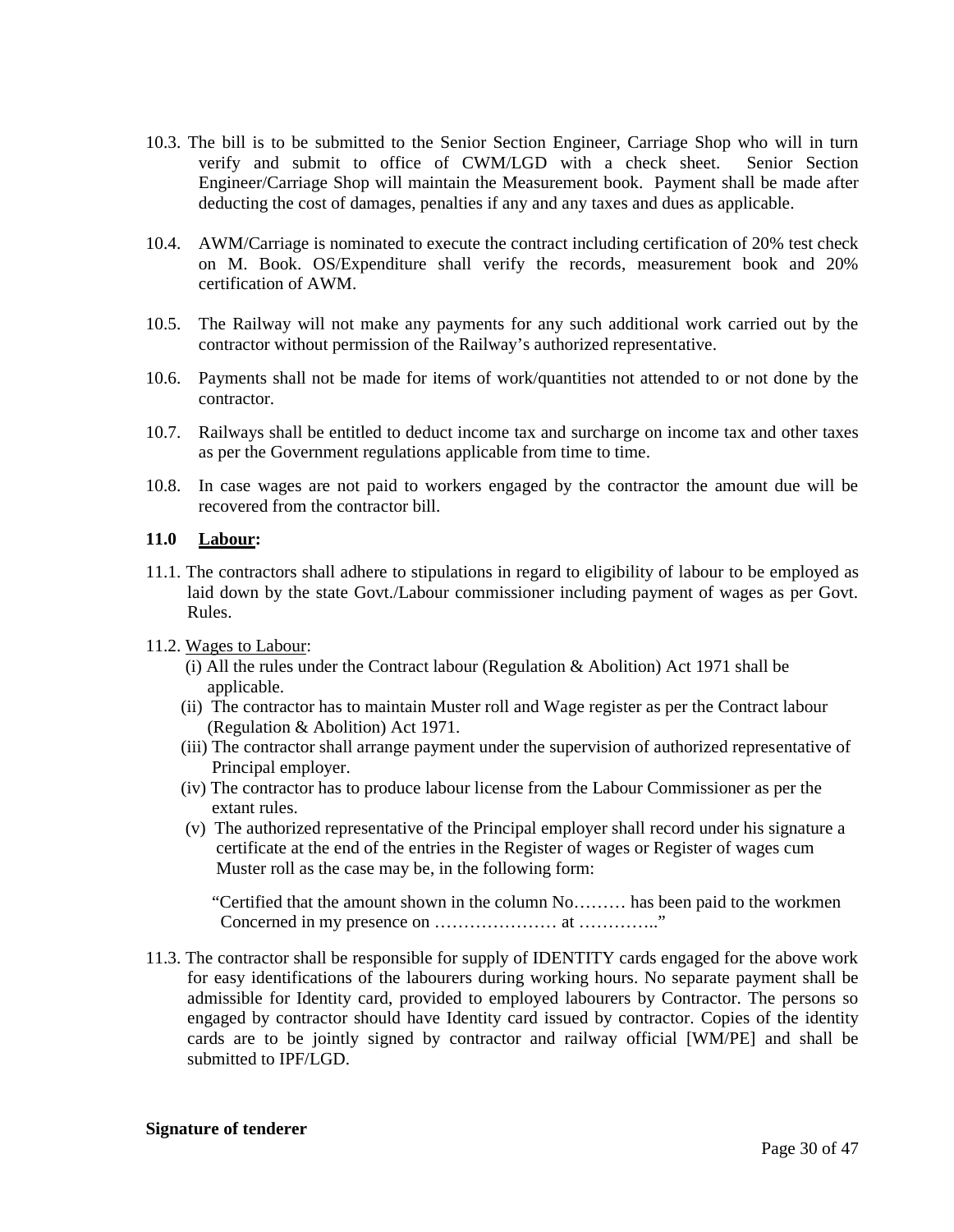- 11.4. The contractor shall furnish a list of manpower deployed by him along with full description, address etc. for this work prior to start of the work to the officer-in-charge of this work at Lallaguda and shall notify the changes there in from time to time. Age group of employees shall be between 18 to 58.
- 11.5. The Railway is not responsible to pay compensation/insurance in case the contractor's staff, gets injury/an accident or in the event of death during working or in the premises. It is total responsibility of the contractor to take care and liability in such issues.
- 11.6. The persons so engaged by the contractor should be courteous, well mannered and well behaved. Railway reserves the right to ask the contractor to remove any person, if found to be unsuitable for work or on any other ground like bad conduct, bad performance etc. In such situation the contractor must remove and dismiss the concerned person and replace with a suitable person forthwith. The person so removed, must not be entertained by the contractor at the site of Railways.
- 11.7. The contractor should meet all statutory requirements under different Central and State Govt. laws and rules including payment of wages to the contract laborers, deduction of PF dues as per rules, and making insurance of all employees so engaged by the contractor against risks of accidents etc.
- 11.8. Contractor shall ensure that only identified and authorized persons are engaged by him to carry out the work in the Lallaguda premises and they do not create any nuisance or disturbances.
- 11.9. That the contractor shall not allow/entertain any outsider other than the list of labor as given as per para **11.3** in any form in the premises of Lallaguda Workshop without the specific permission of the competent authority of Lallaguda failing which this contract can be terminated & security deposit forfeited.
- 11.10 The Contractor will be responsible for the Compliance with the provision of hours of employment regulations in respect of the labourers employed by him in the manner decided upon by the appropriate authorities. The terms appropriate authority means central Govt. as laid down in rules in respect of hours of employment regulation 1951 and subsequent rules as issued from time to time by the state Govt.
- 11.11 The Railway shall not entertain any request or claim by the contractor's labour for any temporary/casual/permanent employment in the Railway on the basis of work done through this contract at any point of time. The contractor shall make this clear to his labourers.
- 11.12 Railway will not provide any medical facilities to the staff & supervisor engaged by contractor.
- 11.13 Contractor shall be solely responsible for taking care of their staff & supervisor against any accident or safety risk.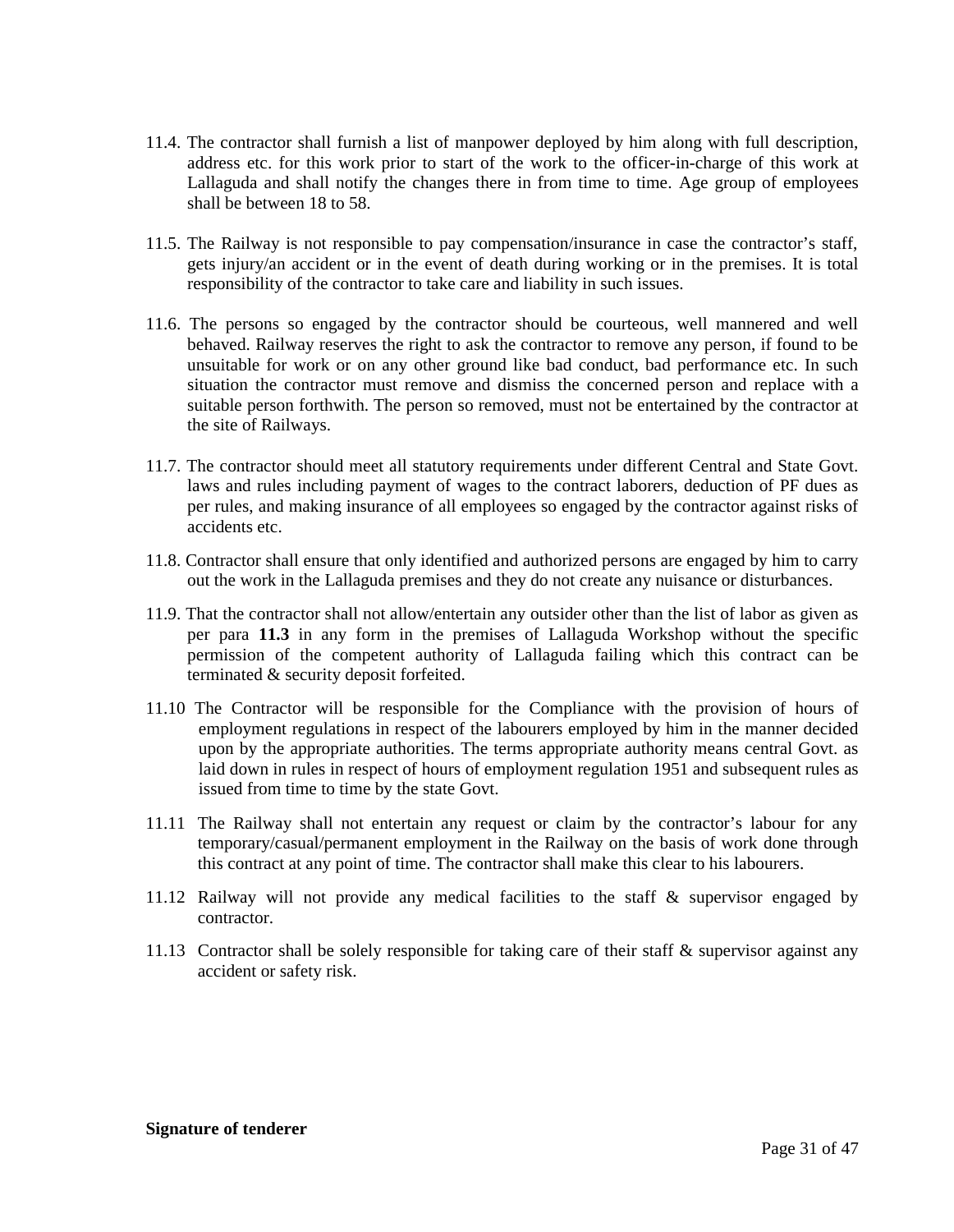- 11.14 The contractor shall remain liable for theft of any Railway material by his staff. He must take necessary proceedings against each staff to prevent such occurrence and shall reimburse the cost of any stolen material, which will be determined by the Railway administration. In the event of there being repeated cases, the contract shall be liable to be terminated by giving 7 days' notice and the contractor shall be liable for the loss of damage suffered by the administration.
- 11.15 The contractor should supply and ensure wearing of the safety items. Any deviation in this regarding will be viewed seriously and a penalty prescribed will be levied. (a) uniform (b) Industrial safety shoes (c) Helmet (d) Safety goggles
- 11.16 All the contract labour should be in uniform and ID card during the working hours.

**for CHIEF WORKSHOP MANAGER Carriage Workshop, Lallaguda, S.C.Railway, SECUNDERABAD for & on behalf of the President of India**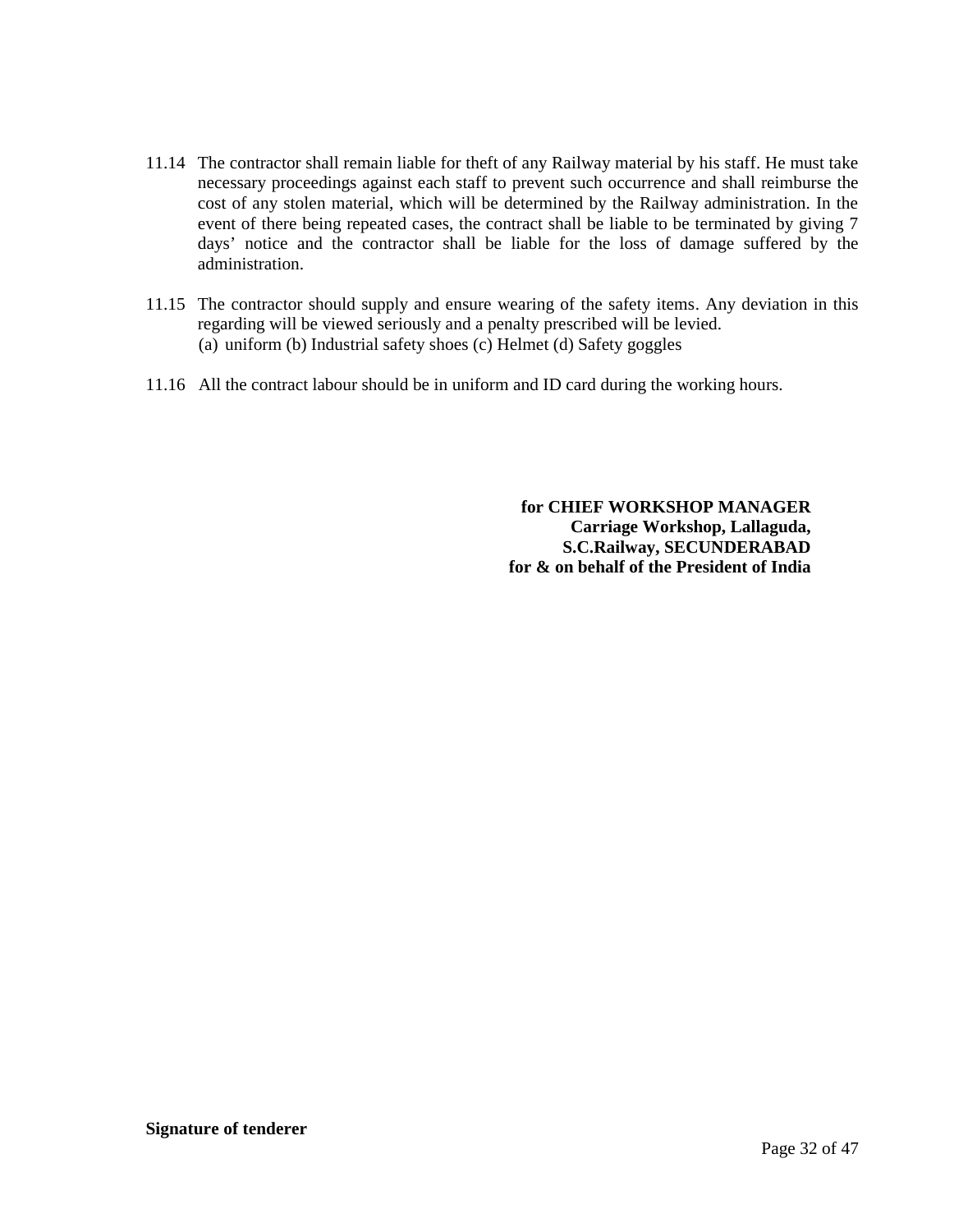## **PART-III**

## **SCHEDULE OF RATES AND QUANTITIES**

## **Name and place of work**: Refurbishment of 38 coaches i.e. 4 ACCN, 22 CN & 12 GS coaches at Carriage workshop, Lallaguda, Secunderabad.

**Total Estimated cost**: Rs.54,82,141.32 (Rupees Fifty four lakhs eighty two thousand one hundred forty one and thirty two paisa only).

#### **Schedule of Estimated quantities and rates**: -

## **Table-1: Approximate Estimated Rates and Quantities: -**

| S.No. | <b>Type of Coach</b> | Qty. | <b>Cost/Coach</b><br>in Rs. | <b>Total Value</b><br>in Rs. |
|-------|----------------------|------|-----------------------------|------------------------------|
| A     | В                    |      | D                           | $E = C x D$                  |
|       | <b>ACCN</b>          |      | 161433.85                   | 645735.40                    |
| ◠     | <b>CN</b>            | 22   | 142536.50                   | 3135803.00                   |
| っ     | <b>GS</b>            | 12   | 141716.91                   | 1700602.92                   |
|       | <b>Grand Total</b>   |      |                             | 5482141.32                   |

#### **Table-2: Tenderer's offer: Tenderer shall quote in the following Table**

| S.<br>N <sub>0</sub><br>$\bullet$ | <b>Type</b><br><b>of</b><br>Coach | Qty.           | <b>Basic Rate</b>             | <b>Service Tax</b><br>$\omega$<br>$\frac{0}{0}$ | <b>Other</b><br><b>Statutory</b><br><b>Payments</b><br>like EPF &<br>ESI etc., | <b>Total Cost</b> | <b>Total Value</b><br>in Rs. |
|-----------------------------------|-----------------------------------|----------------|-------------------------------|-------------------------------------------------|--------------------------------------------------------------------------------|-------------------|------------------------------|
| A                                 | $\bf{B}$                          | $\mathbf C$    | D                             | ${\bf E}$<br>$=$<br>$D x$ --------%             | $\mathbf F$                                                                    | G<br>$= D+E+F$    | $\mathbf H$<br>$= C x G$     |
| $\mathbf{1}$                      | <b>ACCN</b>                       | $\overline{4}$ |                               |                                                 |                                                                                |                   |                              |
| $\overline{2}$                    | CN                                | 22             |                               |                                                 |                                                                                |                   |                              |
| 3                                 | <b>GS</b>                         | 12             |                               |                                                 |                                                                                |                   |                              |
|                                   |                                   |                | <b>Grand Total in Figures</b> |                                                 |                                                                                |                   |                              |
|                                   | <b>Grand Total in Words:</b>      |                |                               |                                                 |                                                                                |                   |                              |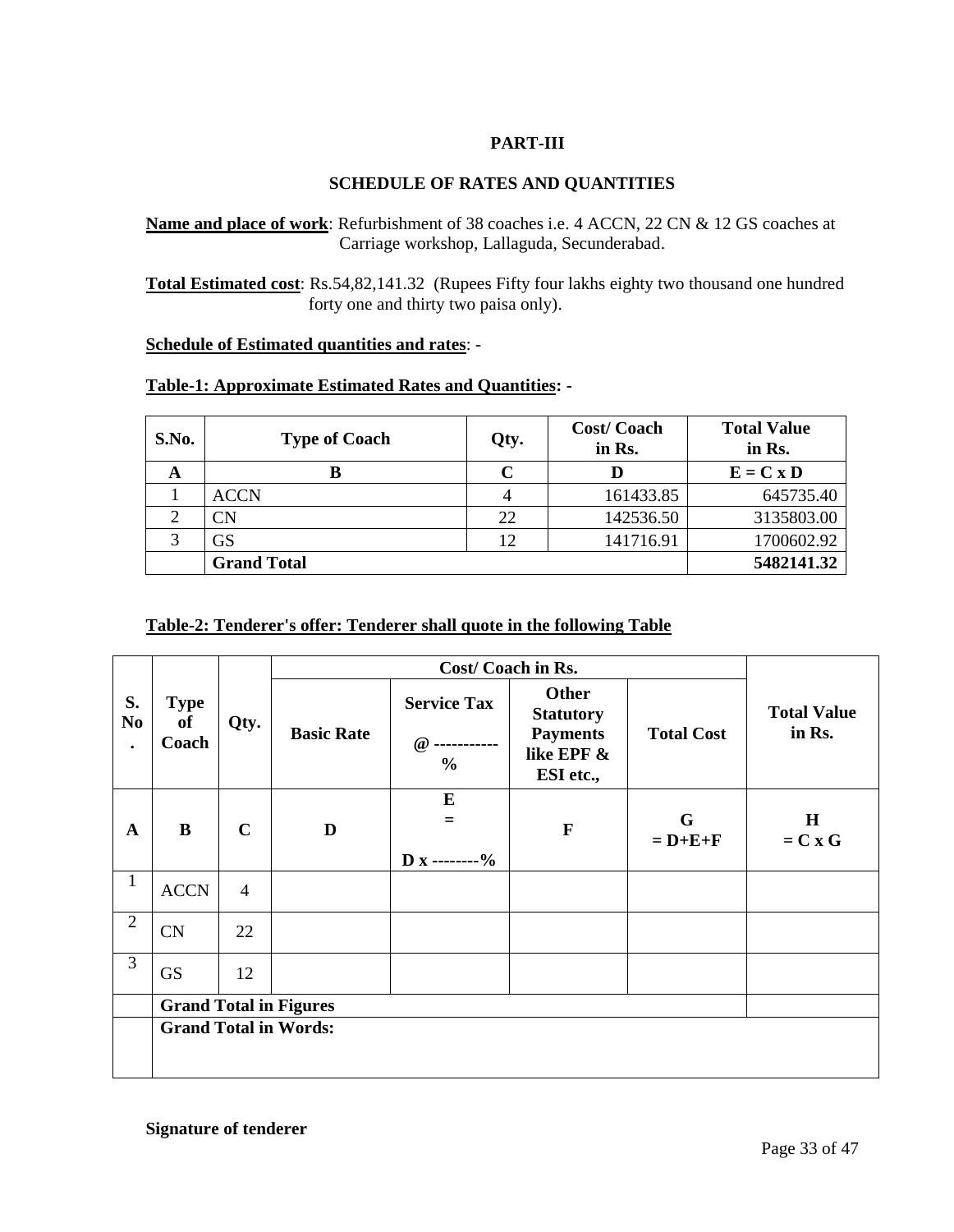## **Guidelines for quoting the Rates:**

- 1. The rates given in the **Table-I** are approximate estimated cost inclusive of labour, Service Tax and Statutory Payments like ESI, EPF etc.
- 2. The firm has to quote the individual rates i.e. labour cost, service tax and statutory payments like ESI, EPF etc. & all other duties, levies, cess etc. as applicable in the **Table-II**. Tools & Equipment to execute the work and Safety gear to the contract labour shall be borne by the Contractor.
- 3. Total value quoted should be both in words and figures in this sheet, in case of ambiguity rate quoted in word shall be considered valid.
- 4. Payment will be done only for attended scheduled quantities at prevailed accepted rates.
- 5. The contractor/tenderers are advised to inspect the site to familiar with the scope of work, related drawings etc., before quoting for the tenders.

Signature of Tenderer with Seal & Date: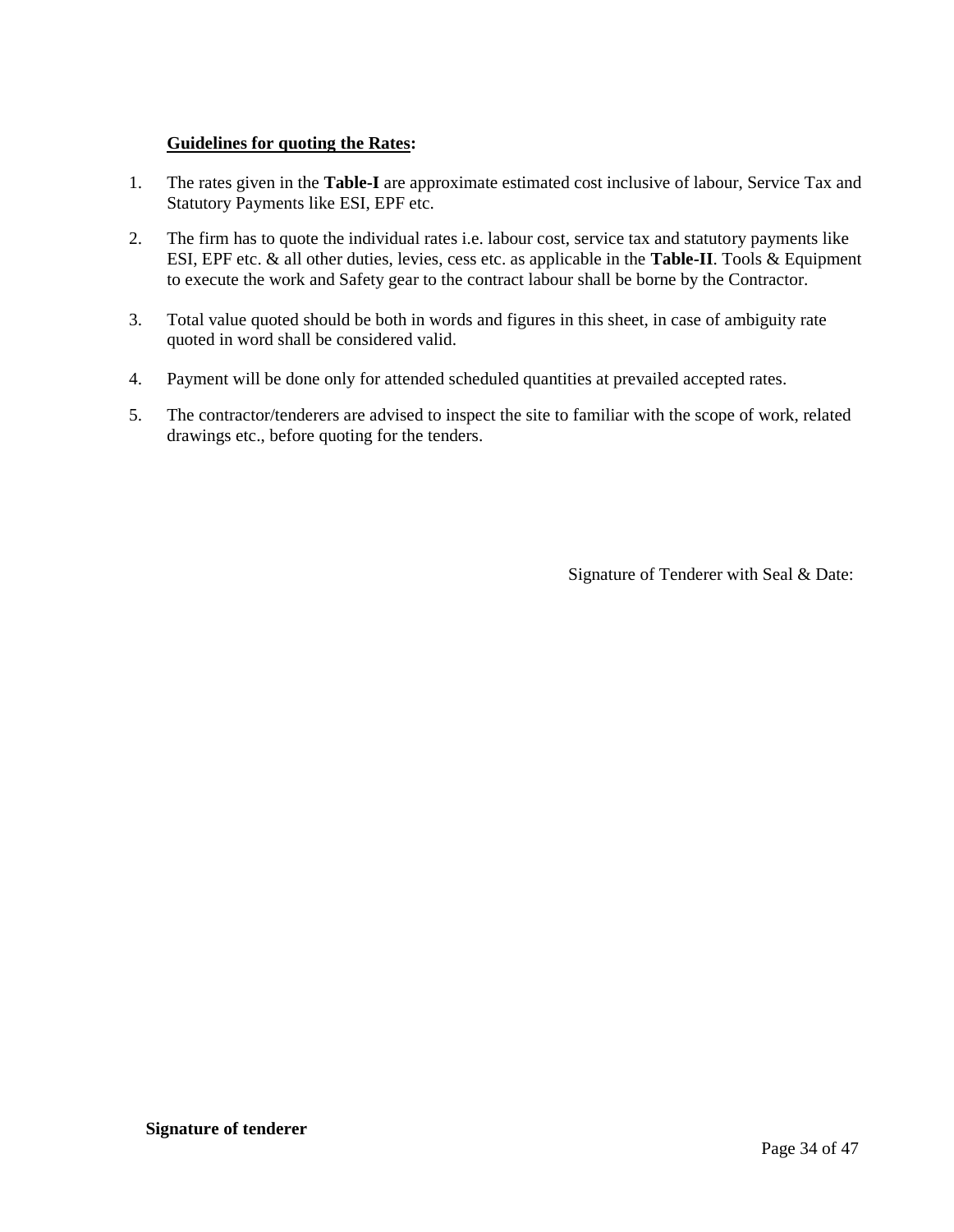## **Annexure** – **I**

## **1. ENGINEERING ORGANIZATION AVAILABLE ON HAND**

| Sl.No    | Name & Designation of | Qualification<br><b>Previous</b><br><b>Working</b> |                   |      |    |
|----------|-----------------------|----------------------------------------------------|-------------------|------|----|
|          | <b>Employee</b>       |                                                    | <b>Experience</b> | From | To |
| 01       | 02                    | 03                                                 | 04                | 05   | 06 |
| A        |                       |                                                    |                   |      |    |
| B        |                       |                                                    |                   |      |    |
| $\Gamma$ |                       |                                                    |                   |      |    |
|          |                       |                                                    |                   |      |    |

## **2. ENGINEERING ORGANIZATION PROPOSED TO BE ENGAGED FOR THIS WORK FROM ABOVE.**

| Sl.No  | Name & Designation of<br><b>Employee</b> | Qualification | <b>Previous</b><br><b>Experience</b> | <b>Remarks</b> |
|--------|------------------------------------------|---------------|--------------------------------------|----------------|
| 01     | 02                                       | 03            | 04                                   | 05             |
| А      |                                          |               |                                      |                |
| B      |                                          |               |                                      |                |
| $\cap$ |                                          |               |                                      |                |
|        |                                          |               |                                      |                |

#### **3. ENGINEERING ORGANIZATION PROPOSED TO BE ENGAGED FOR THIS WORK FROM OUTSIDE**

(A SUITABLY WORDED CONSENT LETTER FROM SUCH A PERSON SHOULD BE OBTAINED AND ENCLOSED)

| Sl.No | Name & Designation of<br><b>Employee</b> | Qualification | <b>Previous</b><br><b>Experience</b> | <b>Remarks</b> |
|-------|------------------------------------------|---------------|--------------------------------------|----------------|
| 01    |                                          |               |                                      |                |
| A     |                                          |               |                                      |                |
|       |                                          |               |                                      |                |
|       |                                          |               |                                      |                |
|       |                                          |               |                                      |                |
|       |                                          |               |                                      |                |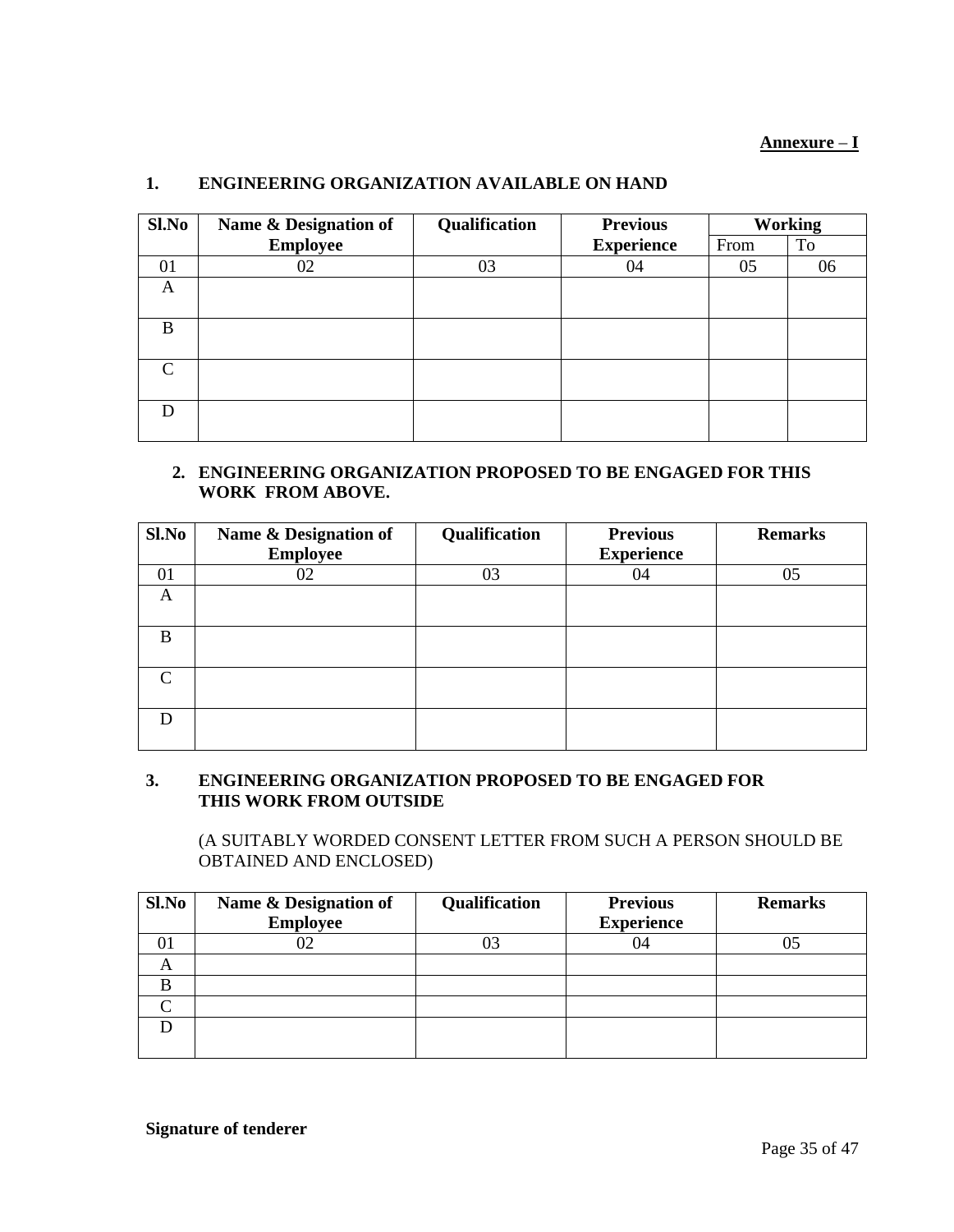## **Annexure – II**

## **1. PLANT & MACHINERY AVAILABLE ON HAND**

| Sl.No.        | Particulars of<br>machinery, | No. of<br>units | Kind<br>and | Capacity | Age and<br>condition | Approx.<br>cost in | Purchase Bill<br>No & Date and |
|---------------|------------------------------|-----------------|-------------|----------|----------------------|--------------------|--------------------------------|
|               | Plant &<br>equipment         |                 | make        |          |                      | Rs. In<br>lakhs    | Registration<br>particulars    |
| 01            | 02                           | 03              | 04          | 05       | 06                   | 07                 | 08                             |
| А             |                              |                 |             |          |                      |                    |                                |
| B             |                              |                 |             |          |                      |                    |                                |
| $\mathcal{C}$ |                              |                 |             |          |                      |                    |                                |
| D             |                              |                 |             |          |                      |                    |                                |

#### **2. PLANT & MACHINERY PROPOSED TO BE INDUCTED FROM ABOVE.**

| Sl.No                       | Particulars of | No. of $\vert$ | Kind | Capacity | Age and   | Approx. | Purchase Bill |
|-----------------------------|----------------|----------------|------|----------|-----------|---------|---------------|
|                             | machinery,     | units          | and  |          | condition | cost in | No & Date and |
|                             | Plant &        |                | make |          |           | Rs. In  | Registration  |
|                             | equipment      |                |      |          |           | lakhs   | particulars   |
| 01                          | 02             | 03             | 04   | 05       | 06        | 07      | 08            |
| A                           |                |                |      |          |           |         |               |
| B                           |                |                |      |          |           |         |               |
| $\mathcal{C}_{\mathcal{C}}$ |                |                |      |          |           |         |               |
|                             |                |                |      |          |           |         |               |

## **3. PLANT & MACHINERY PROPOSED TO BE INDUCTED FROM OUTSIDE**

| Sl.No         | Particulars of<br>machinery,<br>Plant $\&$<br>equipment | No. of<br>units | Kind<br>and<br>make | Capacity | Age and<br>condition | Approx.<br>cost in<br>Rs. In<br>lakhs | If to be<br>purchased,<br>give likely<br>date of receipt<br>and supplier's<br>Name. |
|---------------|---------------------------------------------------------|-----------------|---------------------|----------|----------------------|---------------------------------------|-------------------------------------------------------------------------------------|
| 01            | 02                                                      | 03              | 04                  | 05       | 06                   | 07                                    | 08                                                                                  |
| A             |                                                         |                 |                     |          |                      |                                       |                                                                                     |
| B             |                                                         |                 |                     |          |                      |                                       |                                                                                     |
| $\mathcal{C}$ |                                                         |                 |                     |          |                      |                                       |                                                                                     |
| D             |                                                         |                 |                     |          |                      |                                       |                                                                                     |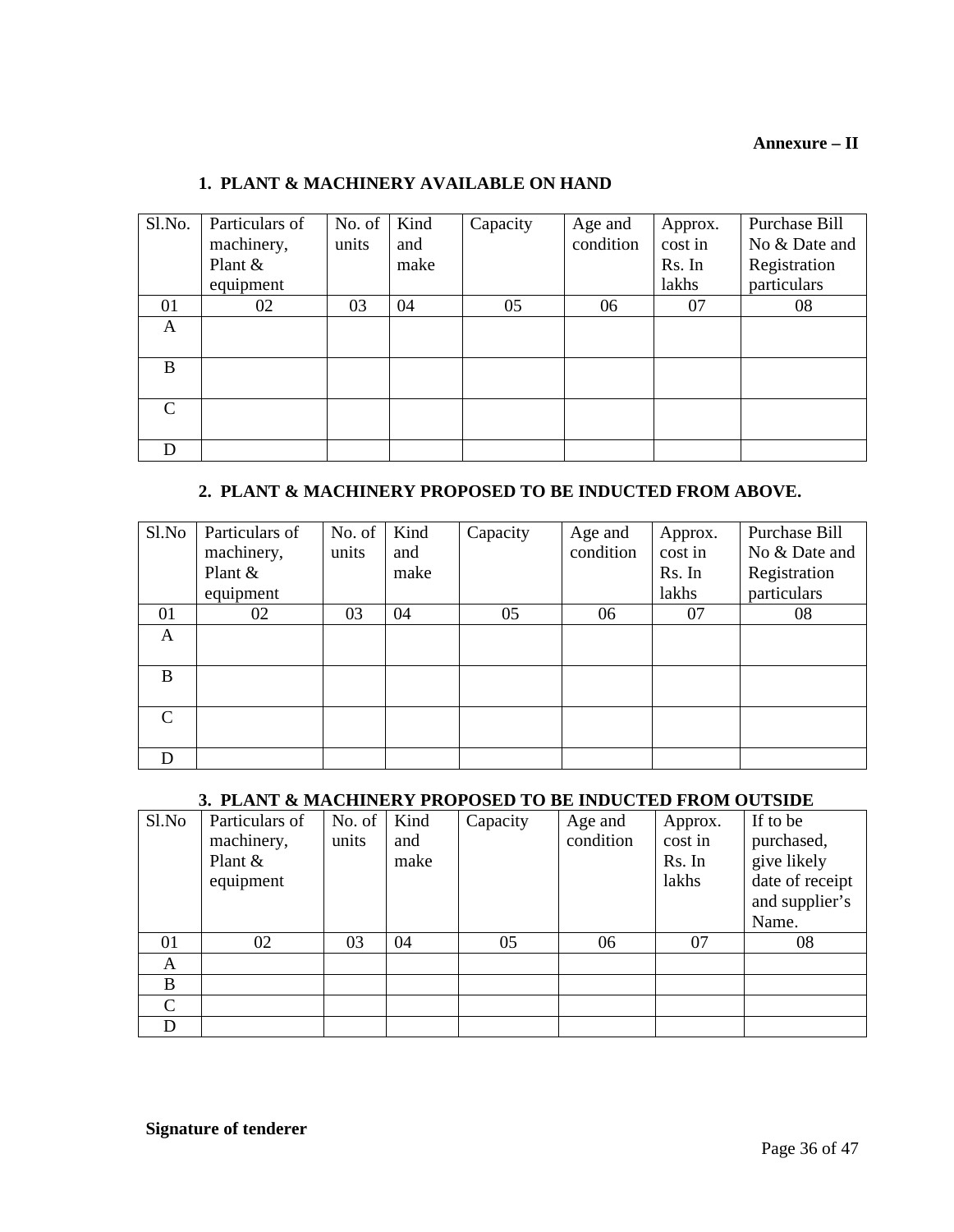#### **Annexure – III**

## **EXPERIENCE CERTIFICATE**

#### Date:

| Sl.            | Work Details                               | Details |
|----------------|--------------------------------------------|---------|
| N <sub>0</sub> |                                            |         |
| 1              | Name of Work                               |         |
| 2              | Agreement Number, date and name of the     |         |
|                | agency                                     |         |
| 3              | Agreement value in Rupees (in words and    |         |
|                | figures)                                   |         |
| $\overline{4}$ | Due date of completion                     |         |
| 5              | Number of Extensions granted               |         |
| 6              | Actual date of completion of Work          |         |
| 7              | Value of Final Bill if passed (in words)   |         |
| 8              | Work completed but Final measurements      |         |
|                | not recorded                               |         |
|                | a) Amount paid so far as in CC Bill No.    |         |
| 9              | Work completed, Final measurements         |         |
|                | recorded with positive variation which is  |         |
|                | not sanctioned yet                         |         |
|                | a) Amount so far paid as in CC Bill No.    |         |
| 10             | Work completed, if Final measurements      |         |
|                | recorded with positive variation whichever |         |
|                | is lower                                   |         |

#### **Note:**

- 1) This certificate in this proforma is to be issued only for **Completed Work**.
- 2) This certificate to be issued only by Executive in charge officer of the work in Open Line/ Construction. This type of Certificate may be obtained from Superintendent Engineer in charge of the Work from State Government/Public Sector Undertakings.

| Signature       |  |
|-----------------|--|
| Name of Officer |  |
| Designation     |  |
| Address         |  |
| Office Seal     |  |
|                 |  |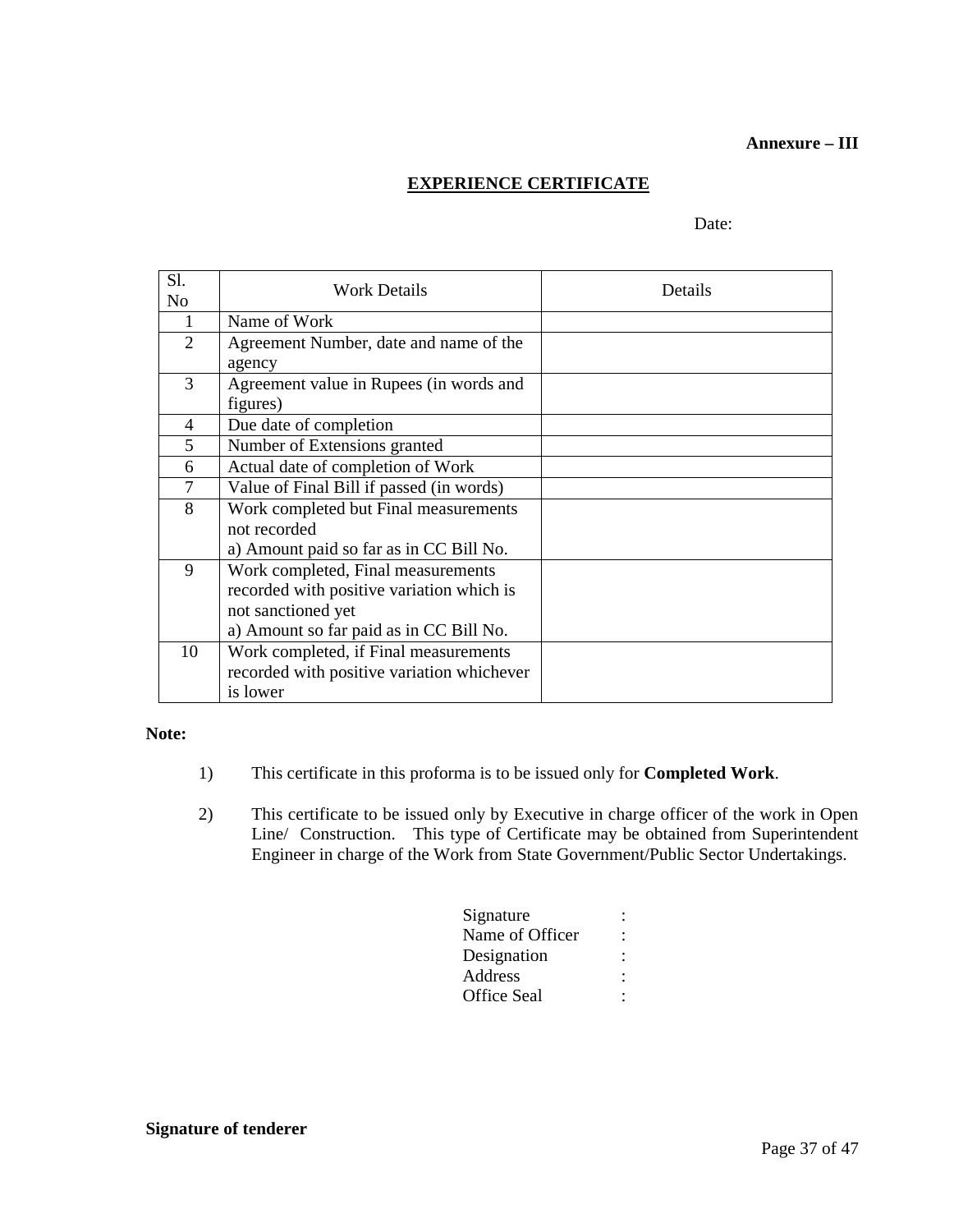## **Annexure –IV**

## **LIST OF WORKS ON HAND WITH THE TENDERER**

| $\overline{SI.}$        | Name of Work             | Agree-   | Designa-   | Agreemen   | Bill    | Due date | Number     |
|-------------------------|--------------------------|----------|------------|------------|---------|----------|------------|
| No.                     |                          | ment No. | tion and   | t value in | amount  | of       | of         |
|                         |                          | and Date | address of | lakhs      | paid so | comple-  | extensions |
|                         |                          |          | agreement  |            | far in  | tion     | taken      |
|                         |                          |          | signing    |            | lakhs   |          |            |
|                         |                          |          | authority  |            |         |          |            |
|                         | Railway Works            |          |            |            |         |          |            |
| $\mathbf{A}$            |                          |          |            |            |         |          |            |
|                         |                          |          |            |            |         |          |            |
| $\, {\bf B}$            |                          |          |            |            |         |          |            |
|                         |                          |          |            |            |         |          |            |
| $\mathbf C$             |                          |          |            |            |         |          |            |
|                         |                          |          |            |            |         |          |            |
| ${\bf D}$               |                          |          |            |            |         |          |            |
|                         |                          |          |            |            |         |          |            |
| $\overline{\mathrm{E}}$ |                          |          |            |            |         |          |            |
|                         |                          |          |            |            |         |          |            |
|                         | <b>State Govt. Works</b> |          |            |            |         |          |            |
| $\mathbf{A}$            |                          |          |            |            |         |          |            |
|                         |                          |          |            |            |         |          |            |
| $\, {\bf B}$            |                          |          |            |            |         |          |            |
|                         |                          |          |            |            |         |          |            |
| $\mathbf C$             |                          |          |            |            |         |          |            |
|                         |                          |          |            |            |         |          |            |
| ${\bf D}$               |                          |          |            |            |         |          |            |
|                         |                          |          |            |            |         |          |            |
| ${\bf E}$               |                          |          |            |            |         |          |            |
|                         |                          |          |            |            |         |          |            |
|                         | <b>Public Sector</b>     |          |            |            |         |          |            |
|                         | <b>Undertaking Works</b> |          |            |            |         |          |            |
| $\mathbf{A}$            |                          |          |            |            |         |          |            |
|                         |                          |          |            |            |         |          |            |
| $\, {\bf B}$            |                          |          |            |            |         |          |            |
|                         |                          |          |            |            |         |          |            |
| $\mathsf{C}$            |                          |          |            |            |         |          |            |
|                         |                          |          |            |            |         |          |            |
| ${\bf D}$               |                          |          |            |            |         |          |            |
|                         |                          |          |            |            |         |          |            |
| $\overline{\mathrm{E}}$ |                          |          |            |            |         |          |            |
|                         |                          |          |            |            |         |          |            |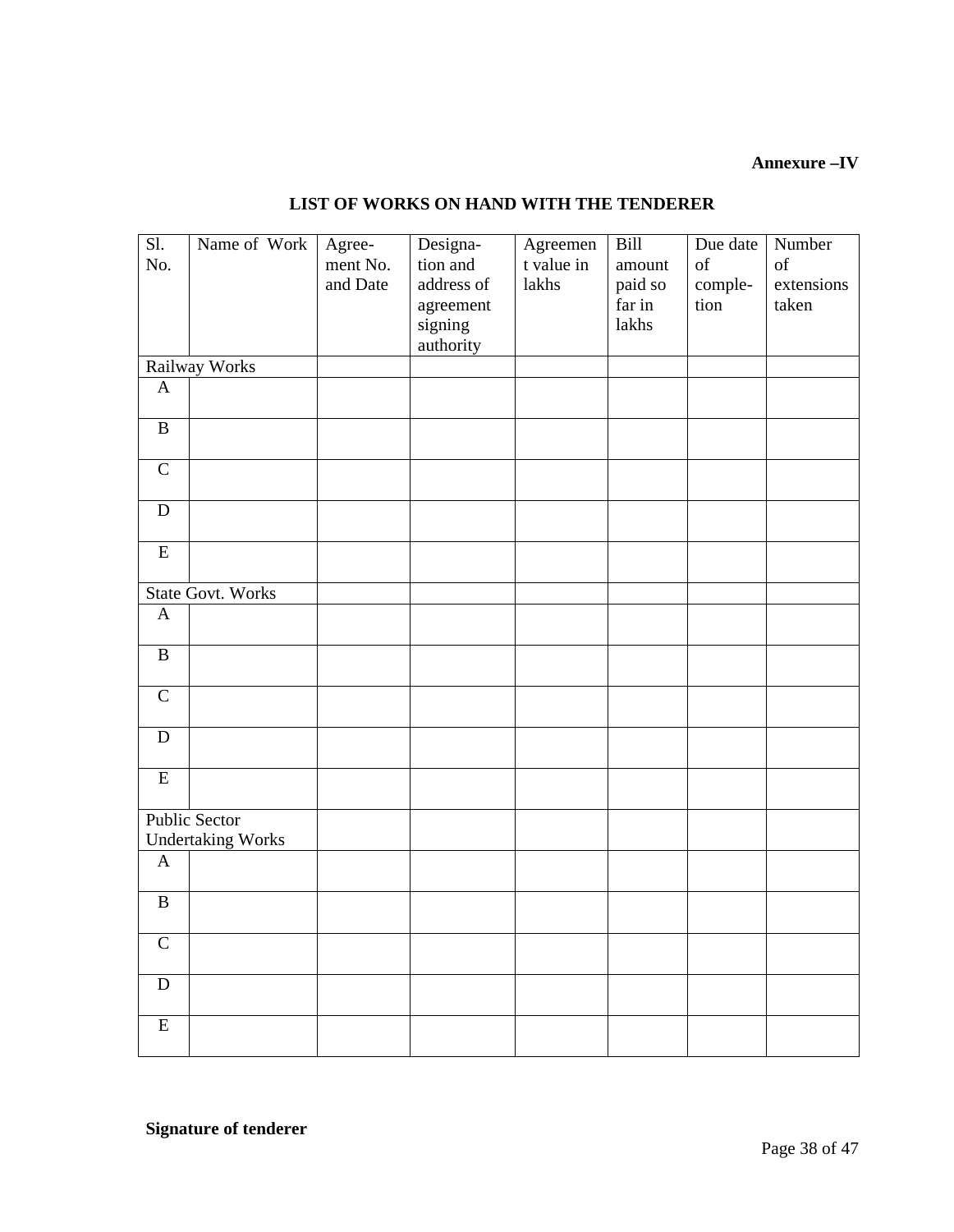## **Annexure-V**

## **PROFORMA FOR PAST EXPERIENCE & PERFORMACE**

| Sl.No. | Name, address,<br>telephone No.,<br>Fax No. etc., of<br>customer/organization | Value of<br>Contract<br>(Rs.) | Agreement<br>No. & date | Date of<br>completion | Remarks |
|--------|-------------------------------------------------------------------------------|-------------------------------|-------------------------|-----------------------|---------|
|        |                                                                               |                               |                         |                       |         |
|        |                                                                               |                               |                         |                       |         |
|        |                                                                               |                               |                         |                       |         |
|        |                                                                               |                               |                         |                       |         |
|        |                                                                               |                               |                         |                       |         |
|        |                                                                               |                               |                         |                       |         |
|        |                                                                               |                               |                         |                       |         |
|        |                                                                               |                               |                         |                       |         |
|        |                                                                               |                               |                         |                       |         |
|        |                                                                               |                               |                         |                       |         |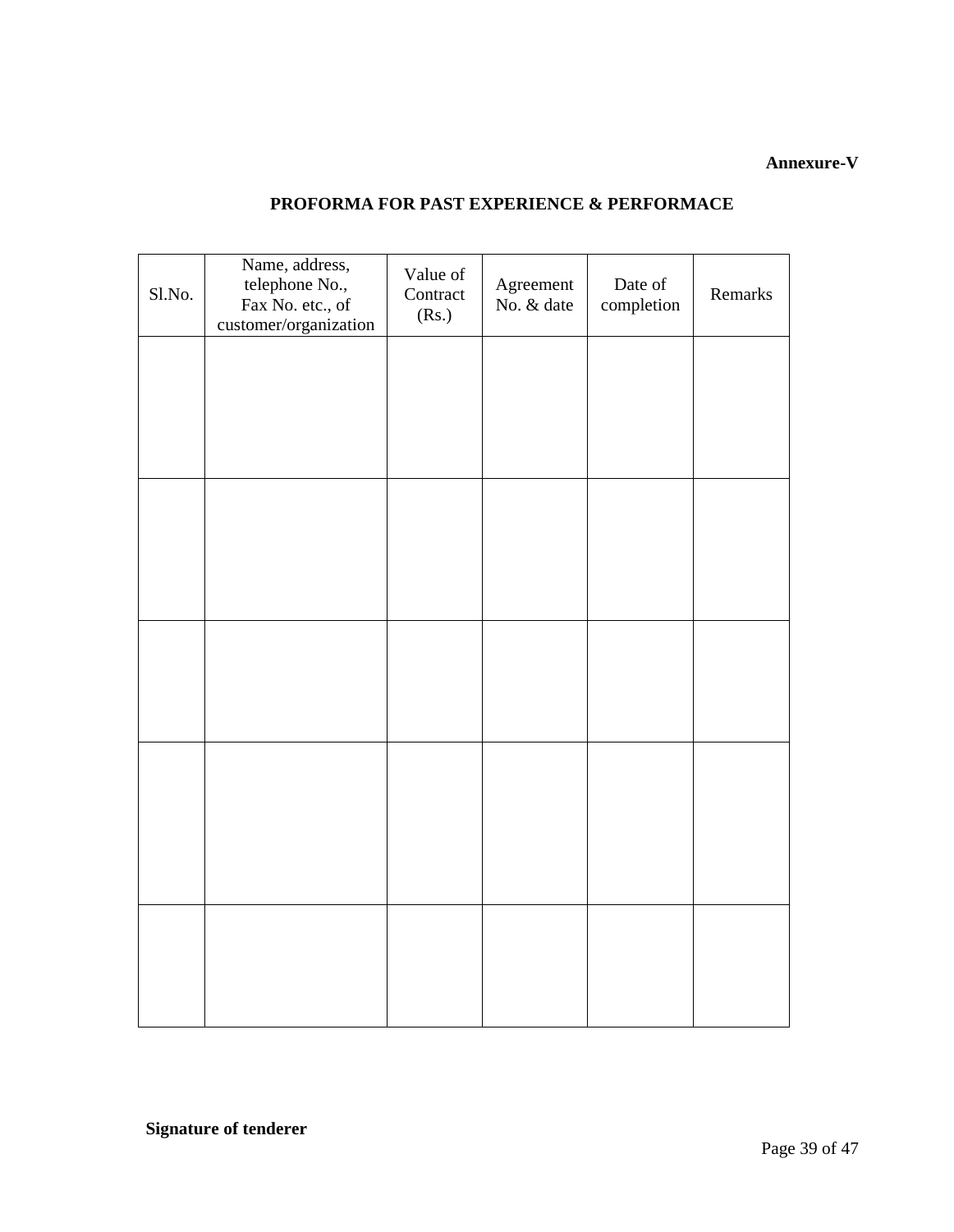**Annexure-VI**

#### **AGREEMENT OF WORK**

#### **(Not to be filled at the time of submission of the tender)**

CONTRACT AGREEMENT NO. \_\_\_\_\_\_\_\_\_\_\_\_\_\_\_\_\_\_\_\_\_\_\_\_\_\_Dated \_\_\_\_\_\_\_\_\_\_\_\_\_\_\_\_\_\_\_\_\_\_\_\_\_2015.

ARTICLES OF AGREEMENT made this \_\_\_\_\_\_\_\_\_\_\_\_\_\_ day of \_\_\_\_\_\_\_\_\_\_\_ 2015 between the president of India acting through the Railway Administration hereinafter called the "RAILWAY" of the one part and \_\_\_\_\_\_\_\_\_\_\_\_\_\_\_\_\_\_\_ hereinafter called CONTRACTOR of the other part.

WHEAREAS the contractor has agreed with the railway for the performance of the work of "**Refurbishment of 38 coaches i.e. 4 ACCN, 22 CN & 12 GS coaches at Carriage workshop, Lallaguda, Secunderabad**" set forth in the schedule here to annexed upon the General Conditions of contract and the specifications of the South Central Railway and the special condition and special specification and in conformity with the drawings here up to annexed AND WHEREAS the performance of the said work is an act in which the public are interested.

NOW THIS INDENTURE WITNESSETH that is consideration of the payments to be made by the Railway, the contractor will duly perform the said works in the said schedule set-forth and shall execute the same with great promptness, care and accuracy in a workman like manner to the satisfaction of the railway and will complete the same in accordance with the said specifications and said of conditions of contract on or before the the day of 2015 and will maintain the said works for period of \_\_\_\_\_\_\_\_\_\_\_\_\_\_\_\_\_\_\_\_\_\_\_\_\_\_\_\_\_\_\_\_\_\_\_\_ calendar months from the certified date of their completion and will observe, fulfill and keep all the condition therein mentioned (Which shall be

deemed and taken to be part of this contract as if the same had been fully set-forth herein) AND the RAILWAY do hereby agree that if the CONTRACTOR shall duly perform the said work in the manner aforesaid and observe and keep the said terms and conditions, the Railways will pay or cause to be paid to the contractor for the said works on the final completion there of amount due in respect there of at the rates specified in the schedule hereto annexed.

**Signature of Contractor**

**For Chief Workshop Manager for and on behalf of THE PRESIDENT OF INDIA (Carriage Workshop, Lallaguda, Secunderabad)**

Contractor Address

 $DATE$ 

Signature of Witness (with address)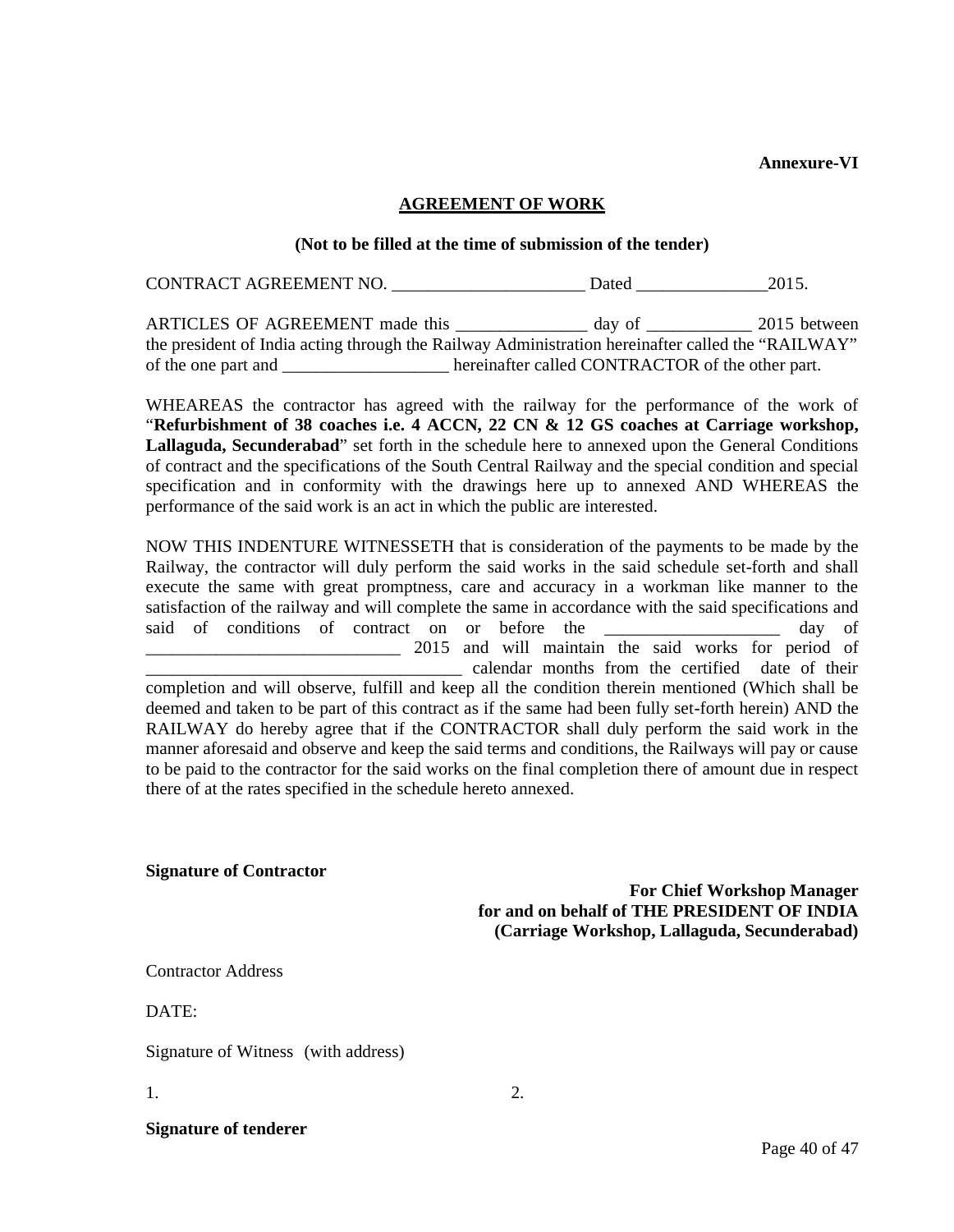## GUARANTEE BOND (On Stamp Paper of requisite value) (To be used by approved Scheduled Banks)

1. In consideration of the President of India, acting through the Dy.FA&CAO, Carriage Workshop, Lallaguda (hereinafter called 'Government') having agreed to exempt herein after called the said Contractor (s)') from the demand, under the terms and conditions of Agreement No. dated made between and and the same for \_\_\_\_\_\_\_ (hereinafter called 'the said Agreement'), of Performance Guarantee for the due fulfillment by the said Contractor(s) of the terms and conditions contained in the said Agreement on production of irrevocable Bank Guarantee amounting to 5% of the contract value i.e. Rs. only. We \_\_\_\_\_\_\_\_\_\_\_\_\_\_\_\_\_\_\_ (indicate the name of Bank) (hereinafter referred to as 'the Bank' at the request of \_\_\_\_\_\_\_\_\_\_\_\_\_\_\_\_\_\_\_\_ (Contractor(s) do hereby undertake to pay to the Government an amount not exceeding Rs.\_\_\_\_\_\_\_\_\_\_\_\_ against any loss or damage caused to or suffered or would be caused to or suffered by the Government by reason of any breach by the said Contractor (s) of any of the terms or conditions contained in the said Agreement.

2. We under take to keep this performance guarantee in force till satisfactory completion of the work and maintenance period is over.

3. We, \_\_\_\_\_\_\_\_\_\_\_\_\_\_\_\_\_\_\_(indicate the name of the bank) do hereby undertake to pay the amounts due and payable under this guarantee without any demur, merely on a demand from the Government stating that the amount claimed is due by way of loss or damage caused to or would be caused to or suffered by the Government by reason of breach by the said Contractor (s) of any of the terms or conditions or any breach by the said Contractor(s) of any of the terms and conditions contained in the said Agreement or by reason of the Contractor (s) failure to perform the said Agreement. Any such demand made on the bank shall be conclusive as regards the amount due and payable by the Bank under this guarantee. However, our liability under this guarantee shall be restricted to an amount not exceeding Rs.

4. We undertake to pay to the Government any money so demanded notwithstanding any dispute or disputes raised by the Contractor(s)/Supplier(s) in any suit or proceeding pending before any court or tribunal relating there to our liability under this present being absolute and unequivocal. The payment so made by us under this bond shall be a valid discharge of our liability for payment thereunder and the Contractor(s)/Suppliers) shall have no claim against us for making such payment.

5. We,\_\_\_\_\_\_\_\_\_\_\_\_\_\_\_\_\_\_\_\_\_ (indicate the name of the bank ) further agree that the guarantee herein contained shall remain in full force and effect during the period that would be taken for the performance of the said Agreement and that it shall continue to be enforceable till all the dues of the Government under or by virtue of the said Agreement have been fully paid and its claims satisfied or discharged or till CWM,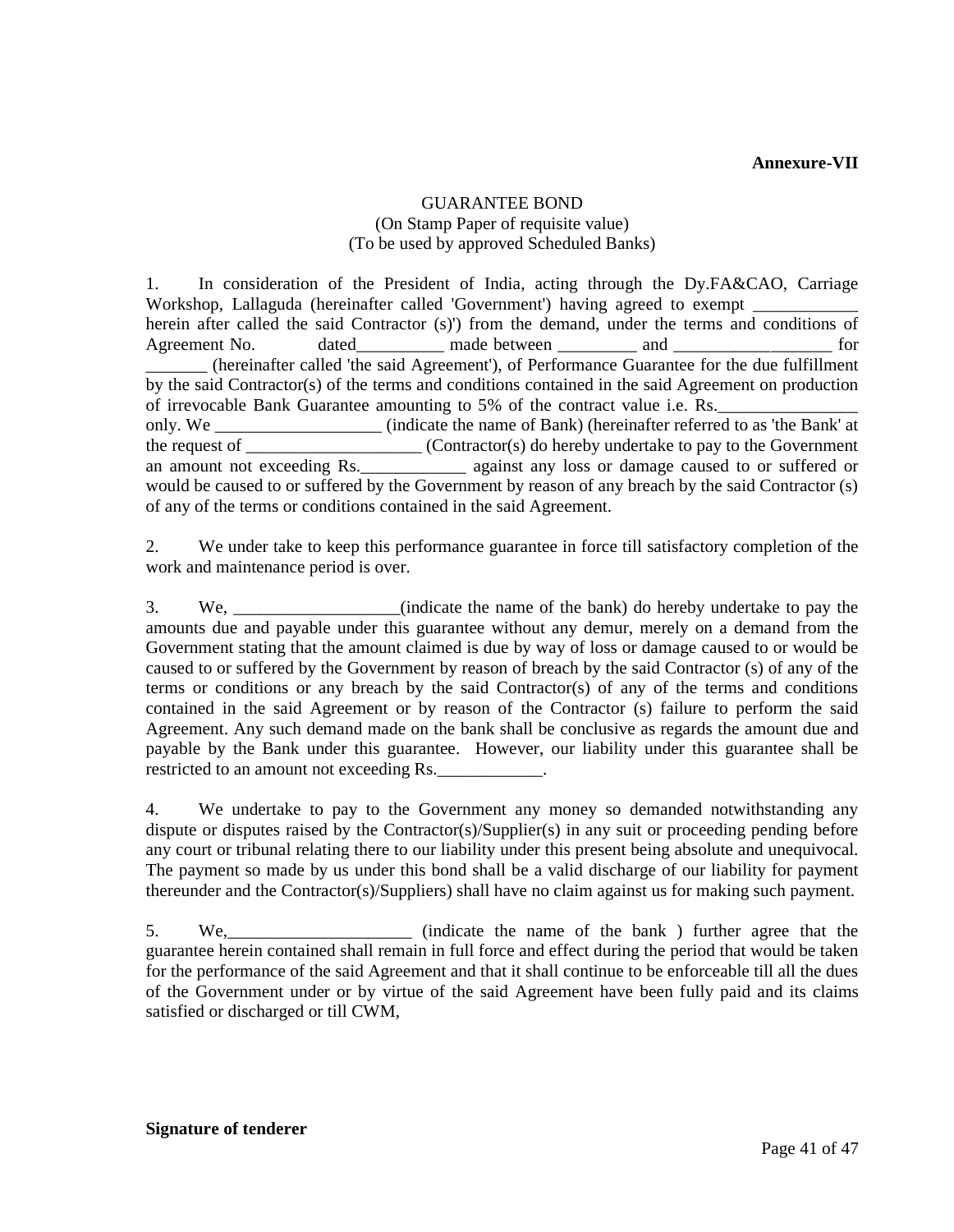Carriage Workshop, Lallaguda certifies that the terms and conditions of the said Agreement have been fully and properly carried out by the said Contractor(s) and accordingly discharges this guarantee. Unless a demand or claim under this guarantee is made on us in writing on or before \_\_\_\_\_\_\_\_\_we shall be discharged from all liability under this guarantee there after.

6. We, (indicate the name of the Bank) further agree with the Government that the Government shall have the fullest liberty without our consent and without affecting in any manner our obligations hereunder to vary any of the terms and conditions of the said Agreement or to extend time of performance by the said Contractor(s) from time to time or to postpone for any time or from time to time any of the powers exercisable by the Government against the said Contractor(s) and to forbear or enforce any of the terms and conditions relating to the said Agreement and we shall not be relieved from our liability by reason of any such variation, or extension being granted to the said contractor(s) or for any for bearance, act or omission on the part of the Government or any indulgence by the Government or by any such matters or thing whatsoever which under the law relating to sureties would, but for this provision, have effect of so relieving us.

7. This guarantee will not be discharged due to the change in the constitution of the Bank or the Contractor(s)/ Supplier(s).

8. We, we cindicate the name of the bank) lastly undertake not to revoke this guarantee during its currency except with the previous consent of the Government in writing.

Dated, the day of for the day of the state of the state of the state of the state of the state of the state of the state of the state of the state of the state of the state of the state of the state of the state of the sta

**(SIGNATURE) BANK**

**Witness**:

\_\_\_\_\_\_\_\_\_\_\_\_\_\_\_\_\_\_\_\_\_\_\_\_\_\_\_\_\_\_\_\_\_\_.

1.

2.

\* \* \* \*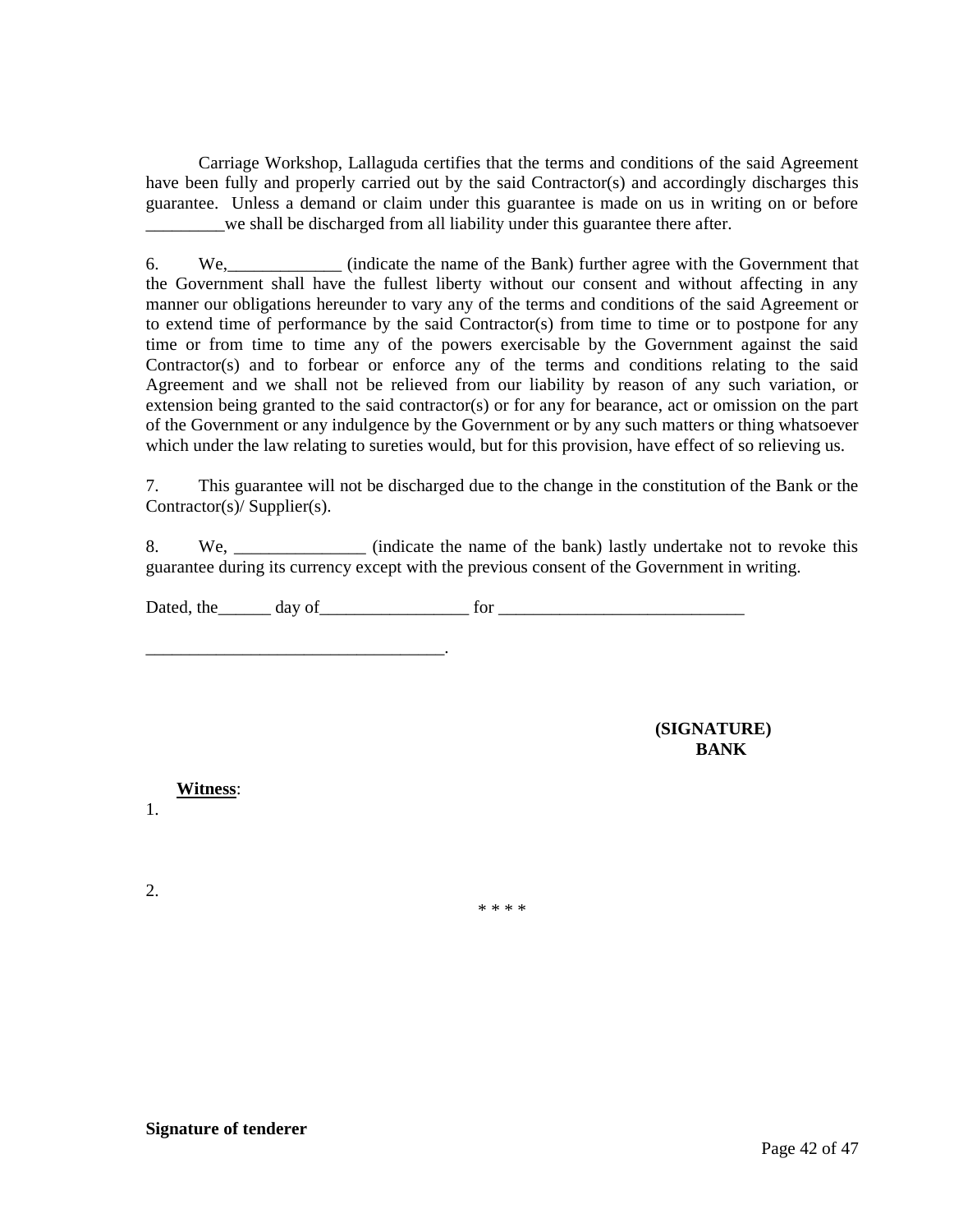#### **Annexure-VIII**

#### **GENERAL CONDITIONS OF CONTRACT**

General Conditions of Contract, herein after mentioned as GCC of South Central Railway, as amended/corrected/updated time to time is applicable for this contract. The copy of which may be obtained from the office of the Principle Chief Engineer, South Central Railway, Secunderabad against requisite payment.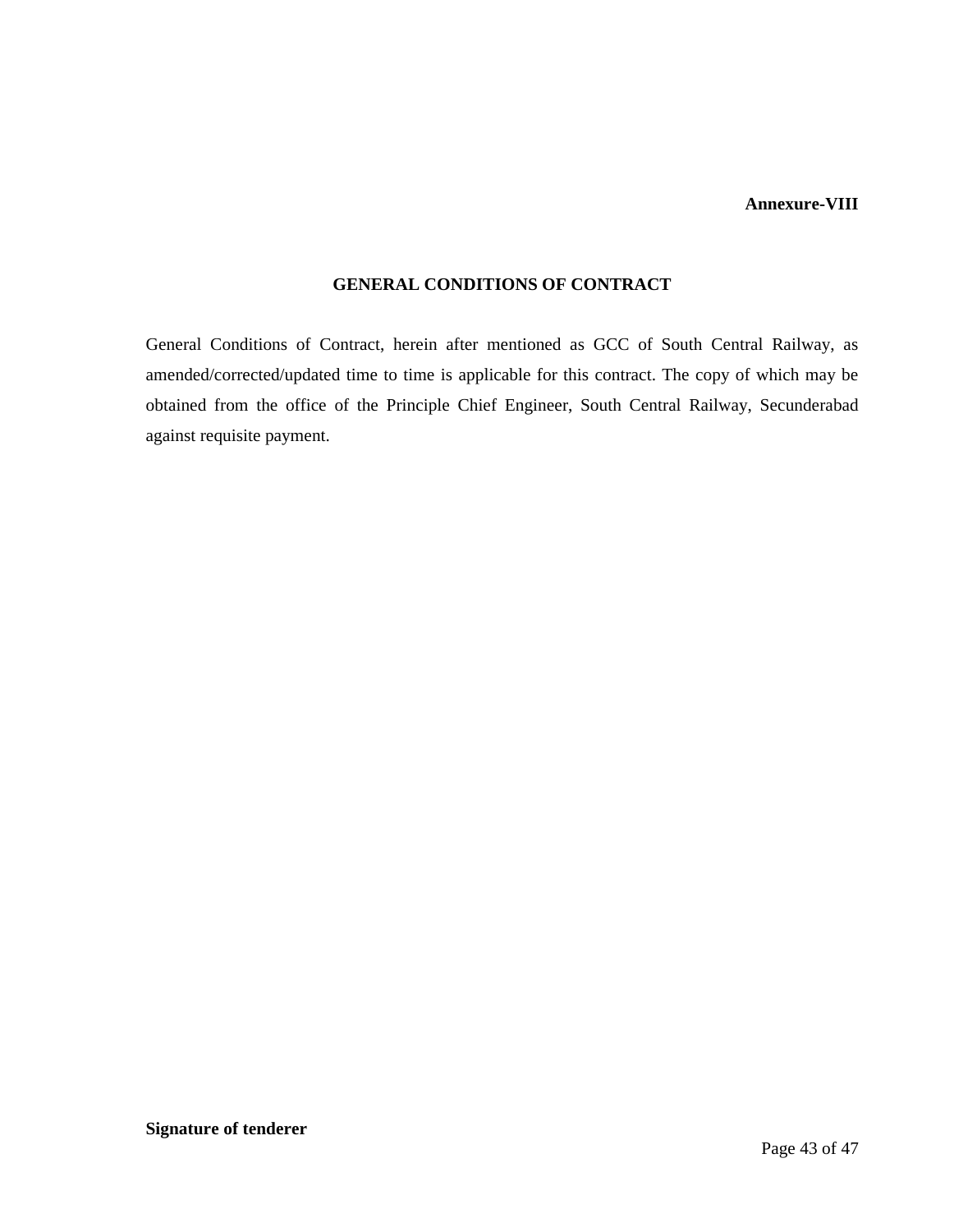#### **Annexure-IX**

## **NATIONAL ELECTRONIC FUNDS TRANSFER (NEFT) MANDATE FORM (NEW)**

From: M/s. Date:

To, DY.FA&CAO/WS, LALLAGUDA, SOUTH CENTRAL RAILWAY, LALLAGUDA.

#### Sub: NEFT Payments.

\* \* \*

We prefer to the NEFT being set up by S.C.Rlys. For remittance of our payments using RBI's NEFT scheme. Our payments may be made through the above scheme to our under noted account.

| Name of the City                                                                                                                       |  |
|----------------------------------------------------------------------------------------------------------------------------------------|--|
| Bank Code No.                                                                                                                          |  |
| Name of the Bank                                                                                                                       |  |
| <b>Branch Address</b>                                                                                                                  |  |
| Branch Tel/Fax No.<br>Supplier's/Contractor's Account No.<br>Type of Account<br><b>IFSC Code for NEFT</b><br><b>IFSC Code for RTGS</b> |  |
| Supplier's/Contractor's name as per account :                                                                                          |  |
| Telephone No. of Supplier/Contractor                                                                                                   |  |
| Supplier's/Contractor's E-mail ID                                                                                                      |  |
| PAN <sub>No</sub>                                                                                                                      |  |
| Confirmed by Bank                                                                                                                      |  |

Signature of Supplier/Contractor Stamp& Address

Enclose a copy of cancelled cheque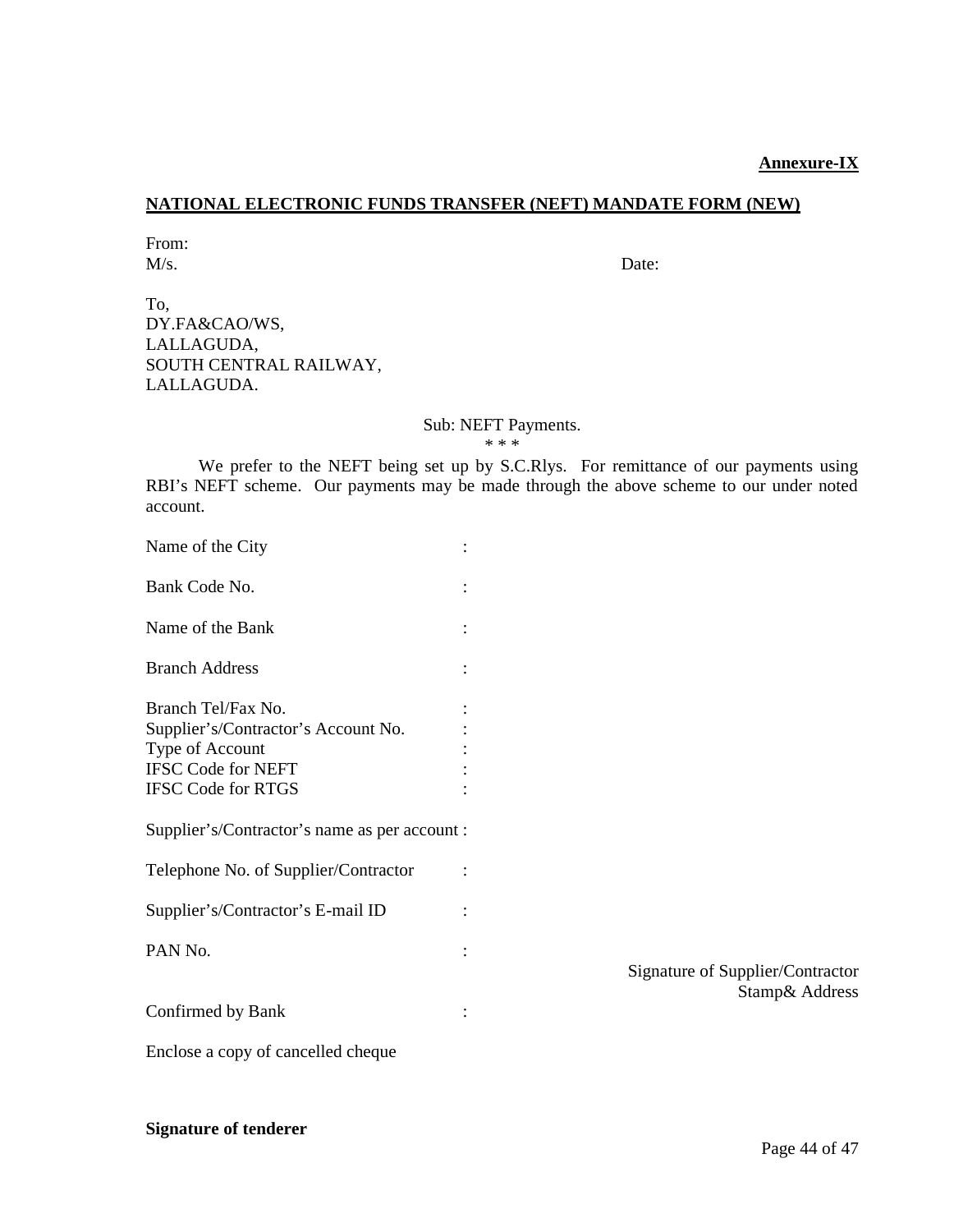## **Annexure-X**

## **Contractor Compliance Self Certification (w.r.t. Acts/Statuatory regulations/rules related to contract labour engagement)**

I/We have complied all applicable Acts, Laws, rules & regulations of govt. of India and govt. of Andhra Pradesh w.r.t. contract labour engagement for the month year in carrying out outsourcing contract work of "**Refurbishment of 38 coaches i.e. 4 ACCN, 22 CN & 12 GS coaches at Carriage workshop, Lallaguda, Secunderabad**".

**Date:** Signature of the Contractor representative and name Place: Contractor firm seal: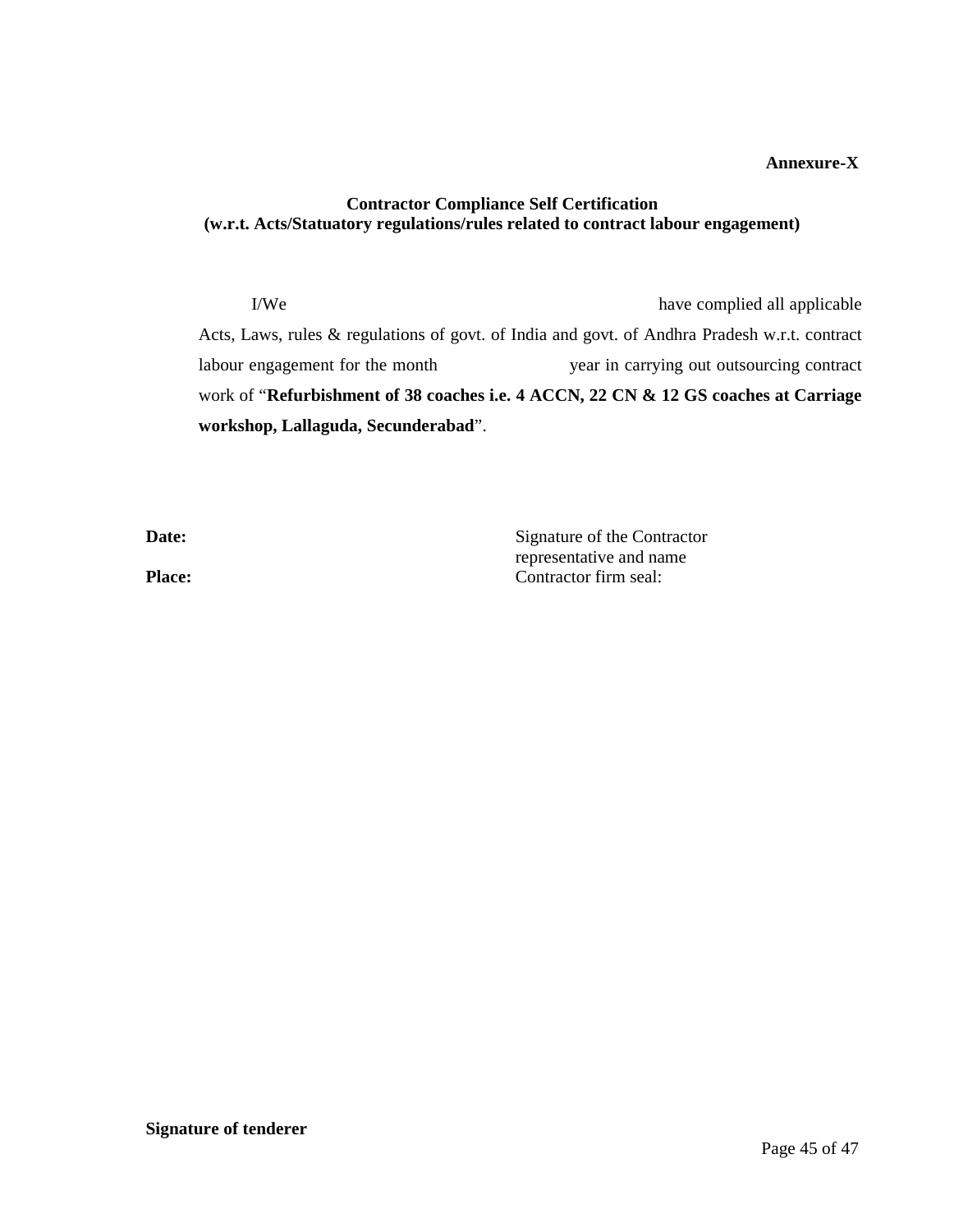## **Coach Wise Final Inspection Cum Certification of contractor's Work**

Coach Type & No. \_\_\_\_\_\_\_\_\_\_ & \_\_\_\_\_\_\_\_\_ **Date:**

- a = Date of handover to contractor:
- b = Date of completion:
- $c = No$ . of days in Railway custody for corrosion repairs:
- $d = No$ . of days under contractor:

| Sl.No. | <b>Details</b>                                                                    | Yes/No/Satisfactory/<br><b>Non-satisfactory</b> | <b>Remarks</b> |
|--------|-----------------------------------------------------------------------------------|-------------------------------------------------|----------------|
| 1.     | Fitment of paneling as per the<br>scope of work.                                  |                                                 |                |
| 2.     | Fitment of all amenity fittings<br>and items as per scope of work.                |                                                 |                |
| 3.     | of<br>Fitment and alignment<br>trimmed berths as per the scope<br>of work.        |                                                 |                |
| 4.     | Provision of PVC flooring as<br>per the scope of work.                            |                                                 |                |
| 5.     | Final execution of the work as<br>per the scope of work (quality)<br>of the work) |                                                 |                |
| 6.     | Penalties if any                                                                  |                                                 |                |

SSE/Carriage/Genl.

**AWM/LGDS**